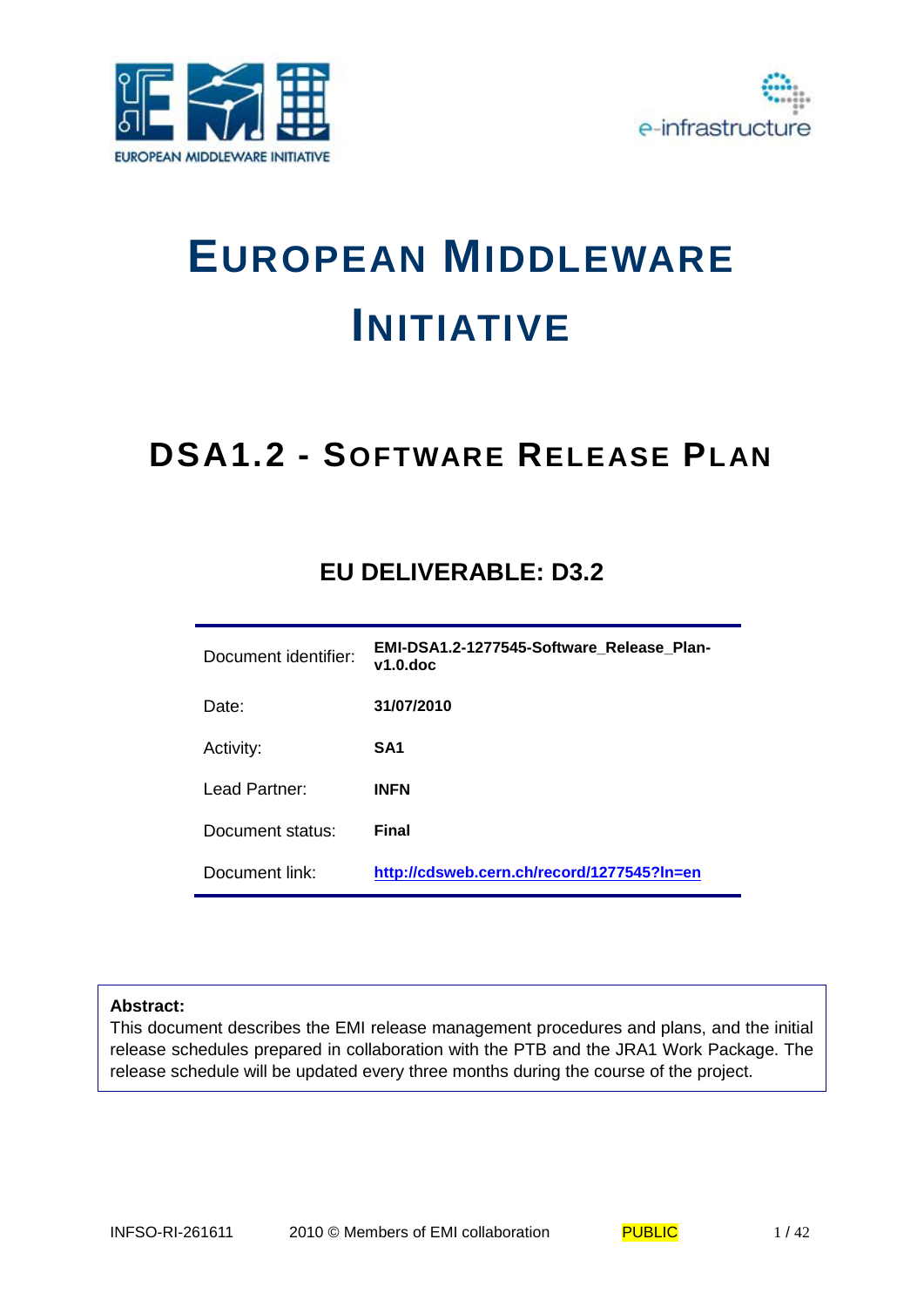

*Doc. Identifier:* **EMI-DSA1.2-1277545-Software\_Release\_Plan-v1.0.doc** *Date:***31/07/2010**

#### **Copyright notice:**

Copyright (c) Members of the EMI Collaboration. 2010.

See http://www.eu-emi.eu/about/Partners/ for details on the copyright holders.

EMI ("European Middleware Initiative") is a project partially funded by the European Commission. For more information on the project, its partners and contributors please see http://www.eu-emi.eu.

This document is released under the Open Access license. You are permitted to copy and distribute verbatim copies of this document containing this copyright notice, but modifying this document is not allowed. You are permitted to copy this document in whole or in part into other documents if you attach the following reference to the copied elements: "Copyright (C) 2010. Members of the EMI Collaboration. http://www.eu-emi.eu ".

The information contained in this document represents the views of EMI as of the date they are published. EMI does not guarantee that any information contained herein is error-free, or up to date.

EMI MAKES NO WARRANTIES, EXPRESS, IMPLIED, OR STATUTORY, BY PUBLISHING THIS DOCUMENT.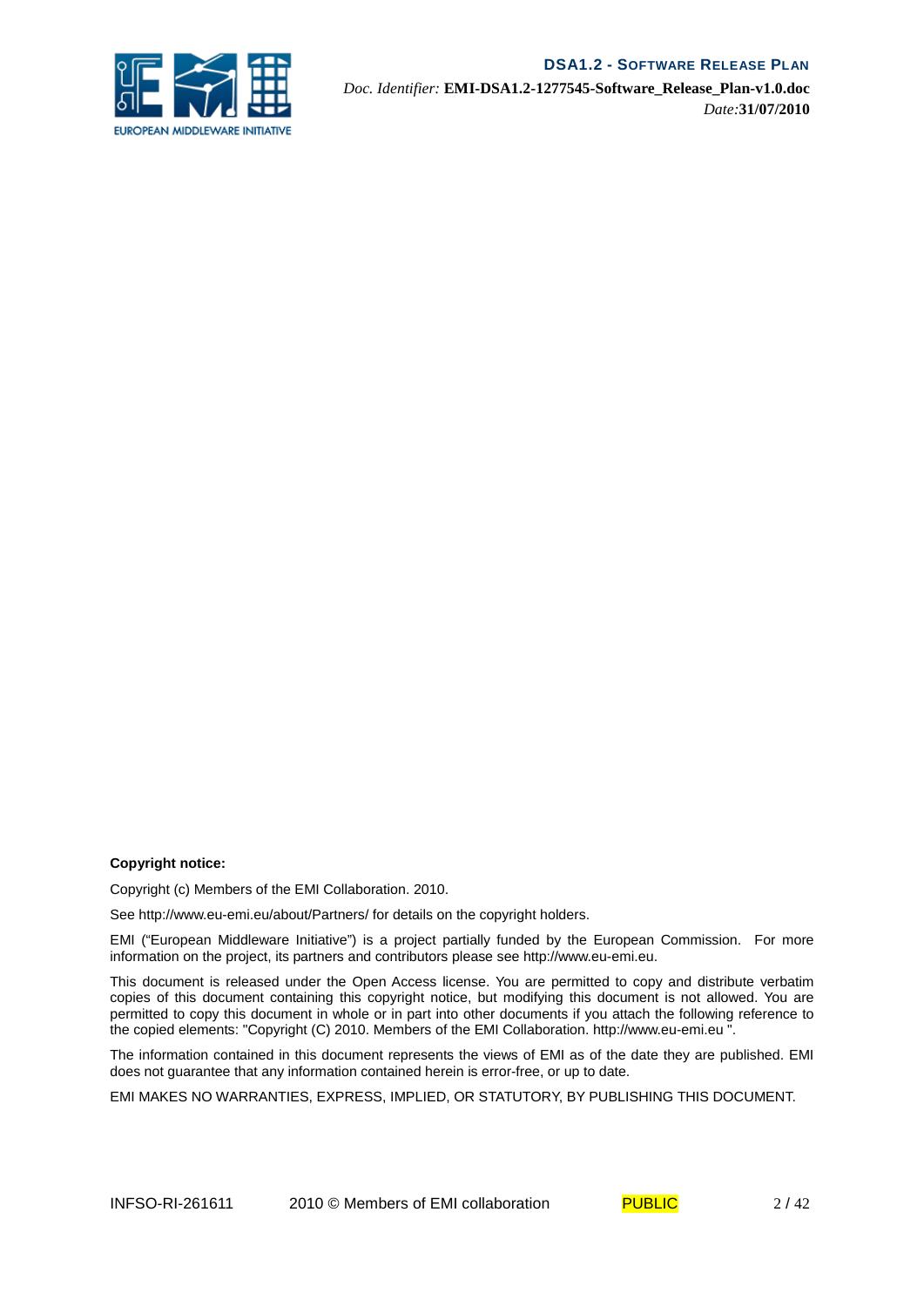

# **Delivery Slip**

|                    | <b>Name</b>                       | <b>Partner</b> /<br><b>Activity</b> | <b>Date</b> | <b>Signature</b> |
|--------------------|-----------------------------------|-------------------------------------|-------------|------------------|
| <b>From</b>        | Cristina Aiftimiei                | INFN/SA1                            | 10/01/2011  |                  |
| <b>Reviewed by</b> | Gianni Pucciani,<br>Morris Riedel | CERN/SA2,<br><b>JUELICH/JRA1</b>    | 27/01/2011  |                  |
| <b>Approved by</b> |                                   |                                     |             |                  |

# **Document Log**

| <b>Issue</b>  | <b>Date</b> | <b>Comment</b>                                                                         | <b>Author / Partner</b>    |
|---------------|-------------|----------------------------------------------------------------------------------------|----------------------------|
|               | 10/01/2011  | v0.14 for review including modified schedule<br>dates                                  | Cristina<br>Aiftimiei/INFN |
| $\mathcal{D}$ | 24/01/2011  | v0.15 incorporating comments from Gianni<br>Pucciani, Morris Riedel, Alberto Di Meglio | Cristina<br>Aiftimiei/INFN |

# **Document Change Record**

| <b>Issue</b> | Item | <b>Reason for Change</b> |
|--------------|------|--------------------------|
|              |      |                          |
|              |      |                          |
|              |      |                          |
|              |      |                          |
|              |      |                          |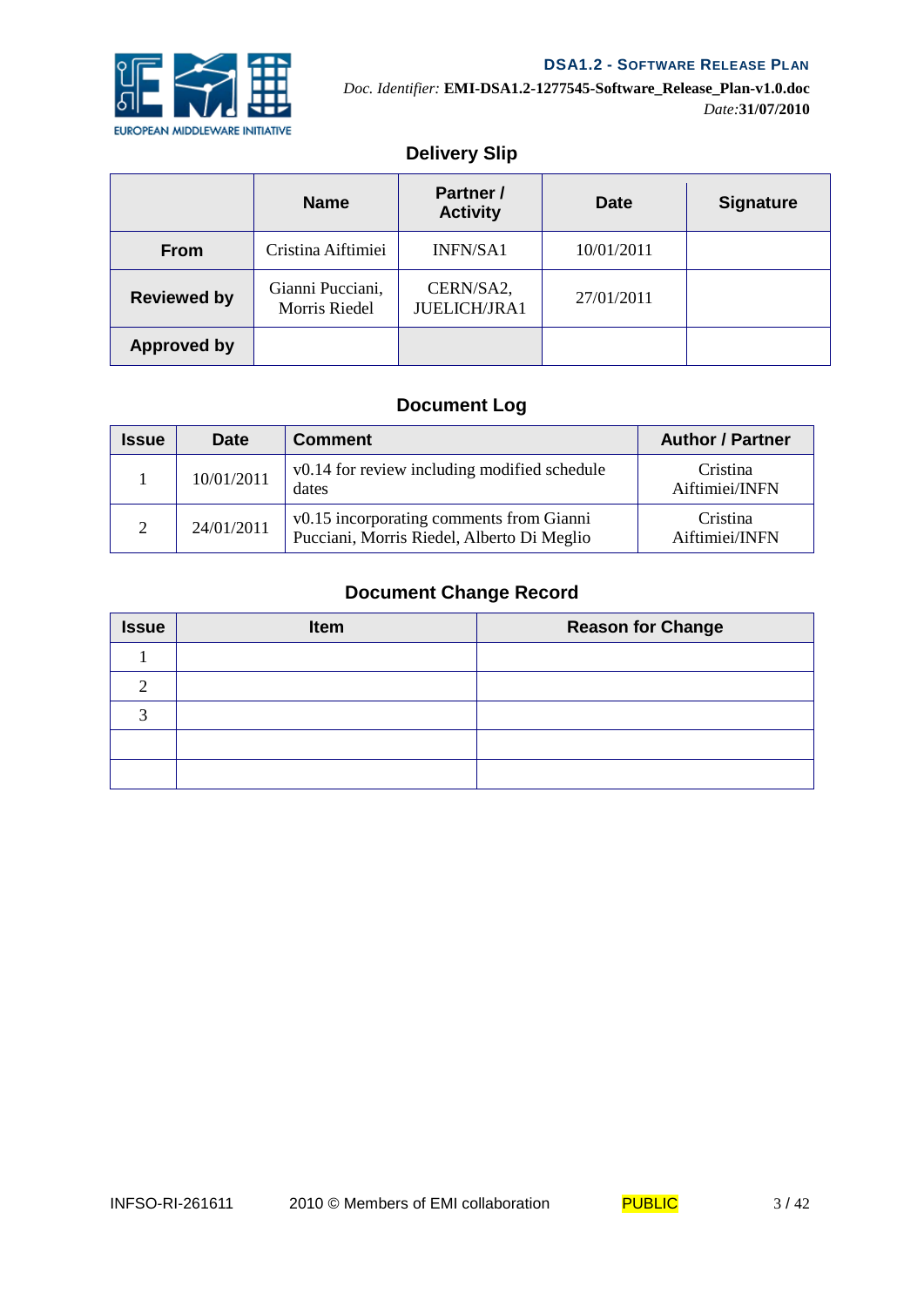

Doc. Identifier: EMI-DSA1.2-1277545-Software\_Release\_Plan-v1.0.doc Date: 31/07/2010

# **TABLE OF CONTENTS**

| 1. |                        |                                                      |      |
|----|------------------------|------------------------------------------------------|------|
|    |                        |                                                      |      |
|    |                        |                                                      |      |
|    |                        |                                                      |      |
|    |                        |                                                      |      |
|    |                        |                                                      |      |
| 2. |                        |                                                      |      |
| 3. |                        |                                                      |      |
|    |                        |                                                      |      |
|    |                        |                                                      |      |
|    |                        |                                                      |      |
|    |                        |                                                      |      |
|    |                        |                                                      |      |
|    |                        |                                                      |      |
|    |                        |                                                      |      |
|    |                        |                                                      |      |
|    |                        |                                                      |      |
|    |                        |                                                      |      |
|    |                        |                                                      |      |
|    |                        |                                                      |      |
|    |                        |                                                      |      |
|    |                        |                                                      |      |
|    |                        |                                                      |      |
|    |                        |                                                      |      |
|    |                        |                                                      |      |
|    |                        |                                                      |      |
|    |                        |                                                      |      |
|    |                        |                                                      |      |
| 4. |                        |                                                      |      |
|    |                        |                                                      |      |
|    |                        |                                                      |      |
|    |                        |                                                      |      |
|    |                        |                                                      |      |
|    | 4.2.3                  |                                                      |      |
|    | 4.2.4                  |                                                      |      |
|    | 4.2.5                  |                                                      |      |
|    |                        |                                                      |      |
|    |                        |                                                      |      |
|    |                        |                                                      |      |
|    |                        |                                                      |      |
|    |                        |                                                      |      |
|    |                        |                                                      |      |
|    | <b>INFSO-RI-261611</b> | <b>PUBLIC</b><br>2010 © Members of EMI collaboration | 4/42 |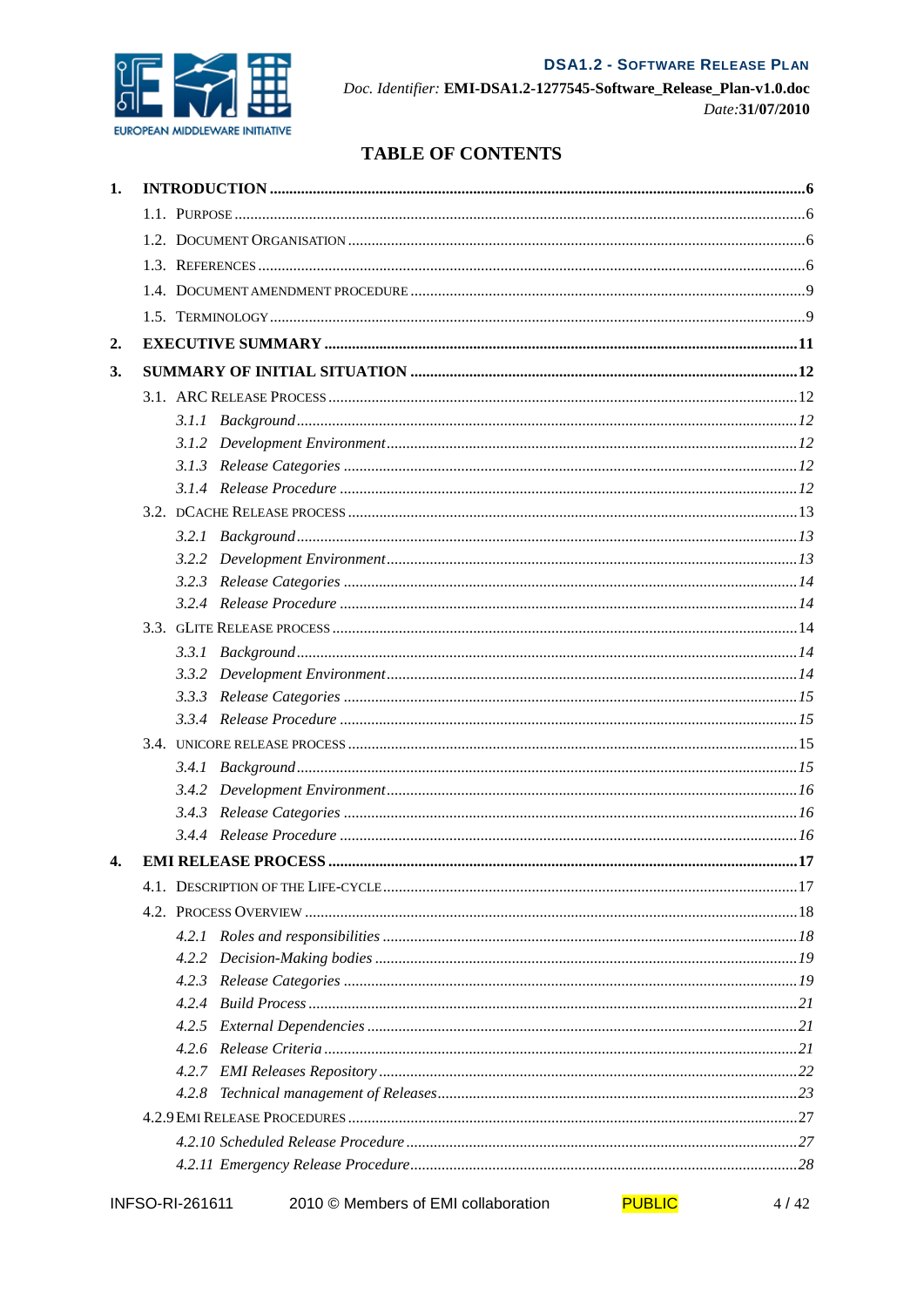

Doc. Identifier: EMI-DSA1.2-1277545-Software\_Release\_Plan-v1.0.doc Date: 31/07/2010

| 5. |  |
|----|--|
|    |  |
|    |  |
|    |  |
|    |  |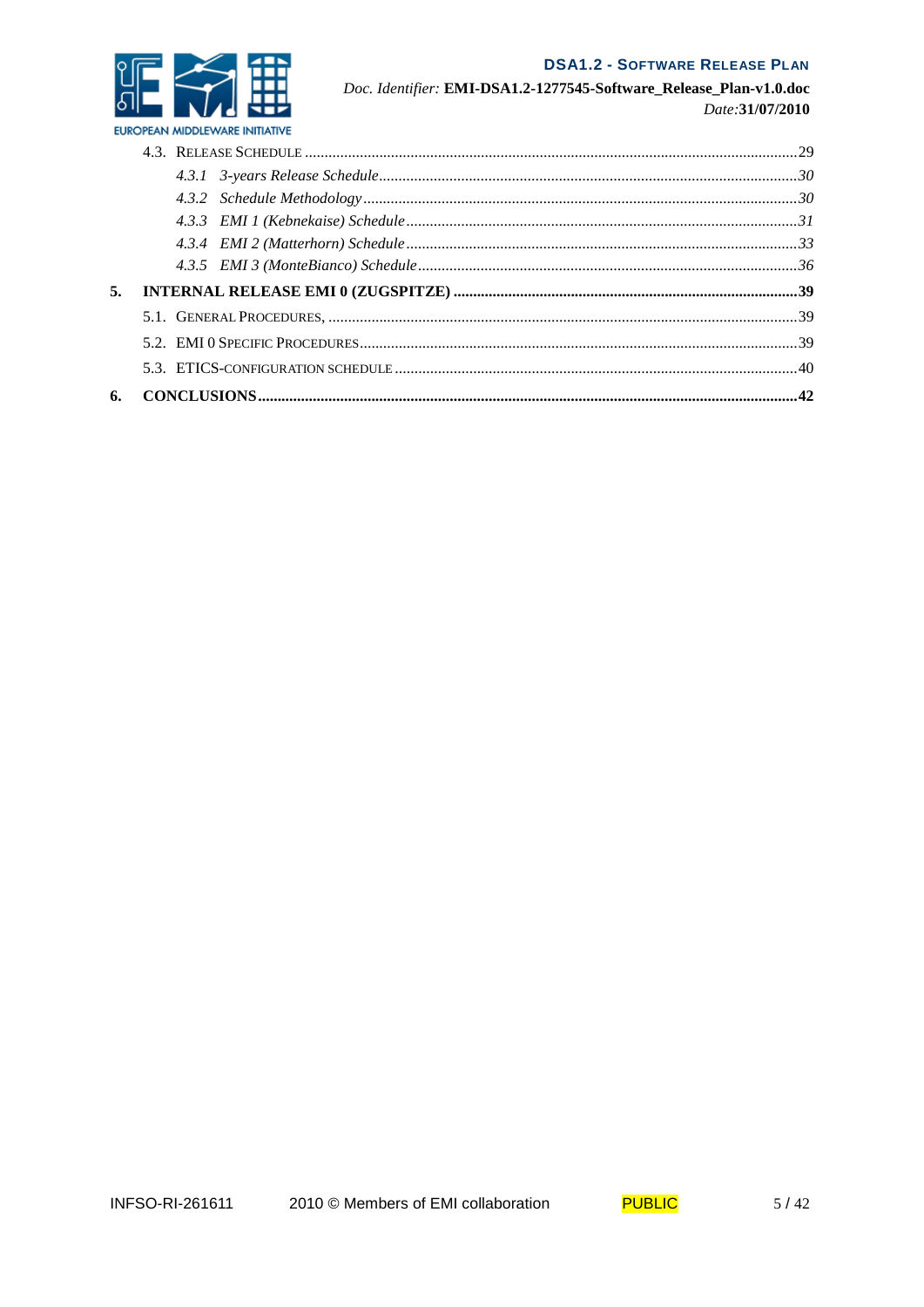# **1. INTRODUCTION**

#### **1.1. PURPOSE**

This document describes the release procedures and policies for the EMI software components and the initial releases plans and schedules.

#### **1.2. DOCUMENT ORGANISATION**

The document is organized in six chapters as follows:

**Chapter 1**: **Introduction**: This section explains the purpose, scope and organization of the document

**Chapter 2**: **Executive Summary**: This section contains a high-level description of the document. It gives a summary of the most important points described in each main section.

**Chapter 3**: **Summary of the initial situation:** This section presents a short overview of the release processes of the four technology providers, ARC, dCache, gLite, UNICORE, constituting the basis on which the EMI Release process will be developed.

**Chapter 4**: **EMI Release Process:** This section describes the EMI release management process starting with the description of the roles and responsibilities, decision making bodies, EMI release categories, release criteria, EMI repositories and the technical management of releases. Last sections are on the release process, including scheduled and emergency releases as well as initial release schedules.

**Chapter 5**: **Internal Release EMI-0:** This section describes the first integration test release, the first test build of EMI components configurations in ETICS and the first release schedule attempt

**Chapter 6**: **Conclusions**: This section offers some concluding remarks and provides information on further work.

| $\mathbf{R}1$  | NorduGrid Collaboration<br>http://www.nordugrid.org/about.html                                                       |
|----------------|----------------------------------------------------------------------------------------------------------------------|
| R <sub>2</sub> | <b>ARC Release Process</b><br>http://wiki.nordugrid.org/index.php/Release_management                                 |
| R <sub>3</sub> | <b>ARC WIKI</b><br>http://wiki.nordugrid.org/                                                                        |
| R <sub>4</sub> | dCache SVN<br>http://svn.dcache.org/dCache/                                                                          |
| R <sub>5</sub> | dCache RT<br>http://rt.dcache.org/Ticket/Display.htm                                                                 |
| <b>R6</b>      | dCache WIKI<br>http://trac.dcache.org/projects/dcache/wiki                                                           |
| R7             | dCache build and test system<br>http://svn.dcache.org/build/                                                         |
| R8             | <b>EGEE</b> Project<br>http://www.eu-egee.org/                                                                       |
| R9             | Definition and documentation of the gLite revised software lifecycle process<br>https://edms.cern.ch/document/973115 |

#### **1.3. REFERENCES**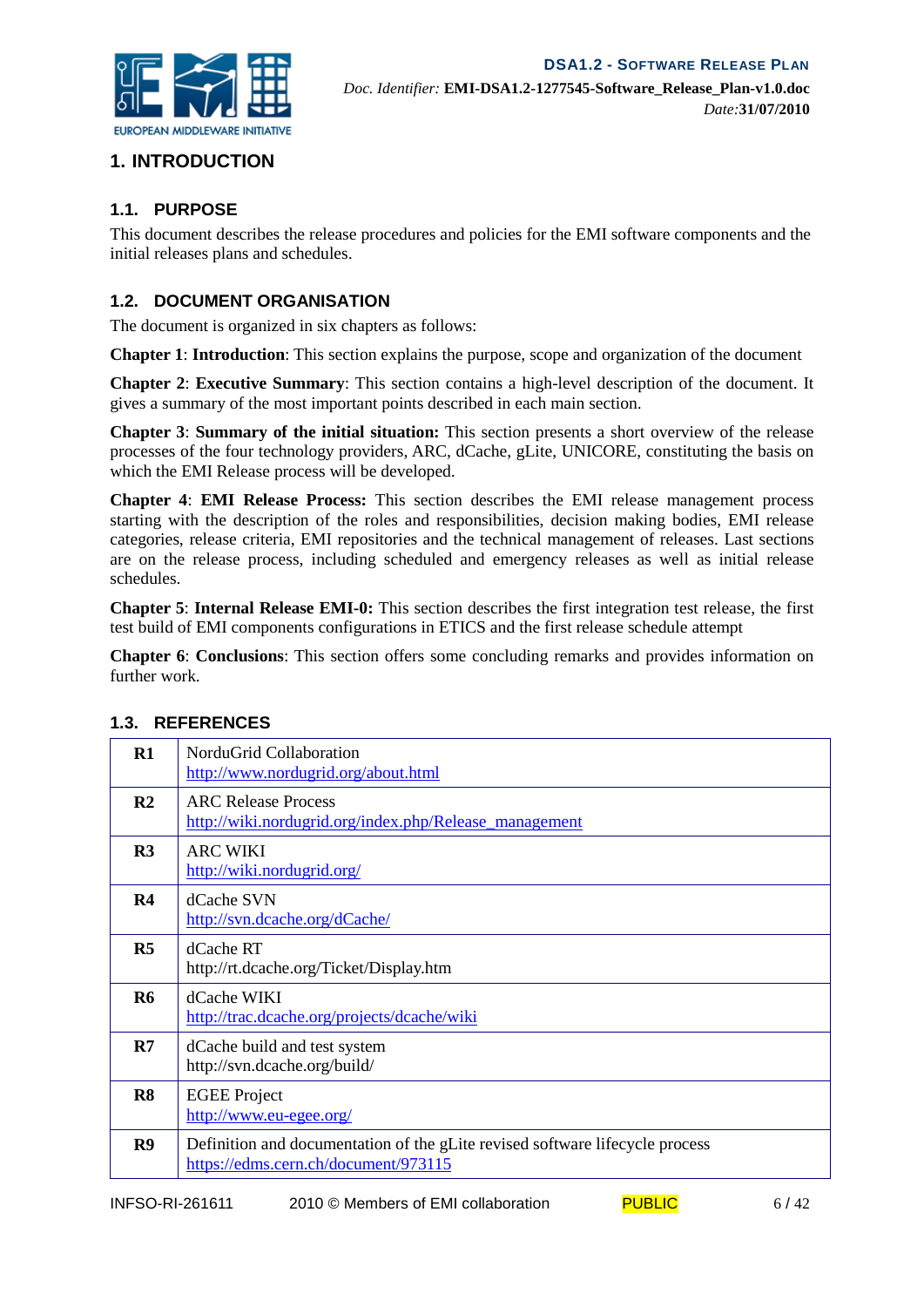

*Doc. Identifier:* **EMI-DSA1.2-1277545-Software\_Release\_Plan-v1.0.doc** *Date:***31/07/2010**

*EUROPEAN MIDDLEWARE INITIATIVE* 

| <b>R10</b>      | gLite CVS<br>http://cvs.web.cern.ch/cvs/                                                                                                                                                 |
|-----------------|------------------------------------------------------------------------------------------------------------------------------------------------------------------------------------------|
| <b>R11</b>      | gLite savannah<br>https://savannah.cern.ch/bugs/?group=jra1mdw                                                                                                                           |
| <b>R12</b>      | gLite WIKI<br>https://twiki.cern.ch/twiki/bin/view/EGEE/EGEEgLite                                                                                                                        |
| <b>R13</b>      | gLite EMT meetings<br>https://twiki.cern.ch/twiki/bin/view/EGEE/ReleaseManager#EMT_agendas                                                                                               |
| <b>R14</b>      | <b>GGUS</b><br>https://gus.fzk.de/pages/home.php                                                                                                                                         |
| <b>R15</b>      | <b>ETICS</b><br>https://twiki.cern.ch/twiki/bin/view/ETICS/WebHome                                                                                                                       |
| <b>R16</b>      | EGEE-III gLite Product Team Release Process<br>https://edms.cern.ch/document/1041827/1                                                                                                   |
| <b>R17</b>      | gLite Release Process<br>https://twiki.cern.ch/twiki/bin/view/EGEE/ProdInt                                                                                                               |
| <b>R18</b>      | <b>UNICORE SVN</b><br>http://unicore.svn.sourceforge.net/viewvc/unicore                                                                                                                  |
| <b>R19</b>      | UNICORE Bug tracking system<br>http://sourceforge.net/tracker/?group_id=102081                                                                                                           |
| R20             | <b>UNICORE WIKI</b><br>http://sourceforge.net/apps/mediawiki/unicore/index.php?title=Main_Page                                                                                           |
| <b>R21</b>      | UNICORE build and test system<br>http://unicore-dev.zam.kfa-juelich.de/bamboo/start.action;jsessionid=1ththaa1402c1                                                                      |
| <b>R22</b>      | <b>EMI Build and Configuration Guidelines</b><br>https://twiki.cern.ch/twiki/pub/EMI/EmiSa2ConfigurationIntegrationGuidelines/EMI_EmiS<br>a2ConfigurationIntegrationGuidelines_v_1_0.pdf |
| R <sub>23</sub> | <b>EPEL Repository</b><br>http://fedoraproject.org/wiki/EPEL                                                                                                                             |
| <b>R24</b>      | <b>EMI Production Release Criteria</b><br>https://twiki.cern.ch/twiki/bin/view/EMI/ProductionReleaseCriteria                                                                             |
| <b>R25</b>      | <b>EMI Change Management Guidelines</b><br>https://twiki.cern.ch/twiki/pub/EMI/EmiSa2ChangeManagementGuidelines/EMI_SA2_Cha<br>$nge \ v 1 0.pdf$                                         |
| <b>R26</b>      | Fedora Packaging Guidelines<br>http://fedoraproject.org/wiki/PackagingGuidelines                                                                                                         |
| R27             | Debian Policy Manual<br>http://www.debian.org/doc/debian-policy/                                                                                                                         |
| <b>R28</b>      | <b>EMI</b> Certification and Testing Guidelines<br>https://twiki.cern.ch/twiki/pub/EMI/EmiSa2CertTestGuidelines/EMI_SA2_CertificationAnd<br>Testing v 1 0.pdf                            |
| <b>R29</b>      | <b>EMI Software Quality Assurance Plan</b><br>https://twiki.cern.ch/twiki/pub/EMI/DeliverableDSA21/EMI-DSA2.1-1277599-QA_Plan-                                                           |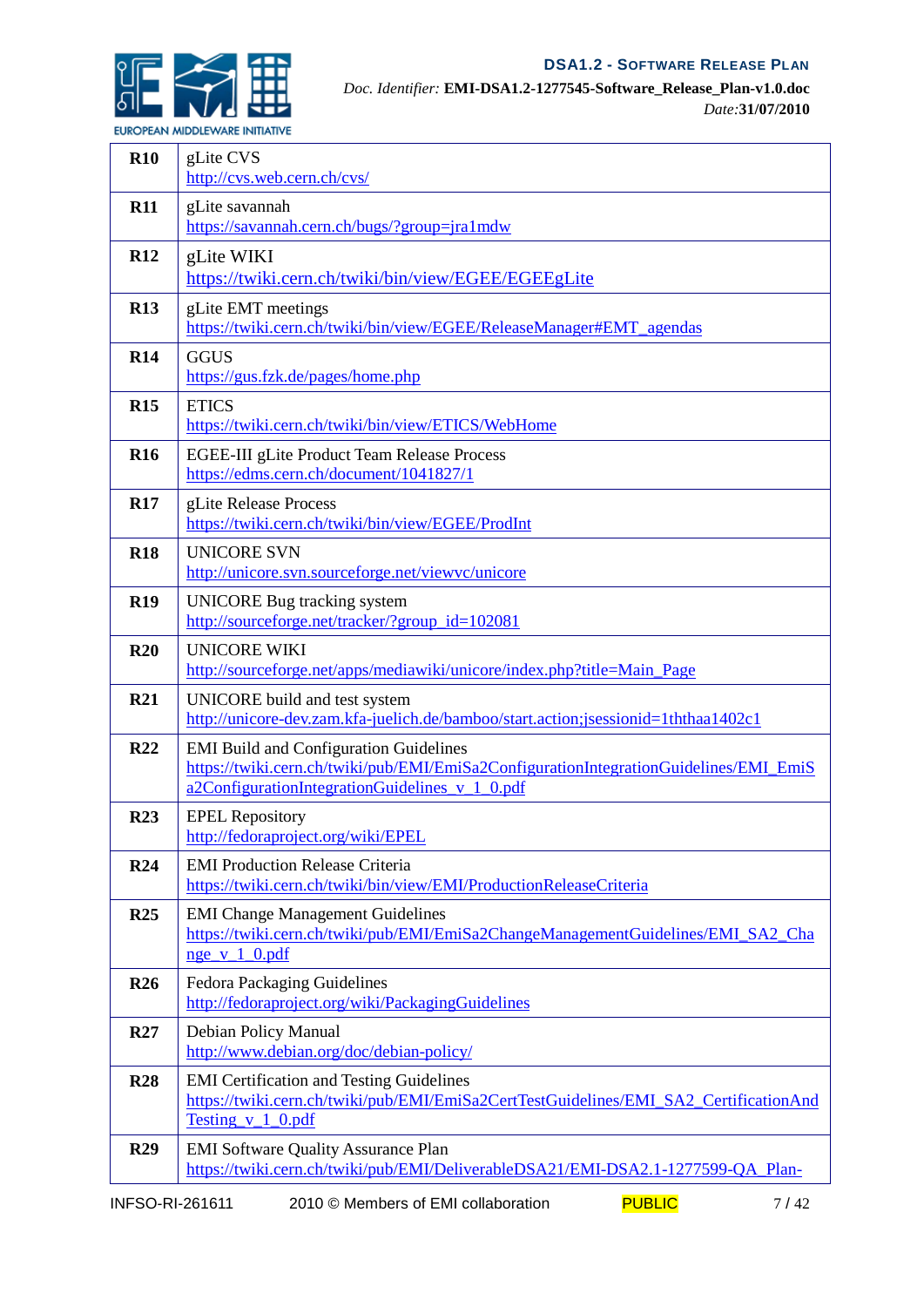

٦

*Doc. Identifier:* **EMI-DSA1.2-1277545-Software\_Release\_Plan-v1.0.doc** *Date:***31/07/2010**

*EUROPEAN MIDDLEWARE INITIATIVE* 

Г

|            | v1.2.pdf                                                                                                                                        |
|------------|-------------------------------------------------------------------------------------------------------------------------------------------------|
| <b>R30</b> | <b>EMI Metrics Guidelines</b><br>https://twiki.cern.ch/twiki/pub/EMI/EmiSa2MetricsGuidelines/EMI_SA2_Metrics_v_1_0.p<br>df                      |
| <b>R31</b> | <b>EGI Software Provisioning Process</b><br>https://documents.egi.eu/public/RetrieveFile?docid=68&version=7&filename=EGI-MS503-<br>final.pdf    |
| <b>R32</b> | <b>EGI Quality Criteria</b><br>https://documents.egi.eu/public/ShowDocument?docid=240                                                           |
| <b>R33</b> | <b>EMI Release Schedule tracker</b><br>https://savannah.cern.ch/projects/emi-rel-sched/                                                         |
| <b>R34</b> | Compute Area Work Plan<br>https://twiki.cern.ch/twiki/pub/EMI/DeliverableDJRA111/EMI-DJRA1.1.1-1277608-<br>Compute_Area_Work_Plan-v1.0.pdf      |
| <b>R35</b> | Data Area Work Plan<br>https://twiki.cern.ch/twiki/pub/EMI/DeliverableDJRA121/EMI_DJRA1.2.1-1277615-<br>Data_Area_Work_Plan_v1.0.pdf            |
| <b>R36</b> | <b>Infrastructure Area Work Plan</b><br>https://twiki.cern.ch/twiki/bin/view/EMI/DeliverableDJRA141                                             |
| <b>R37</b> | Security Area Work Plan<br>https://twiki.cern.ch/twiki/pub/EMI/DeliverableDJRA131/EMI-DJRA1.3.1-1277566-<br>Security_Area_Work_Plan-v1.0.pdf    |
| <b>R38</b> | <b>EMI User Requirement Tracker</b><br>https://savannah.cern.ch/projects/emi-req/                                                               |
| <b>R39</b> | <b>EMI</b> Technical Objectives Tracker<br>https://savannah.cern.ch/task/?group=emi-tech                                                        |
| <b>R40</b> | <b>EMI</b> Technical Development Plan<br>https://twiki.cern.ch/twiki/pub/EMI/DeliverableDNA131/EMI-DNA1.3.1-1277540-<br>Technical Plan-v1.0.pdf |
| <b>R41</b> | EVO - the Collaboration Network<br>http://evo.caltech.edu/evoGate/                                                                              |
| <b>R42</b> | EMT indico agendas<br>http://indico.cern.ch/categoryDisplay.py?categId=3077                                                                     |
| <b>R43</b> | EMT activity twiki<br>https://twiki.cern.ch/twiki/bin/view/EMI/EMT                                                                              |
| <b>R44</b> | <b>EMI 1 Development and Test Plan</b><br>https://twiki.cern.ch/twiki/bin/view/EMI/InternalDeliverableEmi1ReleaseDevPlans                       |
| <b>R45</b> | <b>EMI</b> Integration Testbed<br>https://twiki.cern.ch/twiki/bin/view/EMI/TestBed#NagiosTestbed                                                |
| <b>R46</b> | <b>EMI</b> Software Repository<br>http://emisoft.web.cern.ch/emisoft/dist/EMI/                                                                  |
| <b>R47</b> | <b>EMI</b> Releases Documentation<br>http://www.eu-emi.eu/en/downloads                                                                          |

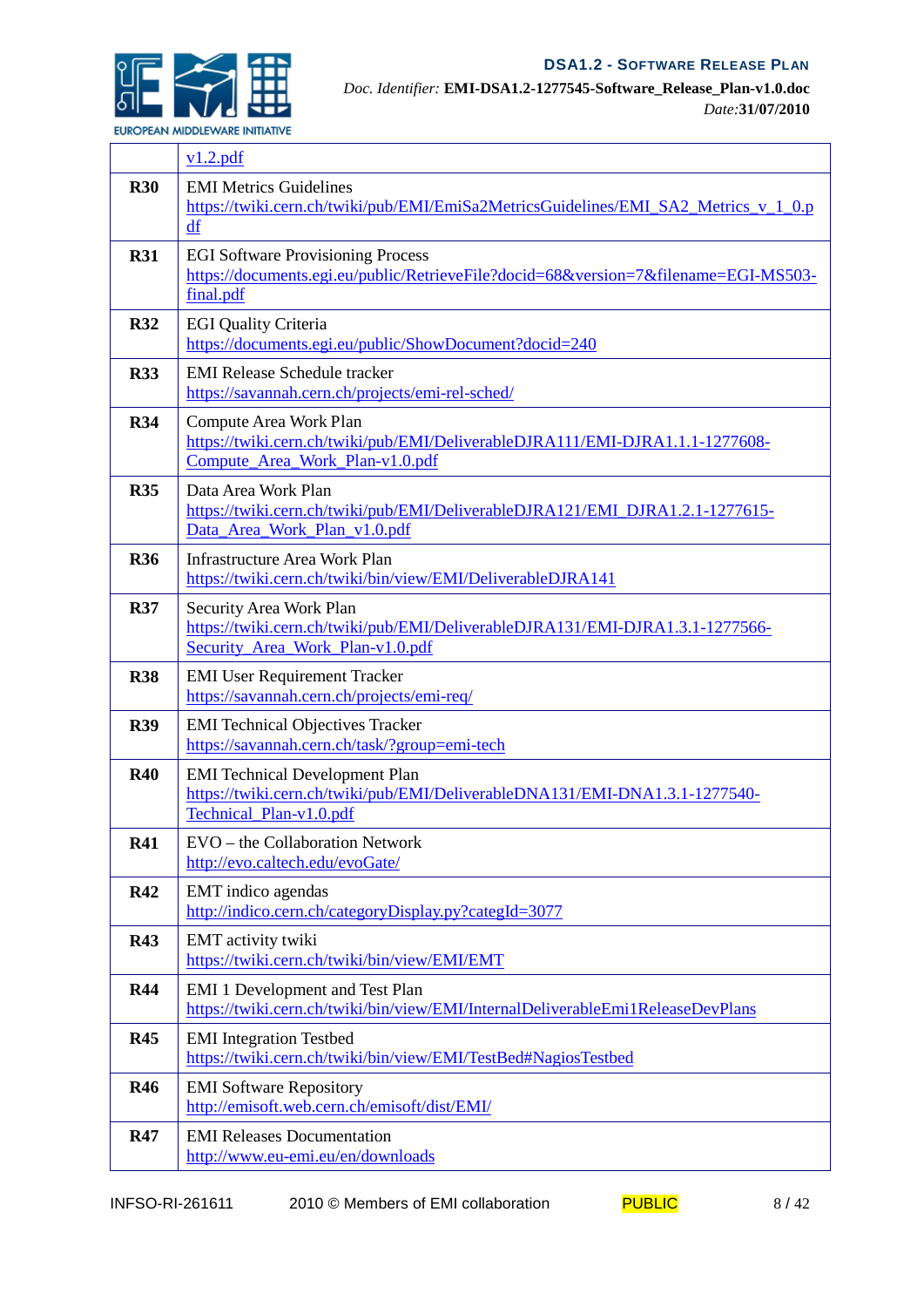

*EUROPEAN MIDDLEWARE INITIATIVE* 

| <b>R48</b> | Deploying Software into the EGI production infrastructure<br>https://documents.egi.eu/secure/ShowDocument?docid=53                                                        |
|------------|---------------------------------------------------------------------------------------------------------------------------------------------------------------------------|
| <b>R49</b> | <b>EMI</b> Technical Objectives<br>https://twiki.cern.ch/twiki/bin/view/EMI/EmiJra1T1EMITechnicalObjectives                                                               |
| R50        | LCG-ROLLOUT mailing list<br>https://www.jiscmail.ac.uk/cgi-bin/webadmin?A0=LCG-ROLLOUT                                                                                    |
| <b>R51</b> | ETICS EMI-0 nightly-builds<br>http://etics-repository.cern.ch/repository/reports/name/emi_R_0/-/reports/index.html                                                        |
| R52        | <b>EMI EMT Coordination – action list</b><br>https://savannah.cern.ch/task/?group=emi-emt                                                                                 |
| <b>R53</b> | NorduGrid source repository<br>http://svn.nordugrid.org/                                                                                                                  |
| <b>R54</b> | RPM list for the custom "sl5_x86_64_gcc412EPEL" ETICS platform<br>http://eticssoft.web.cern.ch/eticssoft/internal/public/VMWareImages/EMI_SL5_x86_64_EP<br>EL_rpmlist.txt |
| <b>R55</b> | DSA1.1 Software Maintenance and Support Plan<br>https://twiki.cern.ch/twiki/pub/EMI/DeliverableDSA11/EMI-DSA1.1-1277556-<br>SoftwareMaintenanceAndSupportPlan-v0.8.pdf    |

#### **1.4. DOCUMENT AMENDMENT PROCEDURE**

This document can be amended by the authors further to any feedback from other teams or people. Minor changes, such as spelling corrections, content formatting or minor text reorganization not affecting the content and meaning of the document can be applied by the authors without peer review. Other changes must be submitted to peer review and to the EMI PEB for approval.

When the document is modified for any reason, its version number shall be incremented accordingly. The document version number shall follow the standard EMI conventions for document versioning. The document shall be maintained in the CERN CDS repository and be made accessible through the OpenAIRE portal.

| <b>AFS</b>  | Andrew File System                                                                                                                                                                                                                      |
|-------------|-----------------------------------------------------------------------------------------------------------------------------------------------------------------------------------------------------------------------------------------|
| <b>API</b>  | <b>Application Programming Interface</b>                                                                                                                                                                                                |
| <b>APT</b>  | <b>Advanced Packaging Tool</b>                                                                                                                                                                                                          |
| <b>ARC</b>  | The Advanced Resource Connector is general purpose, Open Source,<br>lightweight, portable middleware solution<br>(http://www.knowarc.eu/middleware.html)                                                                                |
| <b>BDII</b> | <b>Berkley Database Information Index</b>                                                                                                                                                                                               |
| <b>CR</b>   | <b>Component Release</b>                                                                                                                                                                                                                |
| dCache      | System for storing and retrieving huge amounts of data, distributed among a<br>large number of heterogeneous server nodes, under a single virtual filesystem<br>tree with a variety of standard access methods (http://www.dcache.org/) |

# **1.5. TERMINOLOGY**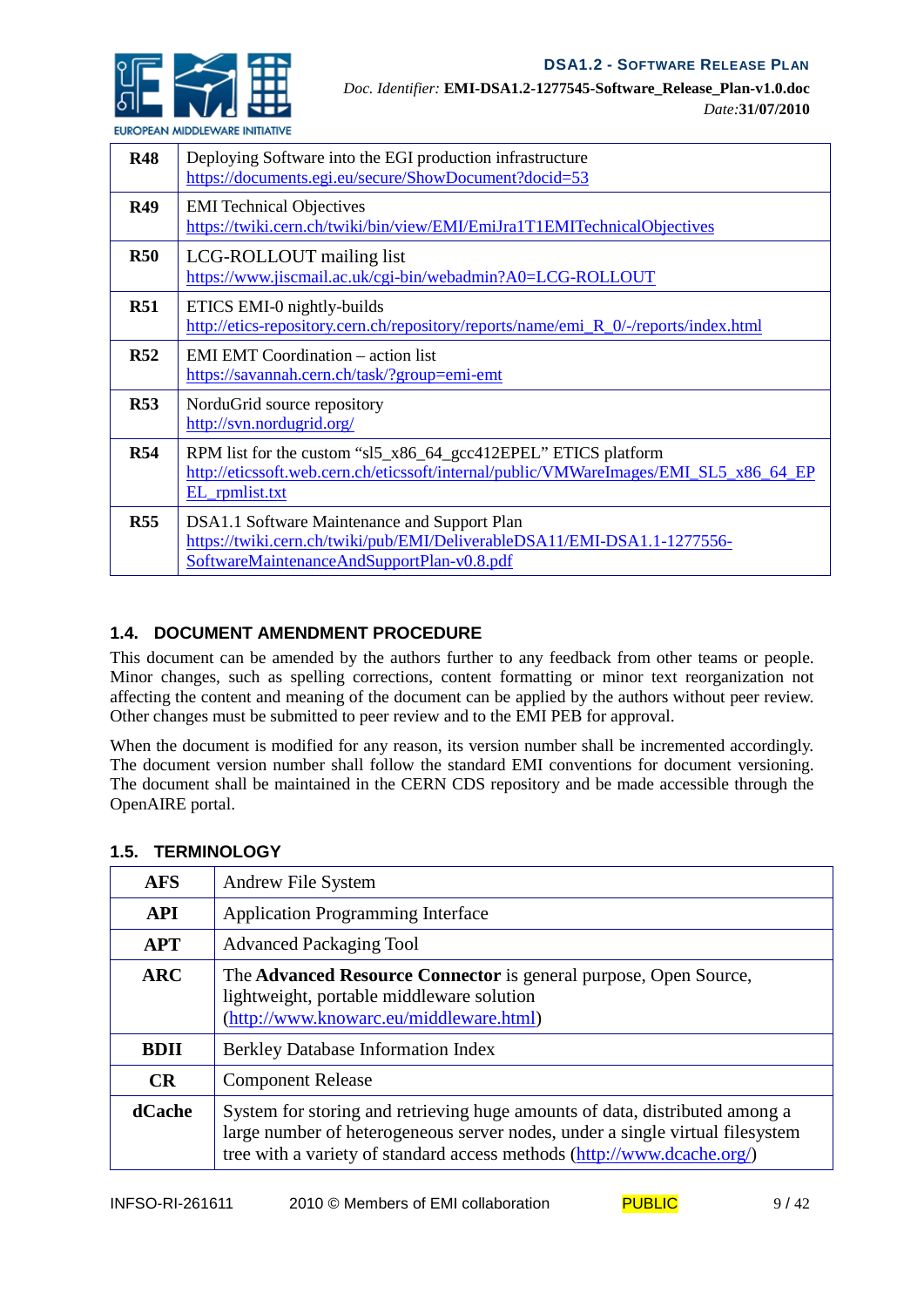

*Doc. Identifier:* **EMI-DSA1.2-1277545-Software\_Release\_Plan-v1.0.doc** *Date:***31/07/2010**

| <b>DCI</b>             | Distributed Computing Infrastructure                                                                                                                                                                                                                                               |
|------------------------|------------------------------------------------------------------------------------------------------------------------------------------------------------------------------------------------------------------------------------------------------------------------------------|
| <b>EGEE</b>            | Enabling Grids for E-sciencE (http://www.eu-egee.org/)                                                                                                                                                                                                                             |
| <b>EGI</b>             | European Grid Infrastructure - http://www.egi.eu                                                                                                                                                                                                                                   |
| EGI-<br><b>InSPIRE</b> | Integrated Sustainable Pan-European Infrastructure for Researchers in Europe<br>(http://www.egi.eu/projects/egi-inspire/)                                                                                                                                                          |
| <b>EMI</b>             | European Middleware Initiative - http://www.eu-emi.eu                                                                                                                                                                                                                              |
| <b>EMT</b>             | <b>Engineering Management Team</b>                                                                                                                                                                                                                                                 |
| <b>EPEL</b>            | Extra Packages for Enterprise Linux                                                                                                                                                                                                                                                |
| <b>GA</b>              | <b>General Availability Release</b>                                                                                                                                                                                                                                                |
| <b>GGUS</b>            | Global Grid User Support (https://gus.fzk.de)                                                                                                                                                                                                                                      |
| gLite                  | The next generation middleware for grid computing born from the collaborative<br>efforts of more than 80 people in 12 different academic and industrial research<br>centers as part of the EGEE Project (http://glite.web.cern.ch/glite/)                                          |
| <b>PEB</b>             | Project Executive Board                                                                                                                                                                                                                                                            |
| <b>PRACE</b>           | Partnership for Advanced Computing in Europe, a unique persistent pan-<br>European Research Infrastructure for High Performance Computing (HPC) -<br>http://www.prace-project.eu/                                                                                                  |
| <b>PT</b>              | <b>Product Team</b>                                                                                                                                                                                                                                                                |
| <b>PTB</b>             | <b>Project Technical Board</b>                                                                                                                                                                                                                                                     |
| QA                     | <b>Quality Assurance</b>                                                                                                                                                                                                                                                           |
| QC                     | <b>Quality Control</b>                                                                                                                                                                                                                                                             |
| <b>RT</b>              | <b>Request Tracker</b>                                                                                                                                                                                                                                                             |
| SA <sub>1</sub>        | Maintenance and Support Work Package                                                                                                                                                                                                                                               |
| SA <sub>2</sub>        | <b>Quality Assurance Work Package</b>                                                                                                                                                                                                                                              |
| <b>SQA</b>             | <b>Software Quality Assurance</b>                                                                                                                                                                                                                                                  |
| <b>SQAP</b>            | <b>Software Quality Assurance Plan</b>                                                                                                                                                                                                                                             |
| <b>SVN</b>             | Subversion, version control system                                                                                                                                                                                                                                                 |
| <b>TAC</b>             | <b>Technical Area Coordinator</b>                                                                                                                                                                                                                                                  |
| TD                     | <b>Technical Director</b>                                                                                                                                                                                                                                                          |
| <b>UMD</b>             | Unified Middleware Distribution, the EGI middleware distribution                                                                                                                                                                                                                   |
| <b>UNICORE</b>         | The Uniform Interface to Computing Resources offers a ready-to-run Grid<br>system including client and server software. UNICORE makes distributed<br>computing and data resources available in a seamless and secure way in<br>intranets and the internet (http://www.unicore.eu/) |
| <b>WP</b>              | <b>Work Package</b>                                                                                                                                                                                                                                                                |
| <b>YUM</b>             | Yellowdog Updater Modified                                                                                                                                                                                                                                                         |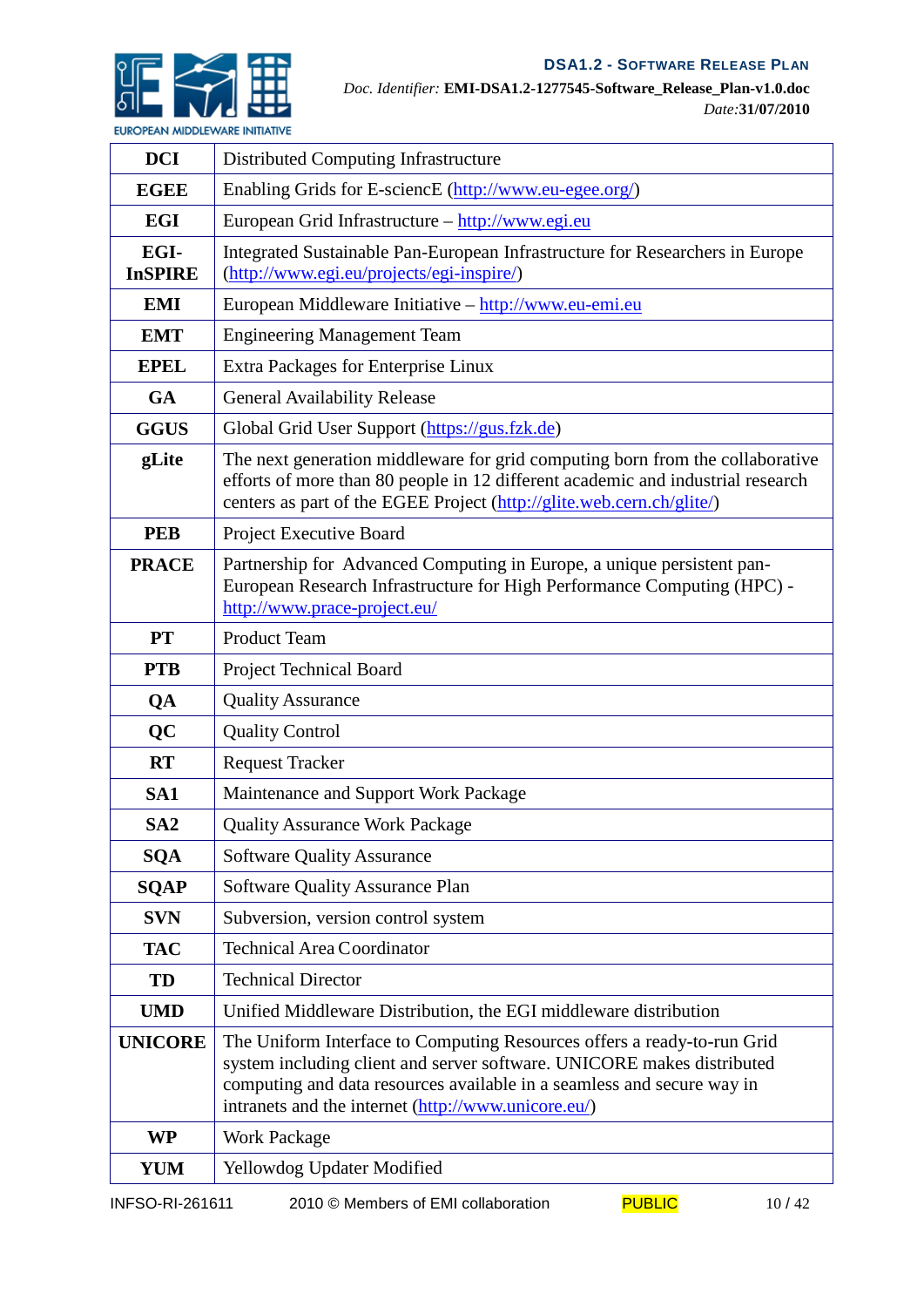

# **2. EXECUTIVE SUMMARY**

The European Middleware Initiative (EMI) is a close collaboration of four major European technology providers, ARC, gLite, UNICORE and dCache. Its main objectives are to deliver a consolidated set of components for deployment in EGI (as part of the Unified Middleware Distribution or UMD), PRACE and other DCIs. The harmonized set of EMI components thus enables the interoperability and integration between Grids. Another objective of EMI is to strengthen the reliability and manageability of the services and to establish a sustainable model of support. Given this, EMI creates an environment, for the technologies that ensures that it responds effectively to the requirements of the scientific communities relying on it.

During the first year, in parallel with the preparation of the first EMI release (i.e. EMI 1), the release processes of the four technologies are maintained in order to ensure a smooth transition from several distributions to a single one, so that the production infrastructures that traditionally deploy EMI components stay functional without noticeable discontinuity. The document begins with a short overview of how we aim to achieve this.

The release management task of SA1 is responsible to coordinate and maintain the package repositories, defining policies and release cycles, to ensure customers receive certified software releases of middleware services and components according to agreed release policies.

The objective of release planning is to complete a release plan that will identify:

- release objectives;
- roles, responsibilities;
- tasks, activities:
- communication and
- release schedule

All these objectives are presented in detail in this document.

The Release Plan is established by the Maintenance and Support Work Package (SA1) with the details of the timelines to be applied to each release cycle (e.g. code freeze date, release date, any technical preview release date) and the outline of the set of acceptance criteria to be fulfilled by the components (like minimum documentation requirements and specific categories of tests).

During the three years duration of the EMI project, the EMI developers and engineers will work together to consolidate, harmonize and support the existing software products, evolving and extending them based on existing and new requirements.

Once a year, the project will produce a major release of the EMI distribution (i.e. EMI n), characterized by a well-defined interface and behaviour for each of its components. Interface and behaviour are allowed to change within a major release of the distribution only in a backwardcompatible way. Component Releases are classified in major, minor, revision and emergency, based on the impact of the changes on the component interface and behavior.

This document introduces the five-steps yearly cycle of the development and maintenance activities. It also gives insights into relevant roles and responsibilities, as well as the decision bodies, that will play an important role in the definition of each release objectives, the release management is detailed, with an emphasis on the Components Releases tracking and different states of the Components Releases tasks until its deployment.

Finally, the document contains an overview of the software components build process and the management of the external dependencies, and details on the structure of the EMI repositories.

Scheduled and emergency release procedures are explained and the initial schedules for the three major EMI releases are presented.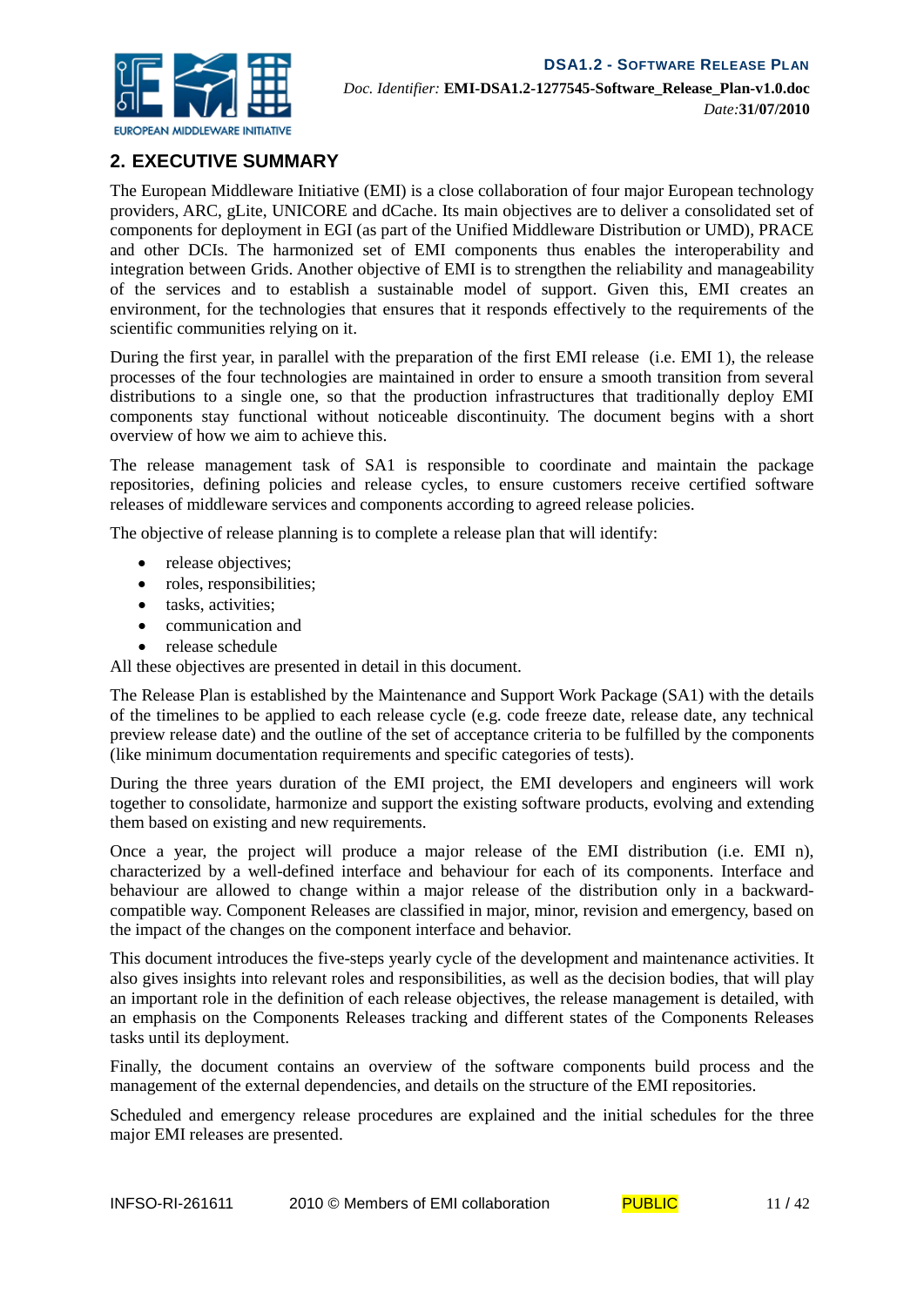

# **3. SUMMARY OF INITIAL SITUATION**

This section presents a short overview of the release processes of the four technology providers, ARC, dCache, gLite, UNICORE, constituting the basis on which the EMI release process is developed.

#### **3.1. ARC RELEASE PROCESS**

The **Advanced Resource Connector (ARC)** middleware, developed by the NorduGrid collaboration [R1], is a software solution that uses Grid technologies to enable sharing and federation of computing and storage resources distributed across different administrative and application domains. ARC is used to create Grid infrastructures of various scope and complexity, from campus to national Grids [R2].

#### **3.1.1 Background**

An *ARC release* is defined as a set of source packages and the corresponding binaries packages on the supported platforms. The source release is defined by an SVN tag [R53]. *ARC releases* have been created with the strong emphasis on multiplatform support, Linux distribution independence and recently also extended OS independence (Linux, Windows, Mac, Solaris), non-intrusiveness and ease of operation.

#### **3.1.2 Development Environment**

- Code is kept in SVN spread over several SVN trees [R53];
- Bugzilla is used to report software defects and to act upon them and to report feature requests. They are periodically reviewed and prioritized;
- WIKI [R3] is used as a work area to collect development plans, technical drafts, release coordination, configuration templates, quick guides, HOWTOs;
- The nordugrid-discuss mailing-list is used for technical discussions;
- An issue tracking system is used to provide user support;
- Currently there are two production systems in use to perform automatic nightly builds of several SVN areas and to produce binary packages for tagged releases.

#### **3.1.3 Release Categories**

**Major release** needs longer term planning; 3-6 months of preparation; alpha, beta, rcx test releases; introduces new components, features; obsoletes components; may break backward-compatibility.

**Minor release** is a planned bug-fix release that needs maximum one month preparation; no new features; no new components; only fixes. It's a scheduled release.

**Emergency release** represents an unplanned urgent release to fix a security issue or a critical bug; needs maximum two weeks preparation.

**Binary update of a release**: Sometimes, due to a change in the external dependencies ARC releases have to be rebuilt. This does not affect the ARC source code, no re-tagging takes place, only new binaries are build and it can happen for major, minor and emergency releases.

#### **3.1.4 Release Procedure**

The scheduled release procedure is characterized by:

• Major or minor releases follow a scheduled release procedure;

INFSO-RI-261611 2010 © Members of EMI collaboration  $PUBLIC$  12/42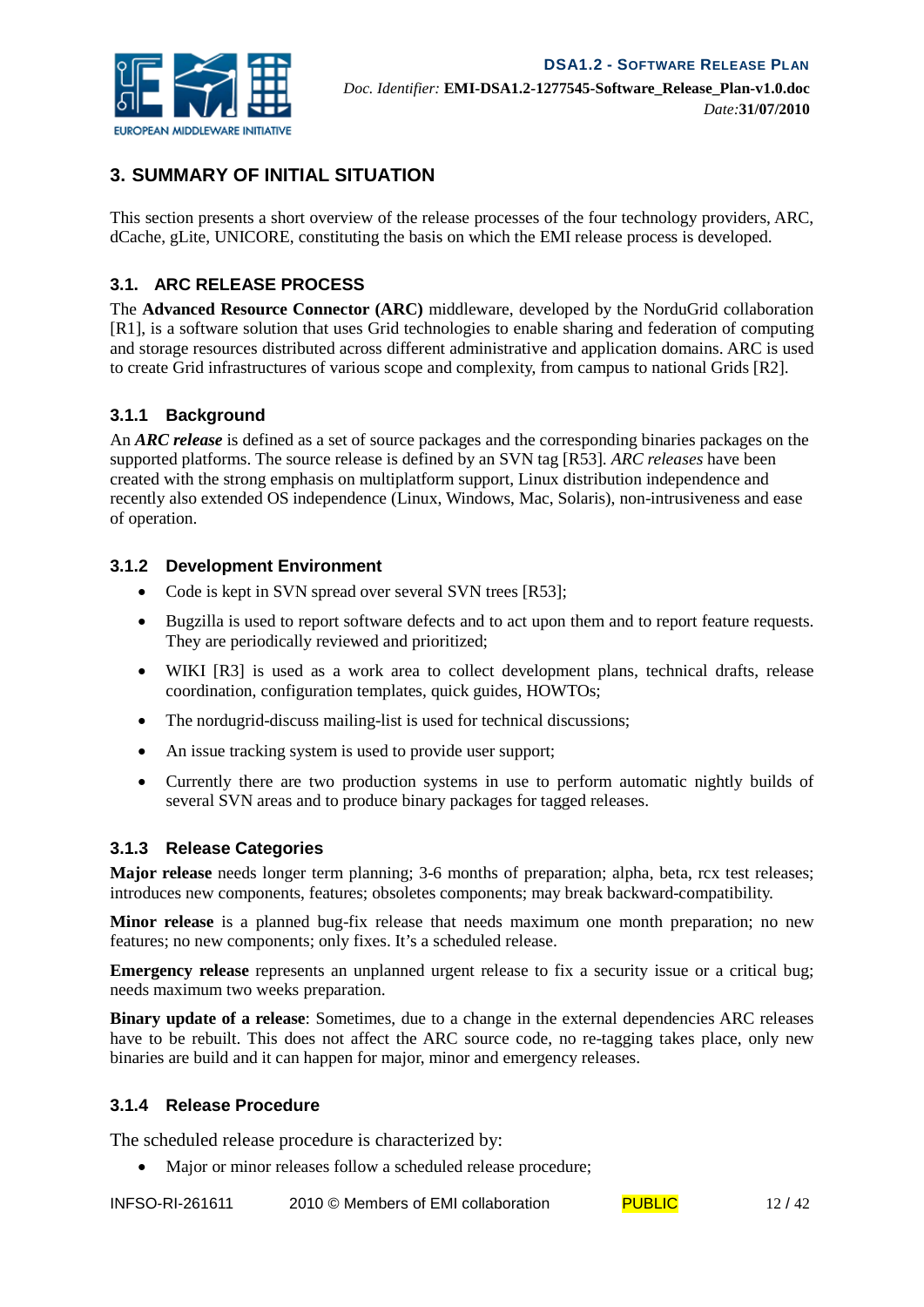

*EUROPEAN MIDDLEWARE INITIATIVE* 

- Planning phase consists of prioritizing open bugs to be fixed; collecting requests for new features (only for major release);
- Decision phase takes into account the status (maturity) of release candidate components. The release content is defined in terms of components and bugs to be fixed. The supported platforms are decided;
- Preparation of the release consists of creating the release branch, updating the documentation and release notes, and creating the release candidate(s) from the branch;
- Testing phase: consists of deploying the Release Candidate on the test infrastructure where the test suits are executed;
- Release is ready if all the critical bugs recorded in Bugzilla are closed; functionality decided in planning phase is successfully tested on the release candidate; binary packages are available for all supported platforms and documentation reflecting changes from the previous release is in place.

The emergency release procedure is characterized by**:**

- It is applied when running into a major issue like a software defect considered critical or a security hole;
- Reporting is done through Bugzilla, mailing list or direct contact to core coordination group members;
- The process cannot take more than two weeks.

#### **3.2. DCACHE RELEASE PROCESS**

**dCache** is a system for storing and retrieving huge amounts of data, distributed among a large number of heterogeneous server nodes, under a single virtual filesystem tree with a variety of standard access methods. Depending on the persistency model, dCache provides methods for exchanging data with backend (tertiary) storage systems as well as space management, pool attraction, dataset replication, hot spot determination and recovery from disk or node failures.

#### **3.2.1 Background**

dCache is moving away from feature based releases towards Time Based Releases. As the name already implies, this essentially means that it will be better in predicting when a release is being published. The drawback of this approach is that features which don't make it into the repository till some time before the release is due, will not be part of that release. The advantage is that sites can do better planning in upgrading and that the synchronization with distributors is eased.

#### **3.2.2 Development Environment**

- For version control code is kept in SVN [R4];
- The technology Request Tracker (RT) [R5] is used to keep track of software defects and to act upon them; feature requests are also collected in RT bugs;
- WIKI [R6] is used as a work area: to collect development plans, pieces of information of technical meetings, release coordination and documentation links;
- Currently the Hudson build and test system [R7] is used to perform automatic and on-demand builds and to produce binary (i.e. rpm) and source (i.e. tgz, pkg) packages for tagged releases.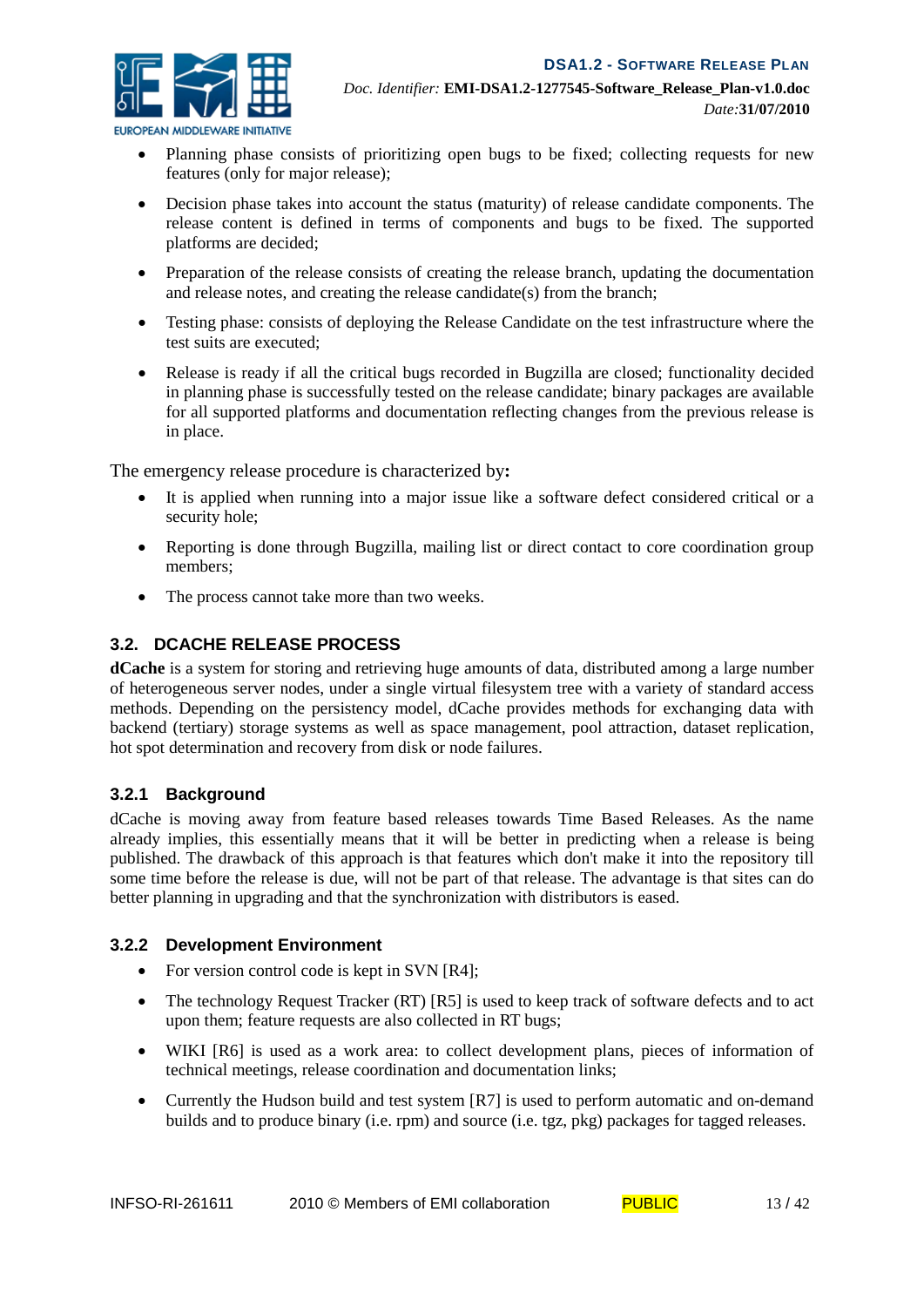

#### **3.2.3 Release Categories**

dCache follows a two dimensional release system:

- **Recommended Releases:** At some point in time, dCache.org recommends a particular release that should be used on production systems. Other releases are considered stable, however care should be taken as such releases have only received limited amount of public testing or are outdated.
- **Golden Release:** One release is declared a "golden release" that means it is supported for a long period, in the order of a year or more. For golden releases there are strict rules concerning the patches which are allowed (e.g. no new features).

Every couple of months it is produced a feature release. Feature releases have version numbers like 1.9.x-1, where x is a positive integer. Each feature release is followed up by a number of maintenance releases containing bug fixes or high priority feature tweaks. Maintenance releases for release 1.9.x-1 have version numbers 1.9.x-y, for y being an integer larger than 1.

#### **3.2.4 Release Procedure**

Two weeks before the release is declared to be cut, the repository is closed and no check-in is allowed anymore. At the same time, testing starts.

Once a developer has done unit testing the code will be submitted to a Review Board that basically follows a traditional peer-review process. Here the other developers can and should have a look at this code. Code has to be reviewed by at least one of the other developers and can be committed to the trunk branch as soon as all the developers who reviewed it mark it to be shipped. When code is committed, commit hooks automatically build dCache, dcap and srm client. On error an email is sent to the developer who made the last commit. With the last successful build the yum repositories are updated and the rpms automatically installed on some machines.

If the code is intended to go into the production branch, the developer has to send a merge request to the Release Manager. Only the Release Manager can submit code to stable branches. A stable branch is any SVN branch from which releases are made.

#### **3.3. GLITE RELEASE PROCESS**

**gLite** is one of the widely known middleware systems in Grid computing. Born from the collaborative efforts of more than 80 people in 12 different academic and industrial research centers as part of the EGEE Projects [R8], gLite provides a framework for building Grid applications tapping into the power of distributed computing and storage resources across the Internet.

#### **3.3.1 Background**

gLite uses a *'continuous release process*' that was defined and optimized during the EGEE-II and EGEE-III projects. The guiding principle of this approach is to manage independent updates in isolation from one another, allowing each to progress through the full software life-cycle without interference. This has proven to bring numerous benefits, particularly in accelerating the adoption of important changes which can be properly prioritized and which are not held back by other unrelated updates. In this model there is a baseline release to which updates are continuously added [R9].

#### **3.3.2 Development Environment**

- Code is kept in CVS [10];
- Savannah [R11] is used to report software defects, to act upon them, and as release tracking tool;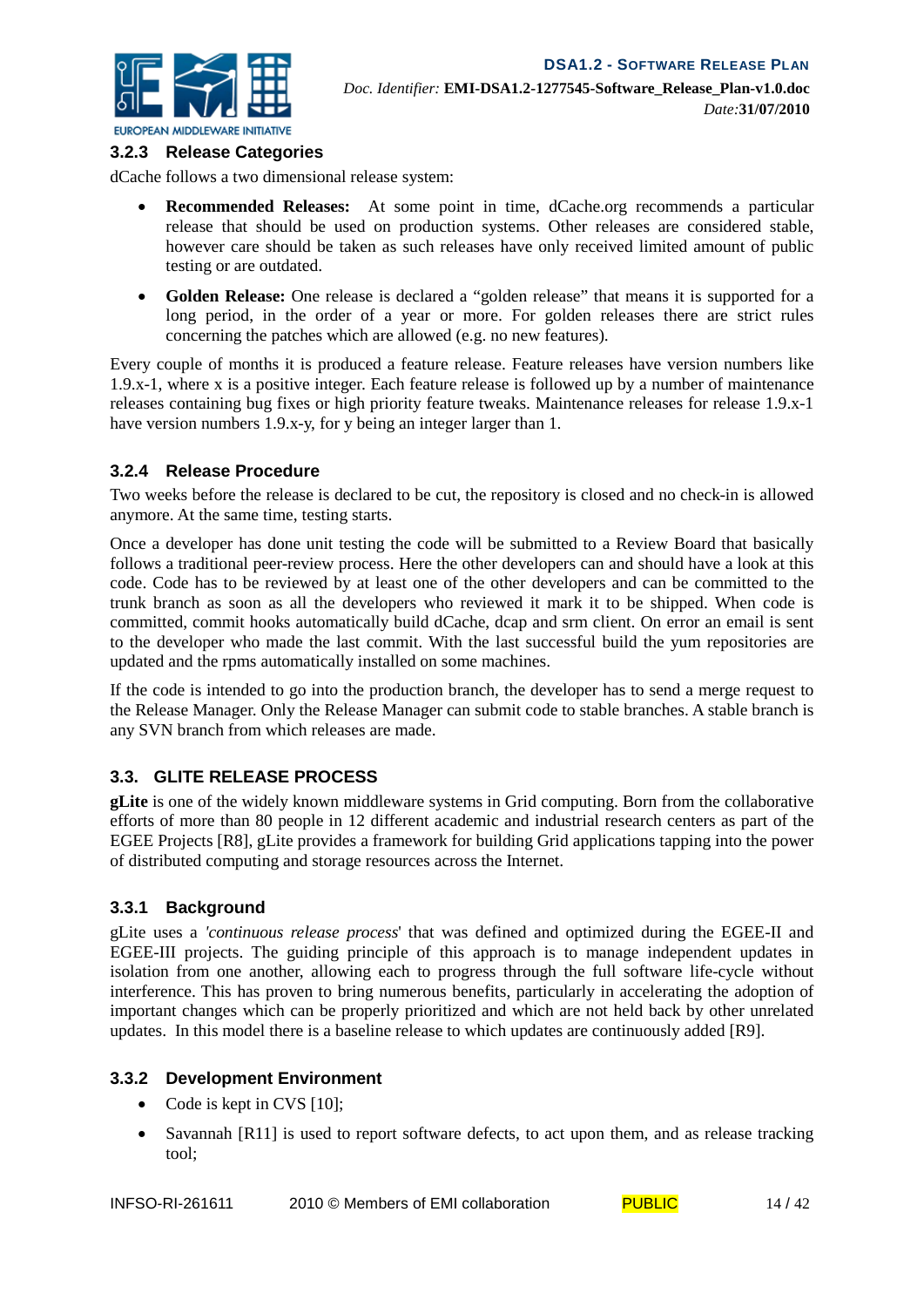

*EUROPEAN MIDDLEWARE INITIATIVE* 

- WIKI [R12] is used as a work area, to collect development plans, technical drafts, release coordination, configuration templates, quick guides, HOWTOs;
- The project-eu-egee-midlleware-emt mailing-list is used for developer discussions and announcements. Weekly gLite EMT [R13] telephone conferences are held for discussions on gLite Release Schedule and to assess bug priorities;
- The GGUS ticketing system is used to provide user support [R14];
- The ETICS system is used to manage every aspect of the software development workflow, i.e. build, release and testing [R15];

#### **3.3.3 Release Categories**

gLite follows a two dimensional release system.

- **Internal Release** is an update to individual, certified components that are made available to other Product Teams (PTs). Instead of being released to production, it will instead serve as input to production releases.
- **Production Release** is an update to a self-contained product, typically node-type based, which is deployed onto the production infrastructure. The product will typically contain a number of components that have been released internally by other PTs; however, it is the PT releasing the complete product to production that is ultimately responsible and accountable for that release.

#### **3.3.4 Release Procedure**

An overall description of the new gLite release process can be found in the "EGEE-III gLite Product Team Release Process" [R16] document. The process is based on PTs being entirely responsible for their products (meaning: development, testing, integration and release). The Product Team Release Process [R17] consists on the following steps:

- creating patches and meta-packages;
- certification and tests:
- verification:
- staged roll-out;
- production deployment.

First two steps are under the responsibility of the PTs, the last three ones are followed up by a central integration team.

#### **3.4. UNICORE RELEASE PROCESS**

**UNICORE (Uniform Interface to Computing Resources)** offers a ready-to-run Grid system including client and server software. UNICORE makes distributed computing and data resources available in a seamless and secure way in intranets and the internet.

#### **3.4.1 Background**

UNICORE in EMI is a set of Client (i.e. UCC and HiLA) and Server (i.e. core and UVOS) packages, all available for Windows, Linux/UNIX and MacOS. The majority of components are written in Java making the UNICORE releases in general as well as the component releases essentially platformindependent. Complementary non-Java components enable a non-intrusive way to access computing capabilities in sensitive HPC system environments.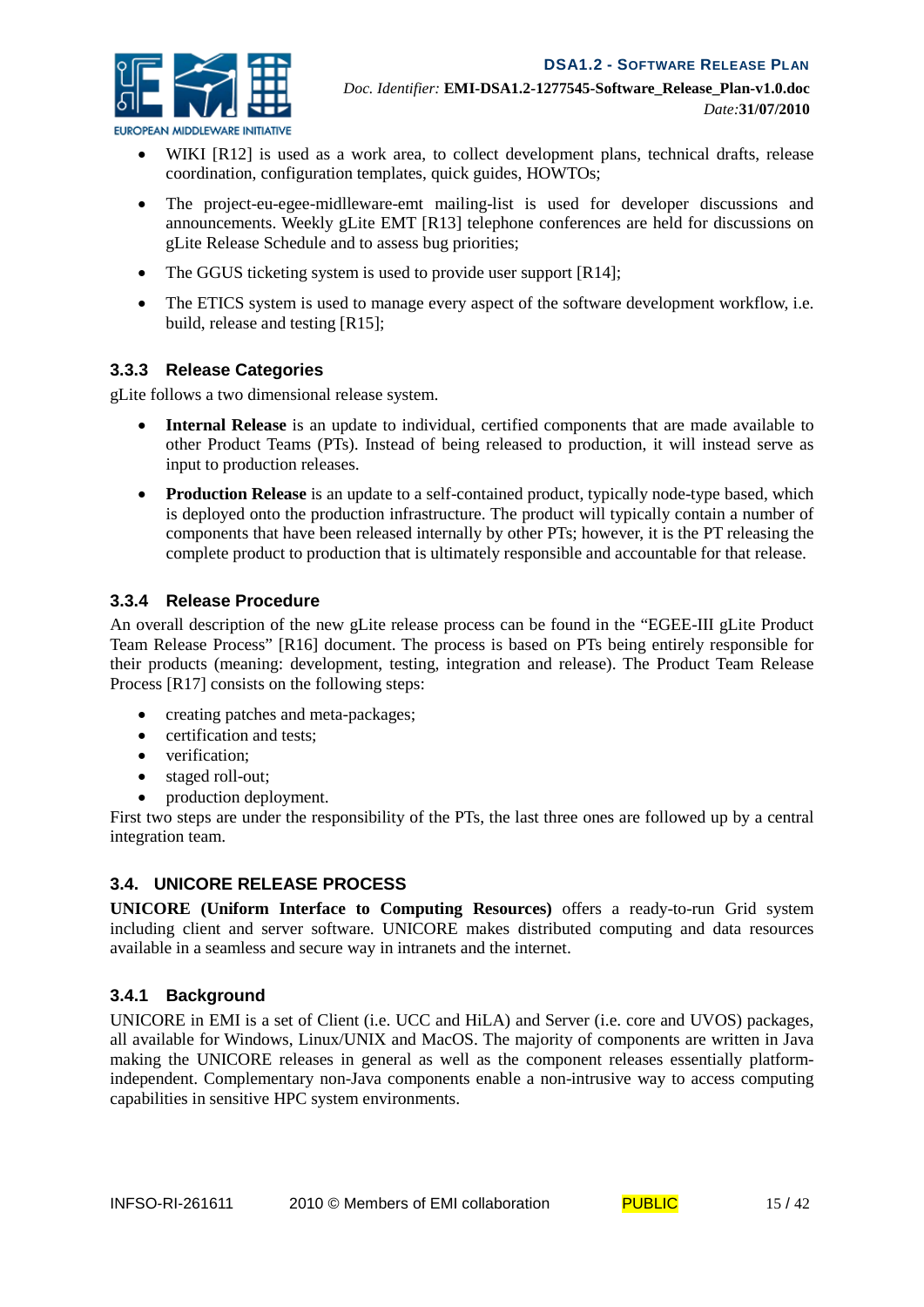

#### *EUROPEAN MIDDLEWARE INITIATIVE* **3.4.2 Development Environment**

- Code is kept in SVN, hosted by SourceForge [R18];
- As tracker system the one offered by SourceForge [R19] is used to report bugs, patches and feature requests;
- WIKI [R20] is used as a work area, to collect development plans, quick guides for users, admins, developers, FAQs.
- Two mailing-lists are used, one for developers discussions (*unicore-devel*) and one for release announcements (*unicore-announce*).
- The Atlassian Bamboo [R21] is used to manage the build and test process.

#### **3.4.3 Release Categories**

Regular releases of UNICORE core components (e.g. core servers, workflow, ucc, Eclipse client) are performed at a schedule of approximately three months. The release process combines a *time-based release* method with the *continuous release* one, trying to release approximately every three months. If there are no changes, like bugs solved or improvements there is no new release. The benefit of having a new release has to outweigh the work associated with it.

#### **3.4.4 Release Procedure**

- A new version of a component is built and tested thoroughly by the developers and additional "in-house" testers;
- The "release candidate" of the component is made available for download on public repository. It is announced on development mailing list (unicore-devel);
- There is a 10 working days "voting period";
- In case of bug reports, these are fixed, and the release candidate is updated;
- If no objections are raised and no (further) critical bugs have been reported, the software is released on SourceForge repository.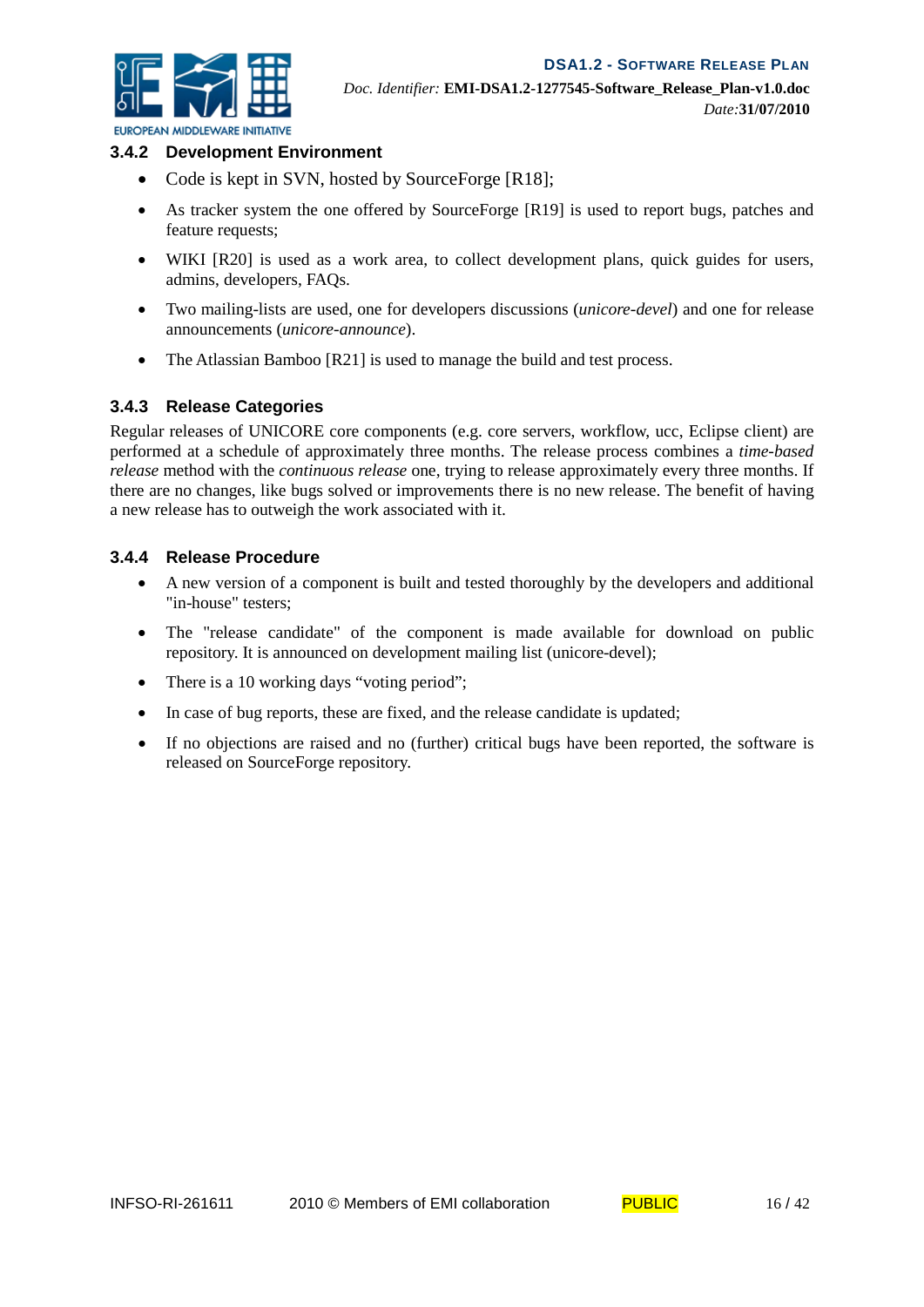

# **4. EMI RELEASE PROCESS**

# **4.1. DESCRIPTION OF THE LIFE-CYCLE**

During the three year duration of the EMI project, the EMI developers and engineers will work together to consolidate, harmonize and support the existing software products, evolving and extending them based on existing and new requirements. Redundant or duplicate services resulting from the merging are deprecated; new services can be added to satisfy user requirements or specific consolidation needs. Input for the development activities is taken from users, infrastructures projects, standardization initiatives or changing technological innovations. The software components are adapted as necessary to comply with standard open source guidelines to facilitate the integration in mainstream operating system distributions.

The maintenance and development of the EMI services is based on a 5-step yearly cycle (Fig. 1) composed of:

- 1. **The Requirements Analysis phase**: input collected from the EMI collaboration activities or from direct user submission in the EMI User Support system is analysed and prioritized based on the Severity assigned by the users, the urgency, impact, cost and available effort. The result of the analysis is compiled in the form of the EMI Technical Plans defining the project technical objectives (EMI Deliverables DNA1.3.x, DJRA1.1.x, DJRA1.2.x, DJRA1.3.x, DJRA1.4.x, DJRA1.5.x and DJRA1.6.x). The plans are defined at the beginning of the project and refined at every cycle based on the new input. The requirements analysis and the overall technical plan are coordinated by the PTB and the specific Technical Areas and Standardization Plan are coordinated by the Technical Area leaders and the Standardization Task leader within JRA1.
- 2. **The Development and Test Plans phase**: based on the latest version of the project Technical Plans, the Development and Test Plans for the current cycle are defined. The plans outline which of the technical objectives can be included in the cycle, which components are involved, which platforms and operating systems can be targeted, external and internal integration constraints, development, deployment and testing timelines, etc. The plans are centrally coordinated by the JRA1 Work Package leader and distributed to the EMI PTs for implementation. A complementary Release Plan is established by SA1 with the details of the timelines to be applied to each release cycle (like code freeze date, release date, any technical preview release date) and the outline of the set of acceptance criteria to be fulfilled by the components (like documentation and specific categories of tests).
- 3. **The Development, Testing, Certification phase**: based on the Development and Test Plans, the various PTs develop the new functionality and perform unit, integration, deployment and functional tests under the overall coordination of JRA1 and monitoring of the PTB. Once a piece of functionality has passed the foreseen set of acceptance criteria (set out in the SQAP) and has been certified, it is released as Release Candidate to SA1.
- 4. **The Release Certification and Validation phase**: as Component Releases are transitioned from JRA1 to SA1, the final certification phase starts. During this phase, the software components are validated against the set of acceptance criteria defined by the customers [R31]. Technical Previews are made available to users and projects taking part in the "Works with EMI" technical collaboration program and the final packaging and signing is performed. Components that do not pass the criteria are rejected back to JRA1 for revision.
- 5. **The Release and Maintenance phase**: once the software components have passed all acceptance criteria, they are released and uploaded to the official EMI Software Repository [R46] from where they can be picked up by users and infrastructure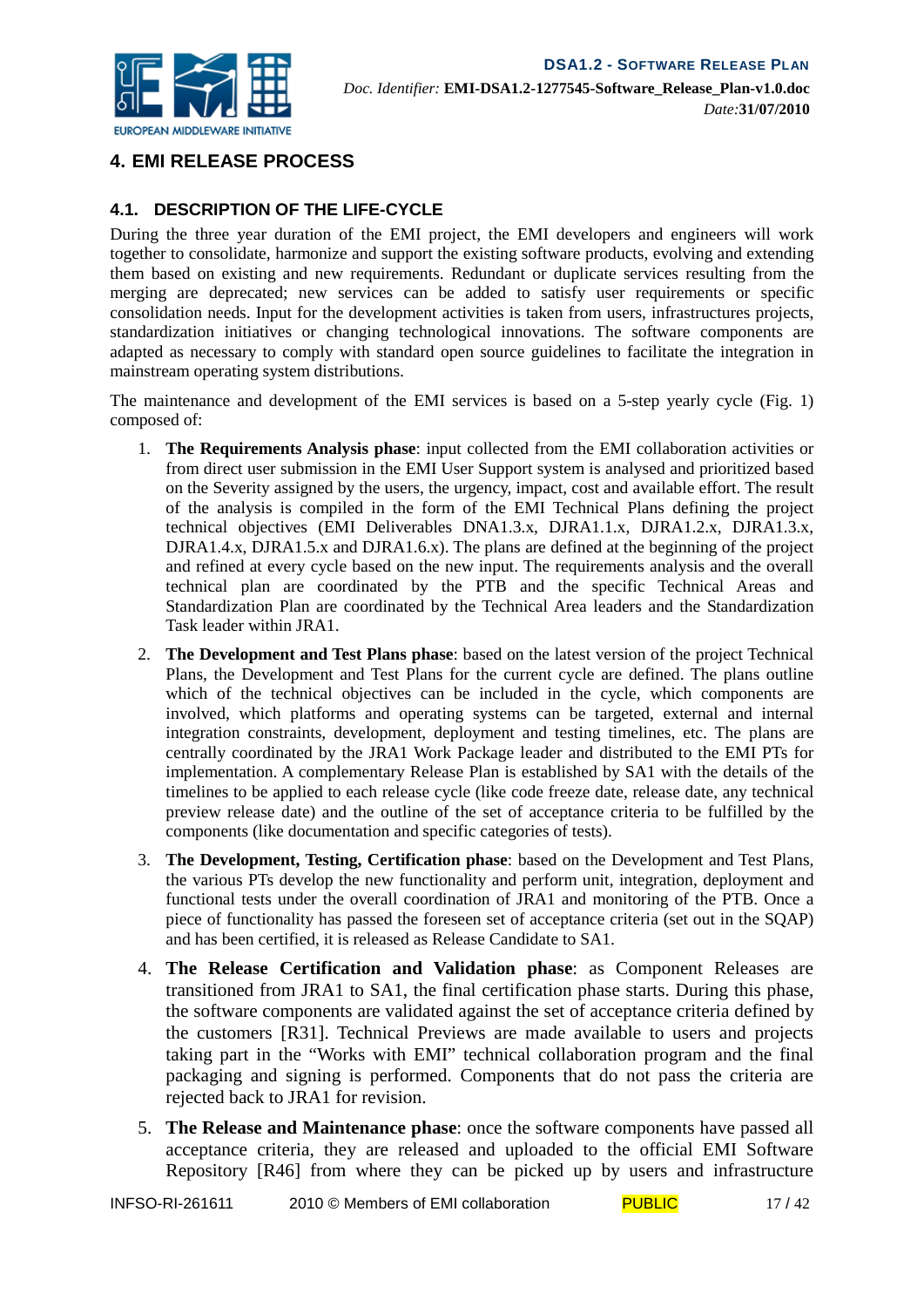

*Doc. Identifier:* **EMI-DSA1.2-1277545-Software\_Release\_Plan-v1.0.doc** *Date:***31/07/2010**

operators. The continuous maintenance phase starts at this point, any defect found by users in production environments and submitted to the EMI User Support system (GGUS), or to the technology providers specific bug trackers, are analysed, prioritised and addressed as revision or minor releases. Any component that has not passed all criteria by the time the final release is due it is rejected and reschedule for another release cycle.



**Figure 1: EMI Release Cycle**

#### **4.2. PROCESS OVERVIEW**

#### **4.2.1 Roles and responsibilities**

**Developers** are responsible for the maintenance of a particular part of the codebase, which includes fixing bugs and adding new features to software components. They can belong to one or more Product Teams, depending on the components they are developing.

**Product Teams (PT)** are small teams of software developers, fully responsible for the successful release of a particular software product (or group of tightly related products) compliant with agreed sets of technical specification and acceptance criteria. The individual PTs are requested to execute the necessary processes and procedures and respect established requirements and priorities as globally defined and endorsed by the EMI project executive and technical leadership.

**Product Team Leader (PTL)** is responsible for managing a specific PT, for the design, development, support and maintenance of specific products.

**Software Quality Control Leader (SQCL)** is responsible for the Software Quality Control layer, which ensures SOAP is being followed by the development teams. All the releases of EMI components need to satisfy well-defined certification and validation criteria before being included in a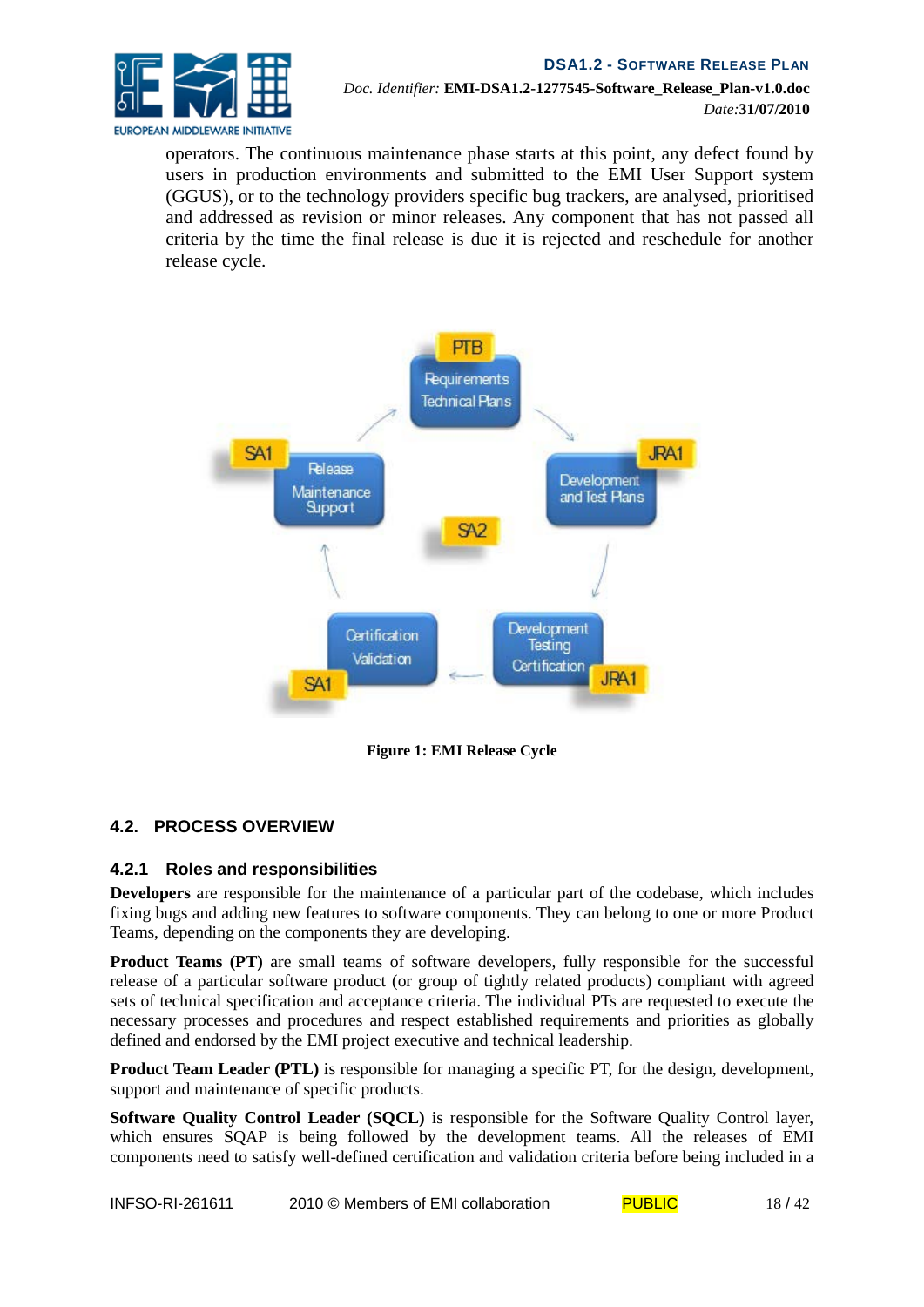

stable EMI distribution, sufficient to guarantee to a high degree of confidence that all EMI products meet or exceed the requirements set by EGI and that no regression are introduced.

**Technical Area Coordinators (TACs)** are the members of the Project Technical Board responsible for the overall coordination of each of the four technical areas: compute, data, infrastructure and security areas. They are responsible to define together with the relevant Product Team Leaders the technical strategy of their area. They are also responsible to define together with the TD and the other TACs the overall project technical plans. The TAC are proposed by the PD and the TD and approved by the CB.

**Release Manager** is responsible for overall coordination. Main duties include assuring the good functioning of the release process, managing release delivery and scheduling, chairing the EMT and ensuring that its agenda reflects all relevant issues of the day.

**Technical Director (TD)** is responsible for defining the Technical Development Plan [R40] and is also responsible for deciding on specific technical issues.

**JRA1 activity leader** is responsible for collecting the technical objectives of the project from the different technical area work plans, making sure they are aligned with the Technical Development and Test plan and, together with the Release Manager, define the release schedule.

#### **4.2.2 Decision-Making bodies**

**Engineering Management Team (EMT)** is lead by the Release Manager and composed of the PTLs (or duly appointed representatives), a QA representative, a Security representative, representatives of the operations teams of the major infrastructures (like EGI and PRACE) and invited experts as necessary. It manages the release process and the "standard" changes, that is all the changes that are pre-approved based on established policies and do not need to be individually approved by the PEB or the PTB. This includes software defects triaging and prioritization, technical management of releases, integration issues, and user support request analysis.

**Project Technical Board (PTB)** is lead by the TD and composed of the Technical Area Leaders and a representative and is responsible to assist the TD in defining the technical vision of the project and deciding on specific technical issues. The PTB members are the coordinators of the project technological areas.

**Project Executive Board (PEB)** is responsible to assist the Project Director in the execution of the project plans and in monitoring the milestones, achievements, risks and conflicts within the project. It is led by the PD and is composed of the Work Package Leaders, the Technical Director and the Deputy Technical Director.

#### **4.2.3 Release Categories**

The EMI distribution will be organized in periodic major releases tentatively delivered once a year, providing a good balance between the conflicting requirements of stability and innovation.

An EMI major release is characterized by well-defined interfaces, behavior and dependencies for all included components, available on a predefined set of platforms. What is included in a new EMI major release is defined by the PTB and the implementation of the plan is coordinated by JRA1.

Backward-incompatible changes to the interface or to the behavior of a component that is part of the EMI distribution can be introduced only in a new EMI major release. Interfaces that are visible outside the node where the component runs (e.g. a WSDL) need to be preserved even across major releases, according to end-of-life policies to be defined on a case-by-case basis.

The availability of a new major release of EMI does not automatically obsolete the previous ones and multiple major releases may be supported at the same time according to their negotiated end-of-life policies.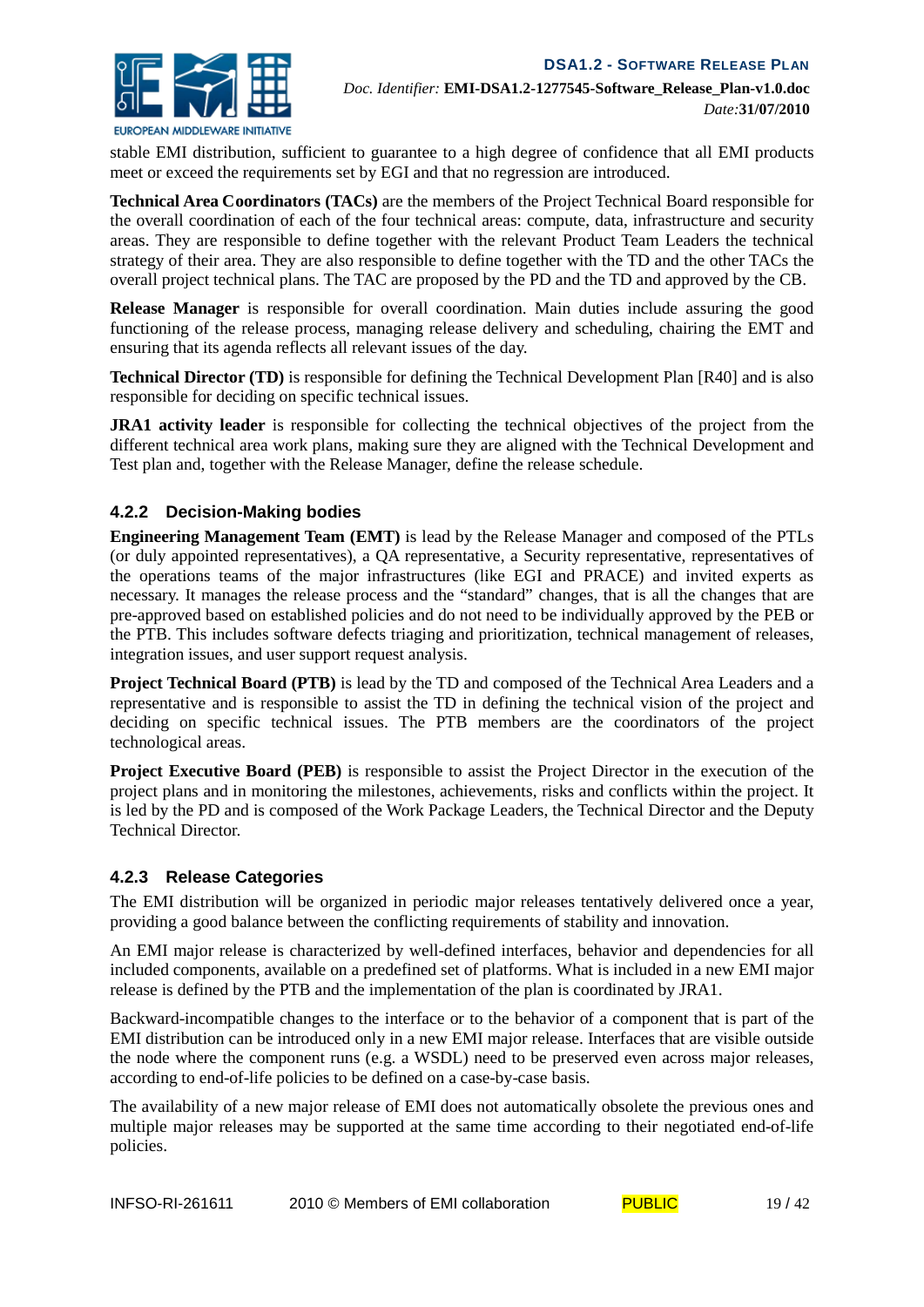

#### **4.2.3.1 Components Releases**

An EMI distribution includes all the components that are developed within the project and that have reached production quality. Within an EMI major release, only one version of a given component is maintained. Four types of releases have been identified for a given component:

- **Major Release**: A major release for a component is characterized by a well-defined interface and behavior, potentially incompatible with the interface or behavior of a previous release. New major releases of a component can be introduced only in a new major release of EMI. The contents of a new major release are endorsed by the PTB and included in the project technical plan. The implementation is coordinated by JRA1. We foresee one major release each year during the course of the project.
- **Minor Release:** A minor release of a component includes significant interface or behavior changes that are backward-compatible with those of the corresponding major release, but it can include also new functionality or roll-ups of sets of software fixes not previously released as dedicated revisions. New minor releases of a component can be introduced in an existing major release of EMI. The contents of a new minor release are endorsed by the PTB and included in the project technical plan. The implementation is coordinated by JRA1. If the release is going to be introduced in an existing major release of EMI, the implementation is also supervised by SA1 in order to guarantee that the production quality and the backwardcompatibility are preserved. It is expected that minor releases will be made available a few times per year.
- **Revision Releases**: A revision release of a component includes changes fixing specific defects found in production and represents the typical kind of release of a component during the lifetime of an EMI major release. It cannot include new functionality or change the nominal expected behaviour of the components. Revision releases will be made available very frequently and users will be able to decide whether to apply the revision or not based on the existing impact of the defects on their activities.
- **Emergency Releases**: An emergency release of a component includes changes fixing only high-impact, high-severity bugs like security issues and can follow special shortened release procedures. Emergency releases are made available as needed.

The type of release is reflected in the version of the corresponding package(s), as described bellow.

#### **4.2.3.2 Versioning Schema**

For components releases, EMI is adopting, as VERSION-RELEASE numbering convention, the typical major.minor.revision(-[age/release]) schema, where:

- increment in major number reflects a change in the component interface or behavior, that can be backward-incompatible;
- increment in minor number reflects a change in the component interface or behavior backward-compatible;
- increment in revision number reflects bugs fixes, with no new features;
- increment in release number reflects a rebuild due to change in the external dependencies; changes in the ABI that implies the rebuild of all the clients or an emergency release for component-x.y.z, when the version component-x.y.z+1 is already available.

#### **4.2.3.3 Types of Releases**

All EMI major releases will be **full releases***,* meaning that all software components are build, tested, distributed together, including components that were not changed.

| INFSO-RI-261611 | 2010 © Members of EMI collaboration | <b>PUBLIC</b> | 20/42 |
|-----------------|-------------------------------------|---------------|-------|
|-----------------|-------------------------------------|---------------|-------|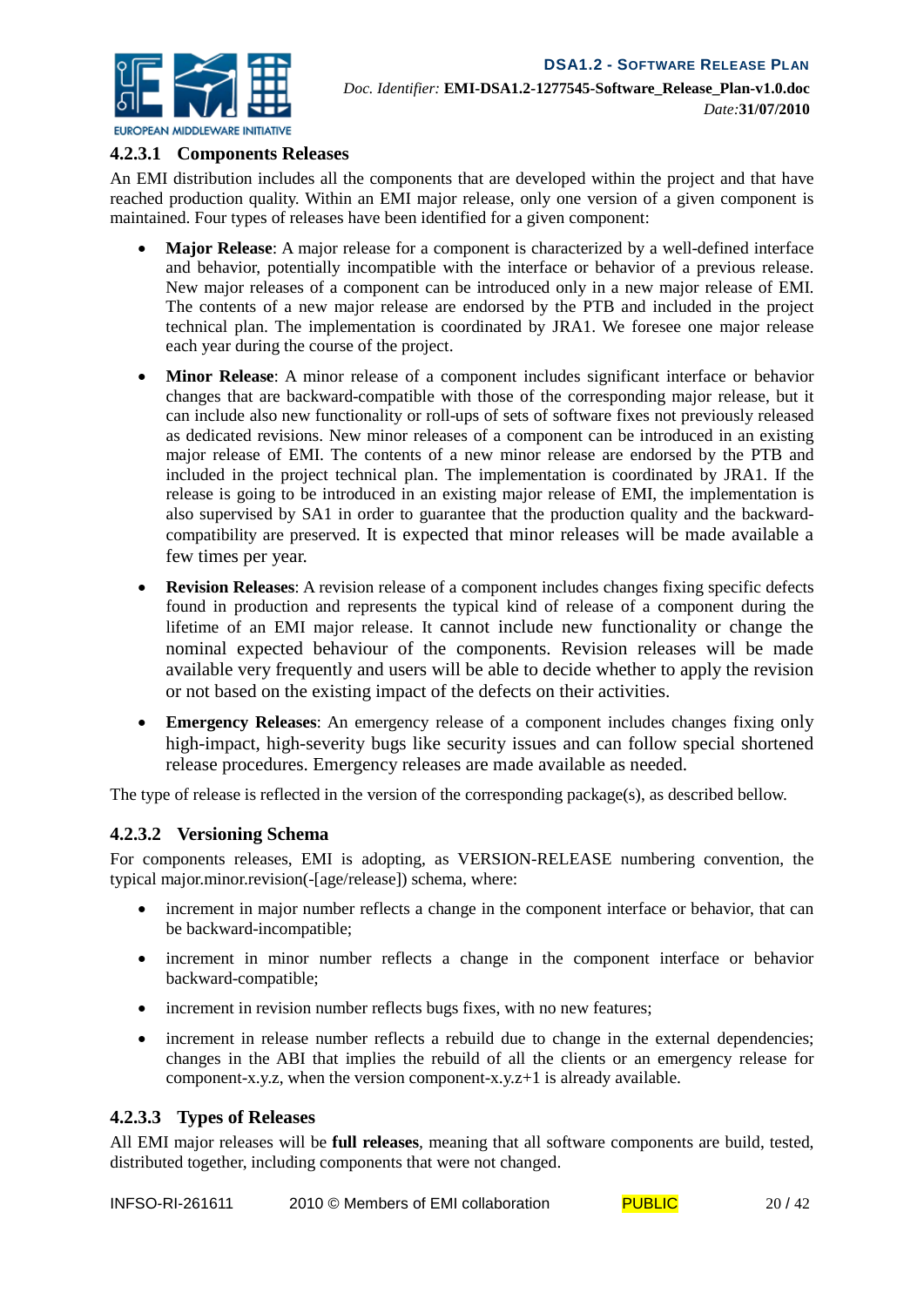

All minor, revision or emergency releases will be partial, **delta**, releases, including only those software components that are changed or are new, since the last full or delta release.

#### **4.2.4 Build Process**

All the EMI software components are built together in a single unit. This build produces QA metrics, binary and source packages. Binary packages can be used for testing or release. Source packages will be used in the future for builds for OS distributions.

A single tool is used to perform integration builds from source. The system of choice is ETICS [R15]. All build tools will be supported and integrated via this unified integration system.

Build Environment:

- EMI is released on two sets of platforms, **mandatory** and **optional**;
- **Mandatory** platforms must be supported by all components in EMI, **optional** platforms can be supported by individual PTs depending on specific requirements;
- For every major release the details on what platforms and operating systems can be targeted are contained in the Development and Test Plans prepared by the JRA1 Work Package;
- All components in EMI must be provided in the standard packaging formats typical of the supported mandatory platforms. Currently this means rpms for RHEL5 and compatible platforms and debs for Debian 5 and compatible platforms.

Build and Configuration Guidelines [R22] are prepared by the SA2 team.

#### **4.2.5 External Dependencies**

One of the issues of having to integrate four technologies is that the external dependencies used by different middleware distributions have different versions and are taken from different sources. All EMI software components external dependencies will be compatible with the ones provided by the OS or the supported YUM or APT repository. For globus it is required to use standard packages as supported by Globus/IGE from standard repositories such as EPEL [R23] whenever available. All components in EMI will adopt this strategy.

Exceptions will be discussed at the EMT meetings:

- If a package not available in OS or EPEL is required and a right package is available from a third party, then it will be added to an EMI third-party repository that will be used as source of external dependencies as well, if necessary;
- If a package is not available in the right package format (like RPM or DEB) and it is required as dependency, the requester PT will be responsible of creating the proper package, building the package from source and making it available as an ETICS external.

#### **4.2.6 Release Criteria**

In order to be able to decide when the release is ready to be deployed a set of release criteria, Production Release Criteria [R24], are defined by the SA1 and SA2 teams, and verified during the different phases of the software components life-cycle.

The Production Release Criteria defines the minimum set of criteria that a Component Release needs to respect in order to be approved by QC. The approval takes place once the Component Release has been certified by the PT as described in the Change Management Guidelines [R25]. The criteria are defined after the instructions given in the different guidelines provided by the SA2. The instructions that are defined as mandatory are part of the Production Release Criteria. Few details are given bellow: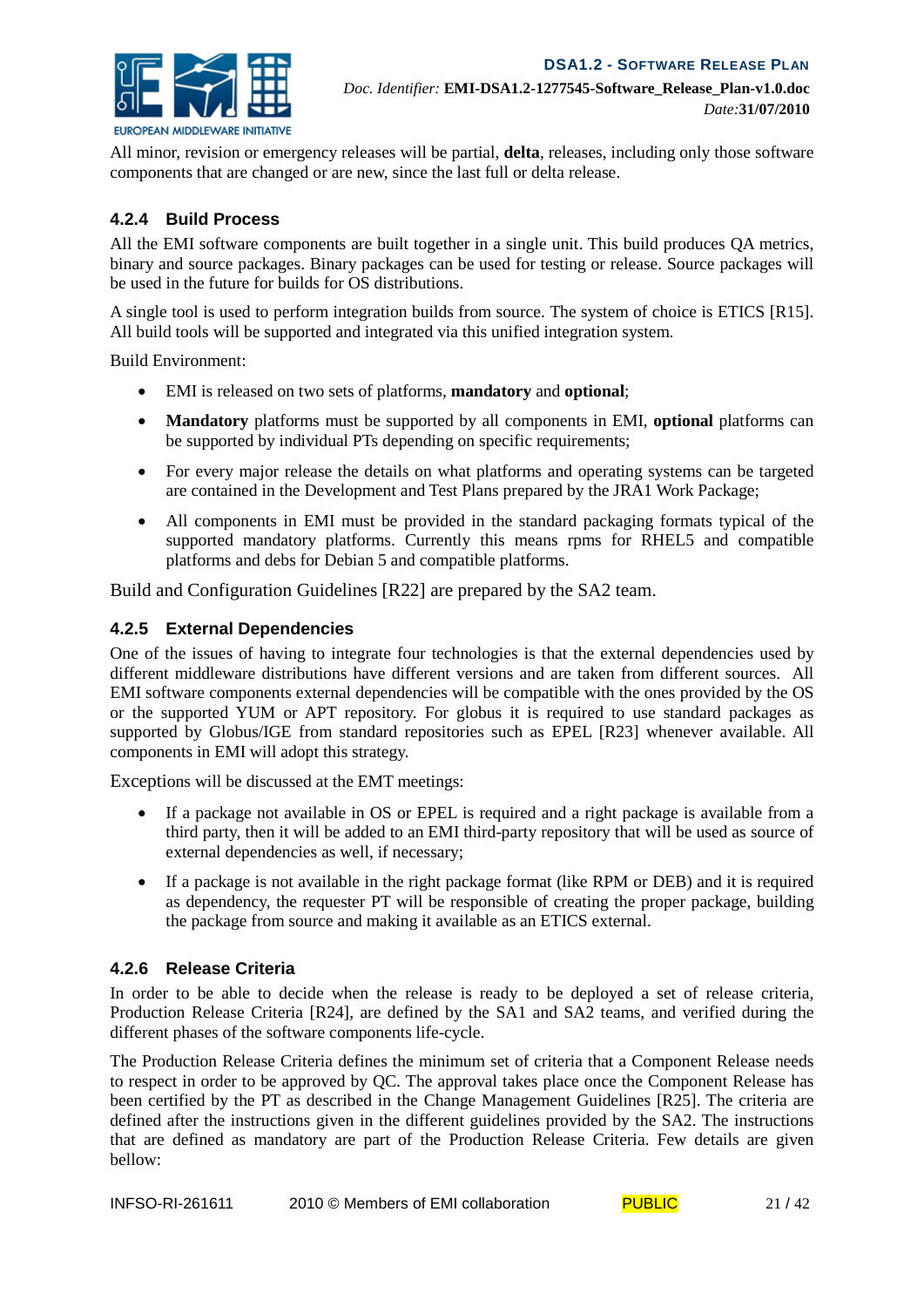

- Integration and Configuration criteria:
	- All components to be released as part of EMI must have configurations in ETICS;
	- EMI is released on two sets of platforms, mandatory and optional; mandatory platforms must be supported by all components in EMI;
	- Externals dependencies must be compatible with the ones provided by the OS or the supported YUM/APT repository.
- Packaging criteria:
	- EMI software components must follow the Fedora [R26] and Debian [R27] packaging policies.
- Testing and Certification criteria (guidelines on how to certify the EMI software components so that they can be included in the EMI release are given in the Certification and Testing Guidelines [R28]):
	- All software components to be released should provide Software Verification and Validation Reports showing successful results of unit, deployment, functionality, regression, standard compliance/conformance, performance, scalability tests, tests corresponding to the type of release, written following the Certification and Testing guidelines.
- Metrics criteria:
	- Metrics are defined in the SQAP [R29] and Metrics Guidelines [R30];
	- Criteria based on threshold values for some of this metrics will be defined.
- Component Release criteria:
	- Defined taking in consideration the Customers acceptance criteria, contained in documents like the EGI Software Provisioning Process [R31] and EGI Quality Criteria [R32];
	- All code must compile and build for all mandatory platforms in the integrated environment provided by ETICS;
	- Successful configurations are provided for each component release registered in the Release Schedule tracker [R33];
	- Zero high priority bugs affecting the component to be released;
	- Minimum documentation is available, like release notes, installation guide, user documentation, troubleshooting guide [R29];
	- All Components Releases fields, described in Section "4.2.8.2 Components Releases tracking", should be filled.

#### **4.2.7 EMI Releases Repository**

EMI will provide a basic YUM/APT repository based on AFS and HTTPD services provided by CERN.

The repository will contain the software components developed during the life-time of the project, which structure is described bellow.

For each EMI major release, EMI [1,2,3], there will be:

- EMI-production (stable), called emi-prod, contains stable and signed, well tested software components, recommended to be installed on production-sites;
- EMI-testing, called emi-test, contains packages that will become part of the next stable distribution. They passed the certification and validation phase and are available for technical-previews;
- EMI-third-party, called emi-third-party, contains packages not available from the OS/EPEL repositories, needed by the EMI software components;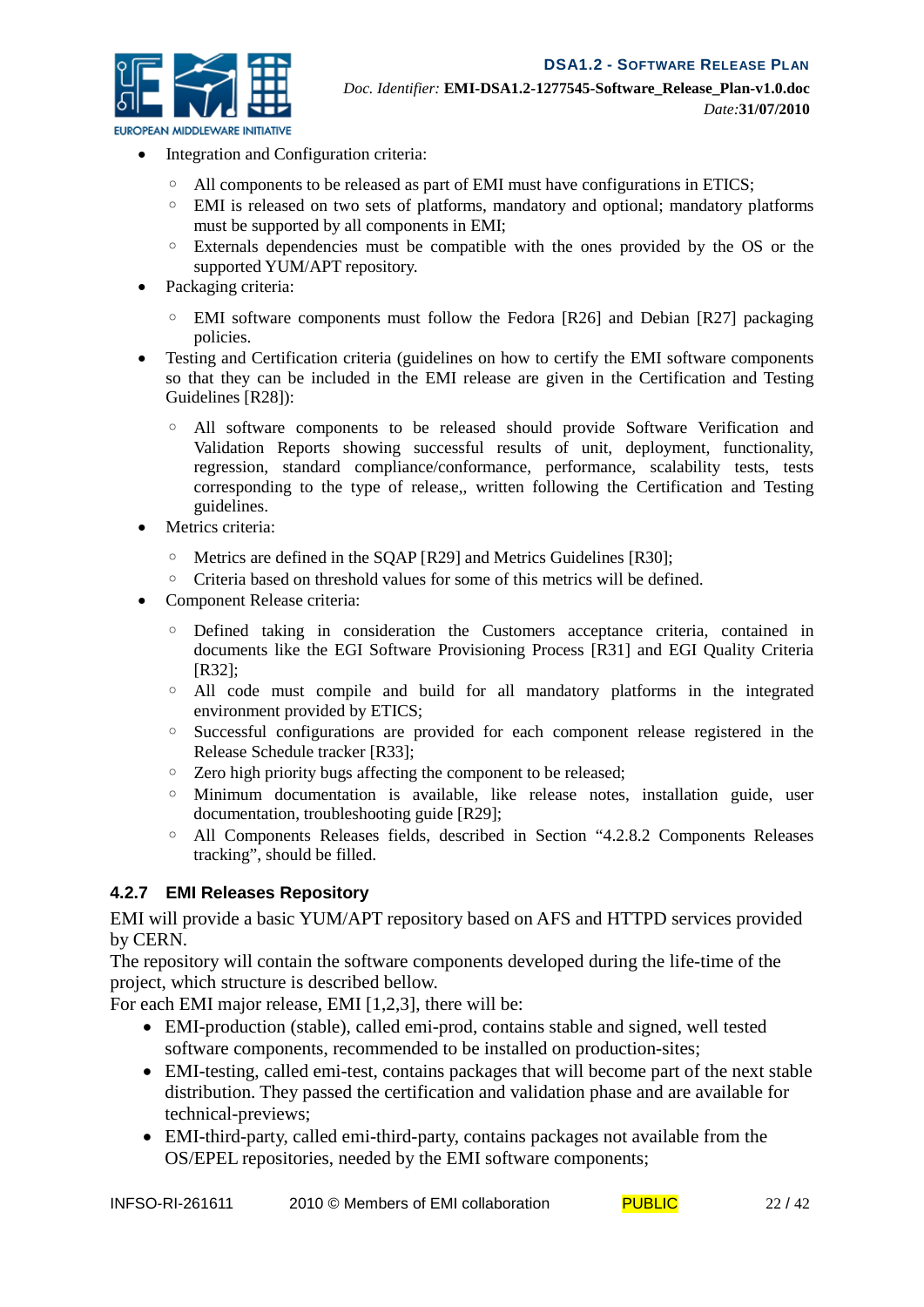

Each of the EMI major releases will be split by platform, mandatory and optional, defined in the Development and Test Plans document [R44], and by architecture. Then the directories will be divided in:

- *base* directory containing the components released with a major release;
- *updates* directory containing packages released with a minor or revision release, updated versions of packages from the *base* directory
- *security* directory containing packages resolving security related defects, released through emergency releases.

The EMI Repository will contain always non conflicting packages and only packages that are not commonly available on standard OS repositories or other mainstream repositories such as Fedora or EPEL.

A Web interface for browsing the repository is available [R46].

# **4.2.8 Technical management of Releases**

Figure 2 represents how a release is defined.



**Figure 2: Release Management Process**

The following items are key components of a release:

• High level requirements: represent high level descriptions of requirements that imply changes in the software that need to be discussed and approved first by the PEB/PTB. They are coming from the major DCIs using the EMI middleware.

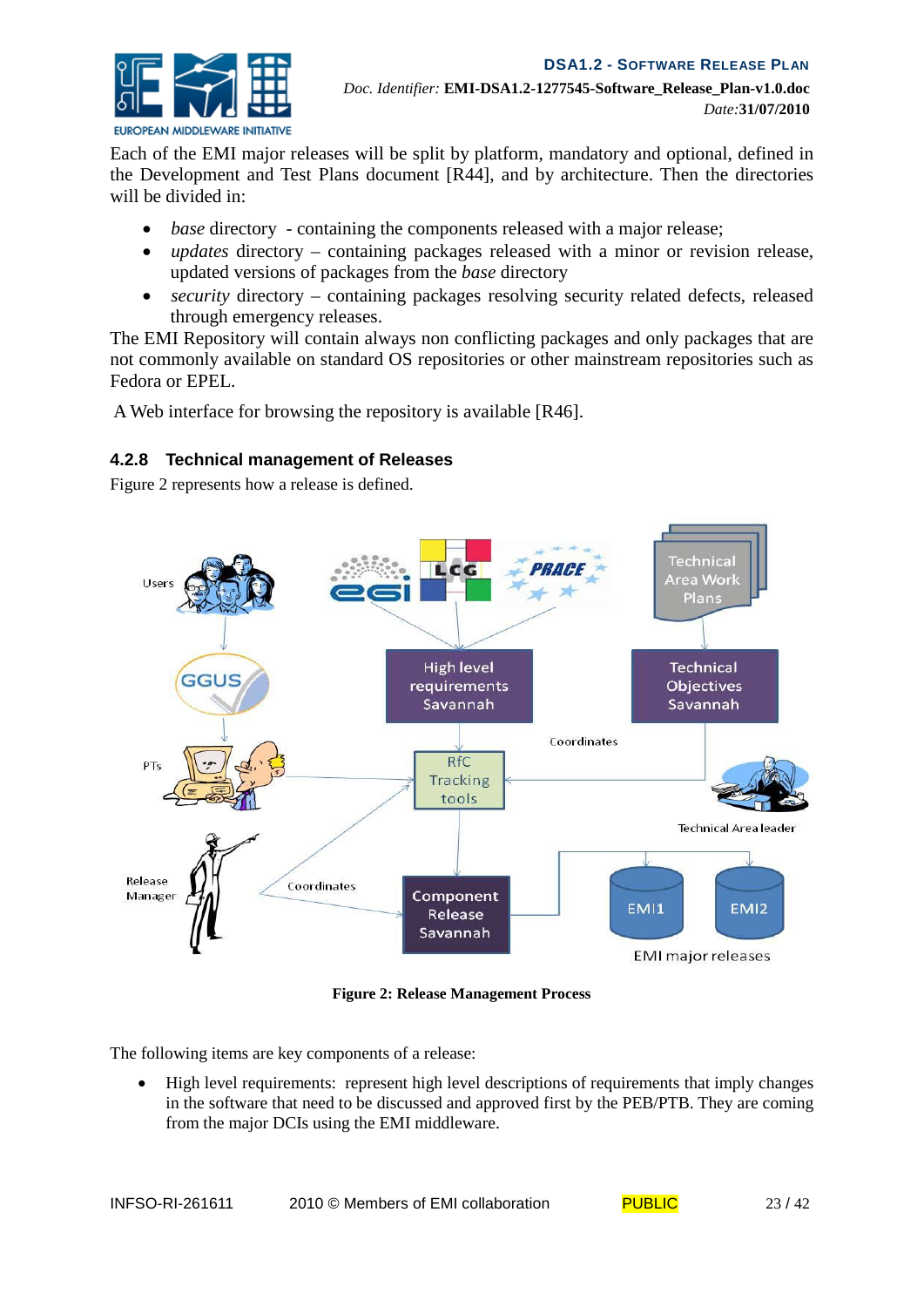

- *EUROPEAN MIDDLEWARE INITIATIVE* 
	- Technical Objectives: The technical objectives are the milestones defined in the technical area work plans. Compute Area Work Plan [R34], Data Area Work Plan [R35], Infrastructure Area Work Plan [R36], Security Area Work Plan [R37].
	- GGUS tickets: Users should always report incidents or requests through the GGUS portal. GGUS incidents/requests will be transformed into RfCs when accepted by the developers;
	- Changes: Changes are described in a Request for Change (RfC). The Software Maintenance and Support Plan Deliverable [R55 ] contains more details;
	- Component Releases: Component Releases are the collections of RfCs to be released.

A Component Release is the basic release unit. It's comprised of RfCs that may be motivated by GGUS tickets, high level user requests or technical objectives. RfCs can also be changes originated within the PT itself.

#### **4.2.8.1 Release Trackers**

For keeping track of the Release Process the items described above will be recorded using:

#### 1. **User Requirement Tracker**:

- It can be found in Savannah under: EMI Requirements Tracker [R38];
- It tracks user requirements coming from the DCIs using the EMI software;
- The PTB is responsible to create an entry in this tracker for each user requirement, where the corresponding Component Releases will be attached;
- The PTB is responsible for tracking the open entries and closing them when the user requirements have been implemented.

#### 2. **Technical Objectives Tracker**:

- It can be found in Savannah under: EMI Technical Objectives Tracker [R39];
- It tracks technical objectives defined in the different technical area work plans;
- The JRA1 activity leader is responsible for making sure that an entry is created in this tracker for each technical objective per technical area, where the corresponding Component Releases for that technical area will be attached;
- The JRA1 activity leader is responsible for tracking the open entries and closing them when the objective has been addressed.

#### 3. **Component Release Tracker**:

- It can be found in Savannah under: EMI Release Schedule Tracker [R33]:
- It tracks the Component Releases. The set of open entries forms the release schedule;
- The Release Manager is responsible for making sure that an entry is created in this tracker for each Component Release, where the corresponding RfCs of that component will be attached taking into account their priority. This has to be done in coordination with the JRA1 activity leader and the different PTs, making sure all the technical objectives and user requirements are addressed within the expected deadlines;
- The Release Manager is responsible for monitoring the progress of the release candidates, making sure with the help of QC, that they meet the Production Release Criteria [R24], defined by SA2, and the release schedule.

#### 4. **RfC Tracker**: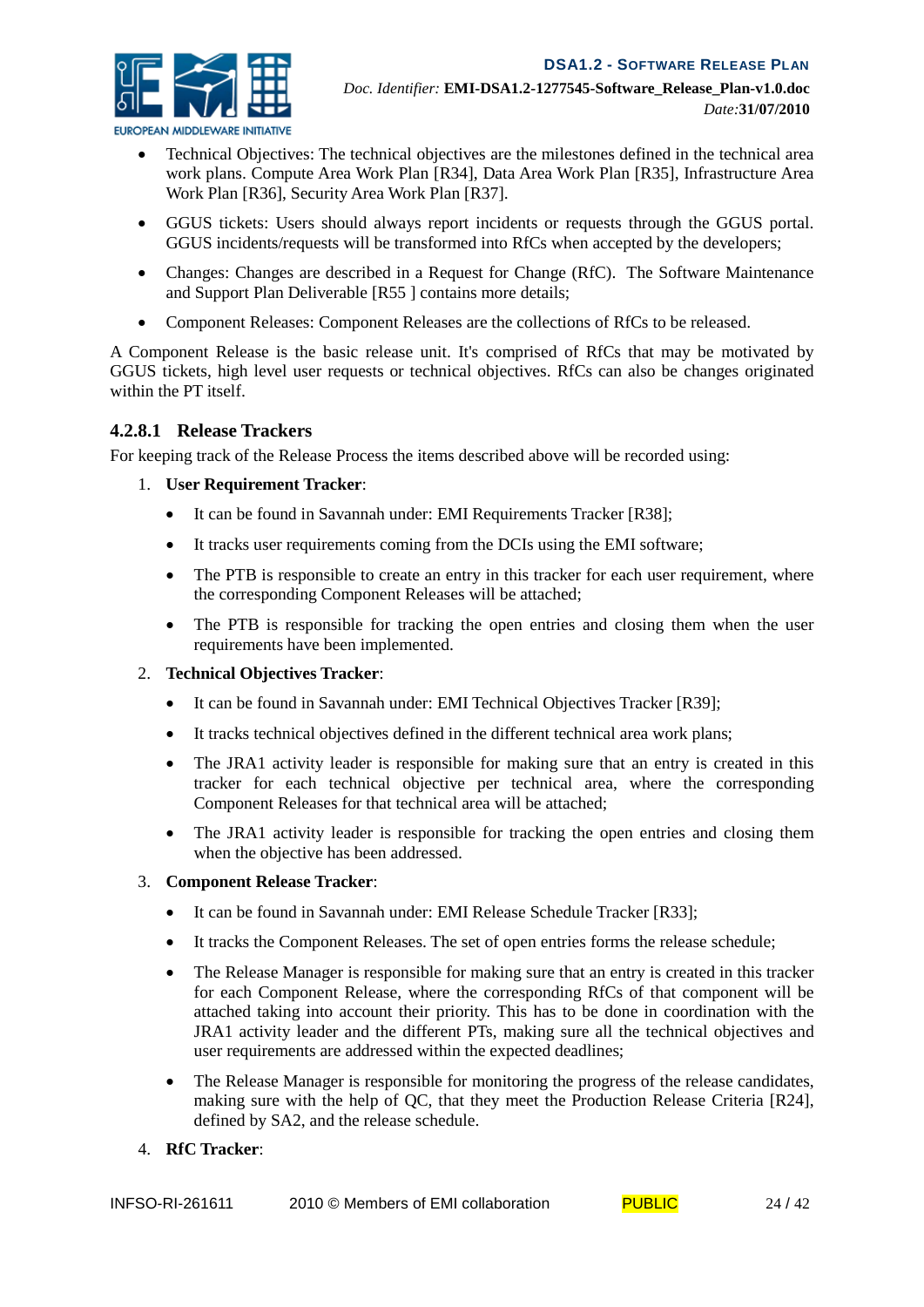

- It tracks RfCs for the different middleware components. RfCs are described in detail in the Change Management Guidelines [R25];
- The technical area leaders are responsible to make sure that the technical objectives and user requirements associated to the software components in their area are mapped into entries in the RfC tracking tool;
- PTs are responsible for creating entries in the RfC tracking tool. In this case, RfCs can be motivated by those GGUS tickets describing a problem or after an internal decision within the PT;
- Each RfC should have a priority defined. The assignment of priorities is described in the Change Management Guidelines.[R25].

#### **4.2.8.2 Components Releases tracking**

Component Releases should contain the following information:

- **Unique identifier**;
- **Component name**: The name of the component should be one of the list of EMI software components defined i[n Technical Development Plan DNA1.3.1](https://twiki.cern.ch/twiki/bin/view/EMI/DeliverableDNA131) [R40];
- **Component version**: The version of the component should be defined according to the versioning-schema;
- **Due Date:** deadline for the component release to be certified by the PT;
- **EMI major release**;
- **Packages**: list of packages affected by the change and the URL from where they can be downloaded;
- **Release Notes**: non-technical text written in good english giving an overview of the change introduced by the packages. The text should be prepared by the PT responsible for the component. It should contain: *What's new* – a brief description of the main changes, both new features and bug fixes; *Installation and configuration notes - m*ore details on installation and configuration stating very clearly if the service must be reconfigured and/or restarted; *Know issues* present in the release, possibly with a workaround;
- **List of RfCs**: Links to the corresponding items in the different tracking systems describing which bugs/feature requests are fixed in this release;
- **Test report**: Link to the test report where the test results of the executed tests are included. This should prove that all mandatory tests relevant to the released packages have been executed successfully;
- **Documentation**: Link to the relevant documentation (user guides, troubleshooting guides);
- **Known Issues**: List of known issues associated with the release;
- **Changelog**: For each of the released packages, a changelog containing the developer's comments associated with each change should be included.

Component Releases are created in Release Schedule tracker by the Release Manager although PTs will have to fill in the requested information as describe in the next section.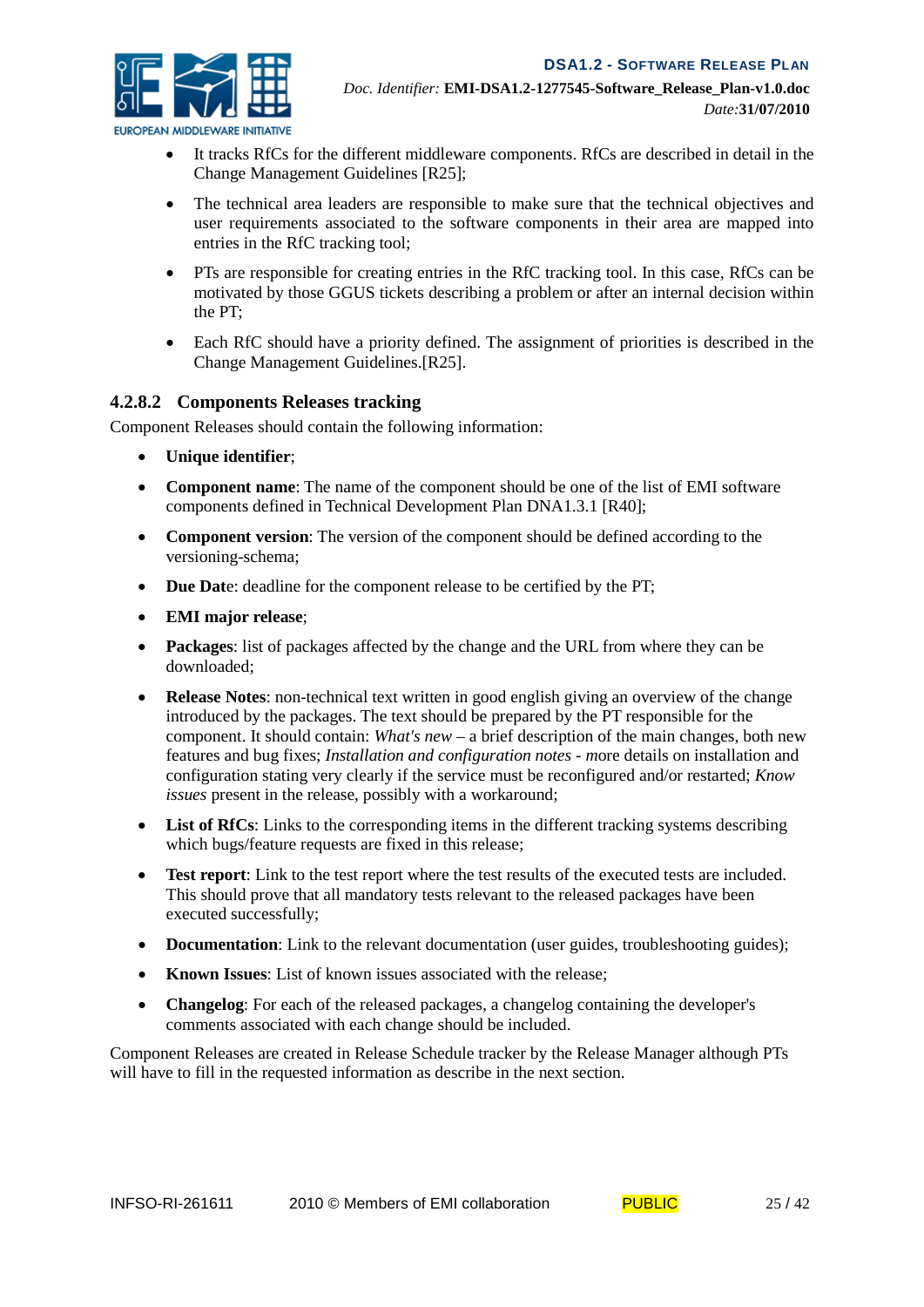

#### **4.2.8.3 Component Release state transition**



- **Open**: the Release Manager is responsible for creating CR items in Savannah to track the different scheduled releases. This should be done with the assistance of the JRA1 activity leader making sure the different development plans are fully covered in the release schedule. All CRs should be either planned according to the different development plans, or in case they are needed because an unplanned change needs to be introduced, new CR items will be created in Savannah at any time by the Release Manager. At this moment, the Release Manager together with the PTs, defines a Due Date and some other mandatory fields.
- **Open to Certified**: the PT moves the CR to *Certified* once the development and the certification of the CR has finished. Before this transition happens, the PT has to make sure all the fields in the CR described above are properly filled in according to the EMI Production Release Criteria [R24].
- **Certified**: the work of the PT has finished at this stage. This stage triggers the SA1 OC team to verify that the CR complies with the EMI Production Release Criteria [R24].
- **Certified to Open**: The SA1 QC team moves the CR to *Open* if the evaluation of the information contained in the CR fails to meet the EMI Production Release Criteria. The SA1 QC team should include the result of its evaluation as an attachment to the CR.
- **Certified to Verified**: The SA1 QC team moves the CR to *Verified* if the evaluation of the information contained in the CR succeeds to meet the EMI Production Release Criteria. The SA1 QC team should include the result of its evaluation as an attachment to the CR.
- **Verified**: the work of the SA1 OC team has finished at this stage. This stage triggers the SA1 team responsible for maintaining the EMI production repository.
- **Verified** to **Released**: The SA1 team includes the new packages in the EMI production repository. They also announce the new release in the EMI web pages and through any other communication channel agreed with the DCIs.
- **Released**: the Component Release is available in the EMI production repository. This state automatically closes the savannah ticket.

#### **4.2.8.4 Coordination Meetings, Communication Channels**

The Release Manager is responsible for organizing EMT coordination meetings where outstanding issues are discussed with the relevant parties. The agenda for the meetings should contain:

INFSO-RI-261611 2010 © Members of EMI collaboration  $PUBLIC$  26/42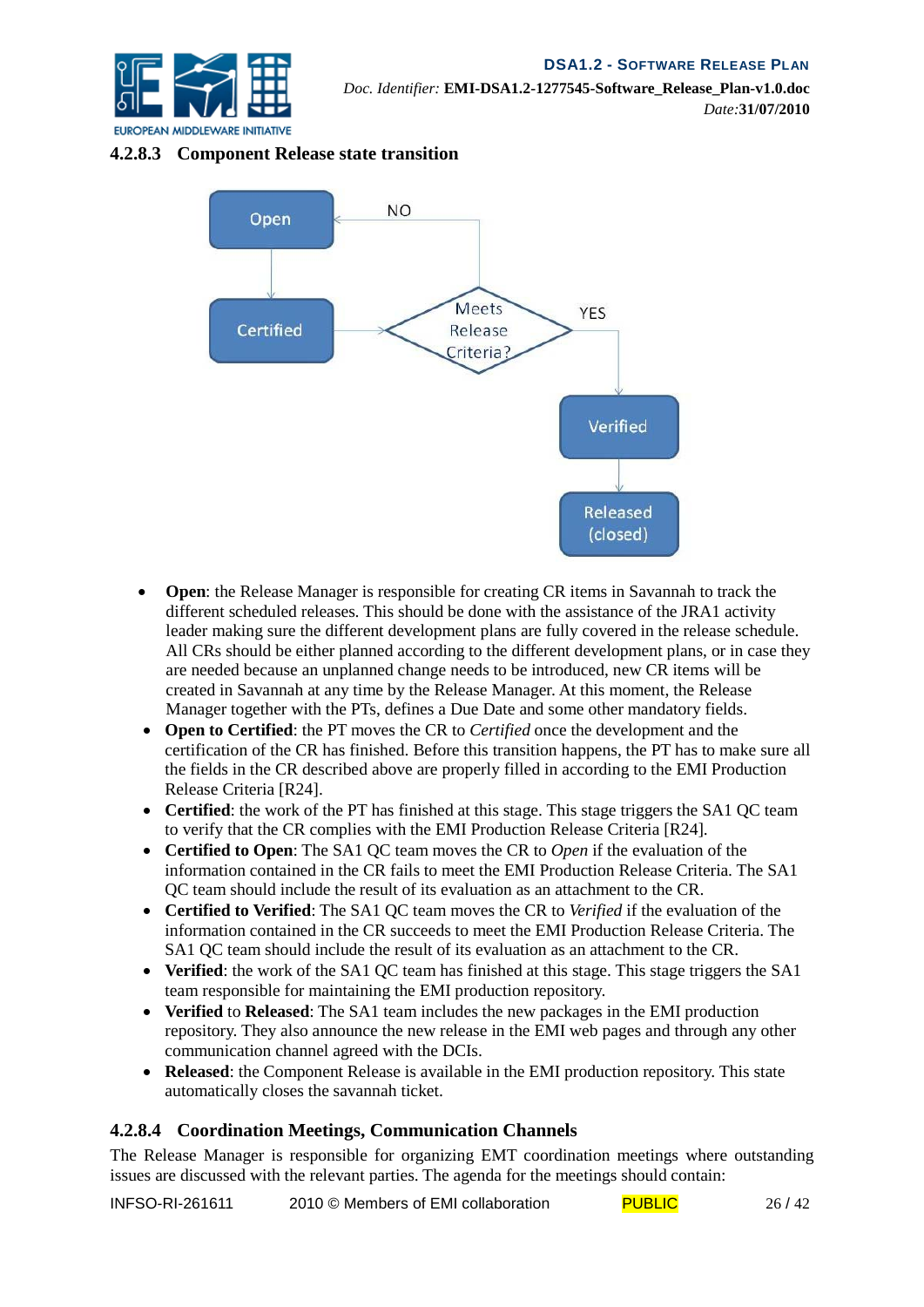

*EUROPEAN MIDDLEWARE INITIATIVE* 

- Report on the status of releases by the Release Manager;
- Report on continuous integration by the Release Manager;
- Report about the progress of Component Releases not meeting the release schedule. This will be done by the relevant PT. A new deadline for the Component Release should be defined;
- Report about problems blocking a Component Release. This will be done by the PTs affected in the problem;
- Report about new RfCs with Priority High. The Release Manager will inform the EMT about unplanned RfC that have priority High, which means that the RfC needs to be included in the next release of the affected component;
- QA announcements. An SA2 representative should always be present at the EMT meetings to answer any question related to guidelines, tools or testbeds.

Meetings are held using the EVO system [R41] and the agendas are available under Indico [R42]. Developers are encouraged to subscribe to the mailing-list [emt@eu-emi.eu,](mailto:emt@eu-emi.eu) used for the EMT discussions, communications of meetings. All details of EMT activity are included a dedicated twiki page [R43].

The Savannah project management tool [R49] is used for tracking EMT actions and relevant tasks related to EMI releases (e.g. EMI 0, EMI 1).

#### **4.2.9 EMI RELEASE PROCEDURES**

#### **4.2.10 Scheduled Release Procedure**

Major, minor and revision releases will follow a scheduled release procedure, consisting of:

- 1. Release Planning summary of activities
	- identify requests for new features to be developed and bug fixes to be implemented;
	- prioritize, plan and schedule the development and maintenance activities;
	- document and track release planning activities in the Development and Test Plans and by creating items in the User Requirements and Technical Objective Trackers and RfCs in the PTs trackers with approved priorities;
	- define the Release Schedule by creating the Components Releases items in the corresponding tracker;
- 2. Release Building summary of activities
	- develop new features, implement required bug fixes;
	- test and certify developed components;
	- guidelines are provided by the SA2 regarding:
		- Build Integration and Configuration [R20], defining how the four middleware distributions will manage to have a successful shared single build using standard external and internal dependencies and how to configure the selected build/integration tool to properly build each software component;
		- Packaging[R23] EMI components will follow the Fedora and Debian packaging guidelines;
		- Certification and Testing [R28], containing details on what kind of tests to perform and when; how to write a Software Verification and Validation Plan, how to perform certification on a Component Release; how to write a Software Verification and Validation Report;

3. Certification and Validation (acceptance testing) – summary of activities

| INFSO-RI-261611<br>2010 © Members of EMI collaboration<br><b>PUBLIC</b> | 27/42 |
|-------------------------------------------------------------------------|-------|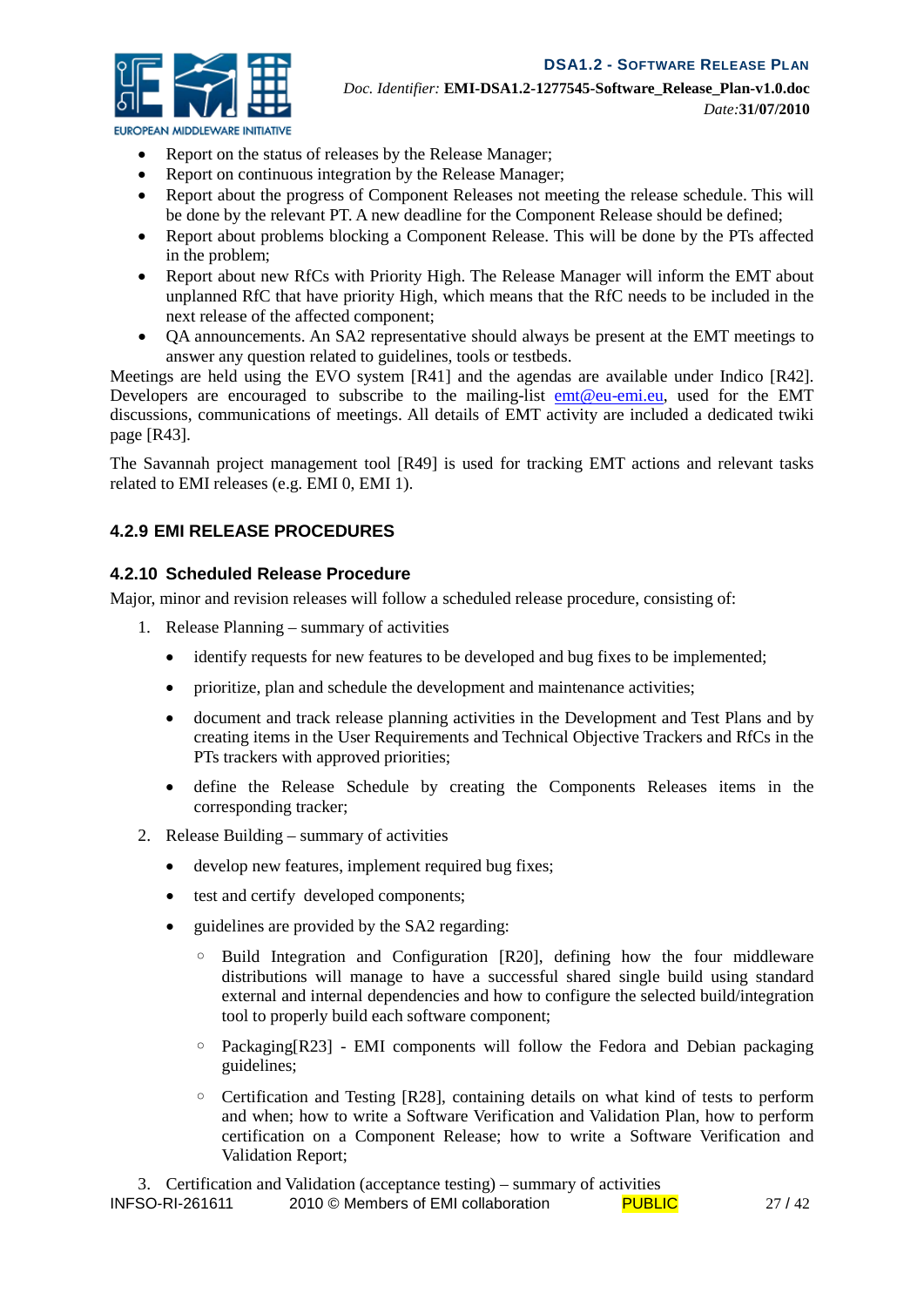

- *EUROPEAN MIDDLEWARE INITIATIVE* 
	- Component Releases are validated by the SA1 QC against the set of acceptance criteria defined by the Customers [R28] and the EMI Production Release criteria [R24];
	- components are made available for technical-preview;
	- components are deployed on the EMI-testbed for a (6 days) grace period under an automatic monitoring tool [R45];
	- 4. Release Preparation and Deployment summary of activities
		- final packaging and signing of components;
		- components uploaded in the official EMI Software Repository [R46];
		- prepare and publish release documentation [R47]: Release Notes, Known Issues;
		- announce the Release to user communities/production infrastructures/customers

The publicly availability of a new EMI release is done through:

- general announcements:
	- EMI RSS Feed;
	- emi-announce mailing-list;
	- general user-communities mailing-lists [R50].
- specific announcements:
	- following EGI Staged-Rollout procedures [R48]: a GGUS ticket will be used to announce the availability of a new release; it's status will be followed in order to declare the Component Releases closed and the release deployment successful;
	- other DCIs procedures.

#### **4.2.11 Emergency Release Procedure**

An emergency release procedure will be followed when a major incident, a defect considered critical or a security hole, is discovered during usage of a software component or service in a productioninfrastructure, or during bug fixing, debugging, regular testing activities or is triggered by external dependencies,. The entire process cannot take more than few days.

- 1. Release Planning:
	- An RfC and a corresponding CR should be created in the respective trackers;
	- The incident is analyzed and a priority is assigned to the RfC reflected afterwards in the type of release that will be prepared, an emergency release for the affected component/s, or the solution will be provided in the next scheduled (revision/minor/major) release.
	- Decision is taken by PTB and TACs if the emergency release of the component should be prepared on all mandatory platforms, or only on the affected ones;
	- Decision is taken and communicated to developers, PT, about the deadline for providing the solution.
- 2. Release Building:
	- Find the solution, implement and test it by the PT/s who's component/s are affected;
	- Successfully build the package:
	- Update CR with the necessary information (release notes, changelog, test teports).
- 3. Certification and Validation (acceptance testing):
	- SA1-QC team verifies test reports;

INFSO-RI-261611 2010 © Members of EMI collaboration PUBLIC 28/42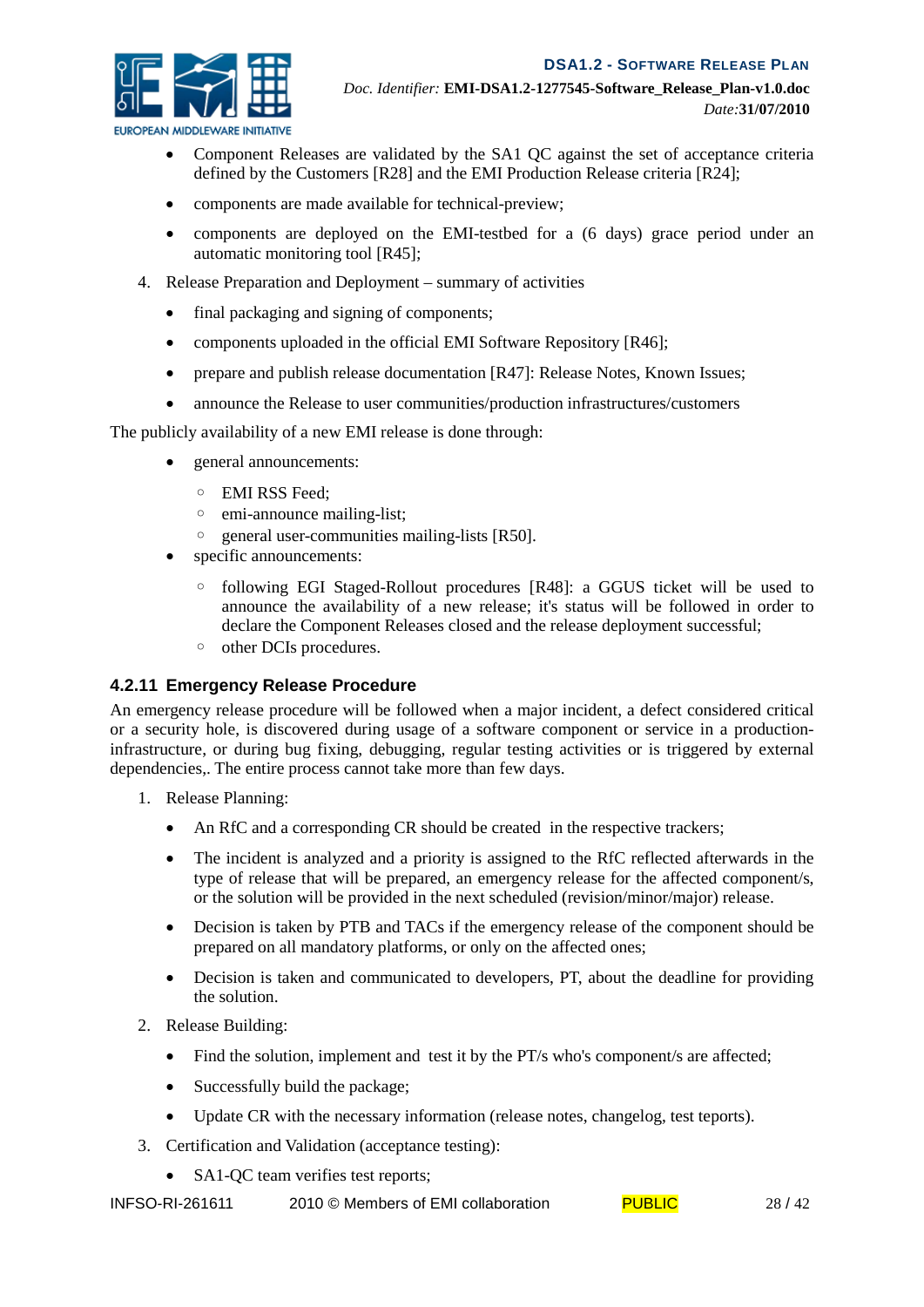

- Component/s is/are deployed on the testbed, continuously monitored;
- 4. Release Preparation and Deployment:
	- Component/s are build, signed, uploaded to the EMI Release repository;
	- Release notes are updated reflecting changes (fix or workaround);
	- Release is announced using the general and specific channels described above.

#### **4.3. RELEASE SCHEDULE**

The EMI Release Roadmap is structured on four major releases, called EMI 0 (Zugspitze), EMI 1 (Kebnekaise), EMI 2 (Matterhorn) and EMI 3 (Monte Bianco). The sequence of releases is shown in Figure 3. Please note that EMI 0 is a major release "test" not intended to be delivered to DCIs.



The EMI releases are time-based. They are scheduled in advance for a certain date and a proposed content described in the Development Plans. As the release date approaches, components that are found not to meet the release criteria in time for the release are dropped and rescheduled for another release.

The release called EMI 0 is an internal release meant to be used as internal benchmark for validating the software engineering processes, the actual skills of EMI in managing the release, and specifically to construct a solid baseline for the public releases after solving the expected build integration issues coming from merging together products from four technology collaborations (ARC, gLite, UNICORE and dCache). The EMI 0 release follows an abbreviated cycle, where essentially only a subset of the integration and deployment testing is done as part of the Certification phase. EMI 0 consists essentially of no new EMI developments. Apart from EMI 0, all other releases follow the standard cycle and are followed by a period of support and maintenance according to the policies defined in the Software Maintenance and Support Plan [R55].

The major releases are checkpoints used to make sure that all technical objectives planned for that release are indeed implemented and working as expected, that all interface among components work

INFSO-RI-261611 2010 © Members of EMI collaboration  $PUBLIC$  29/42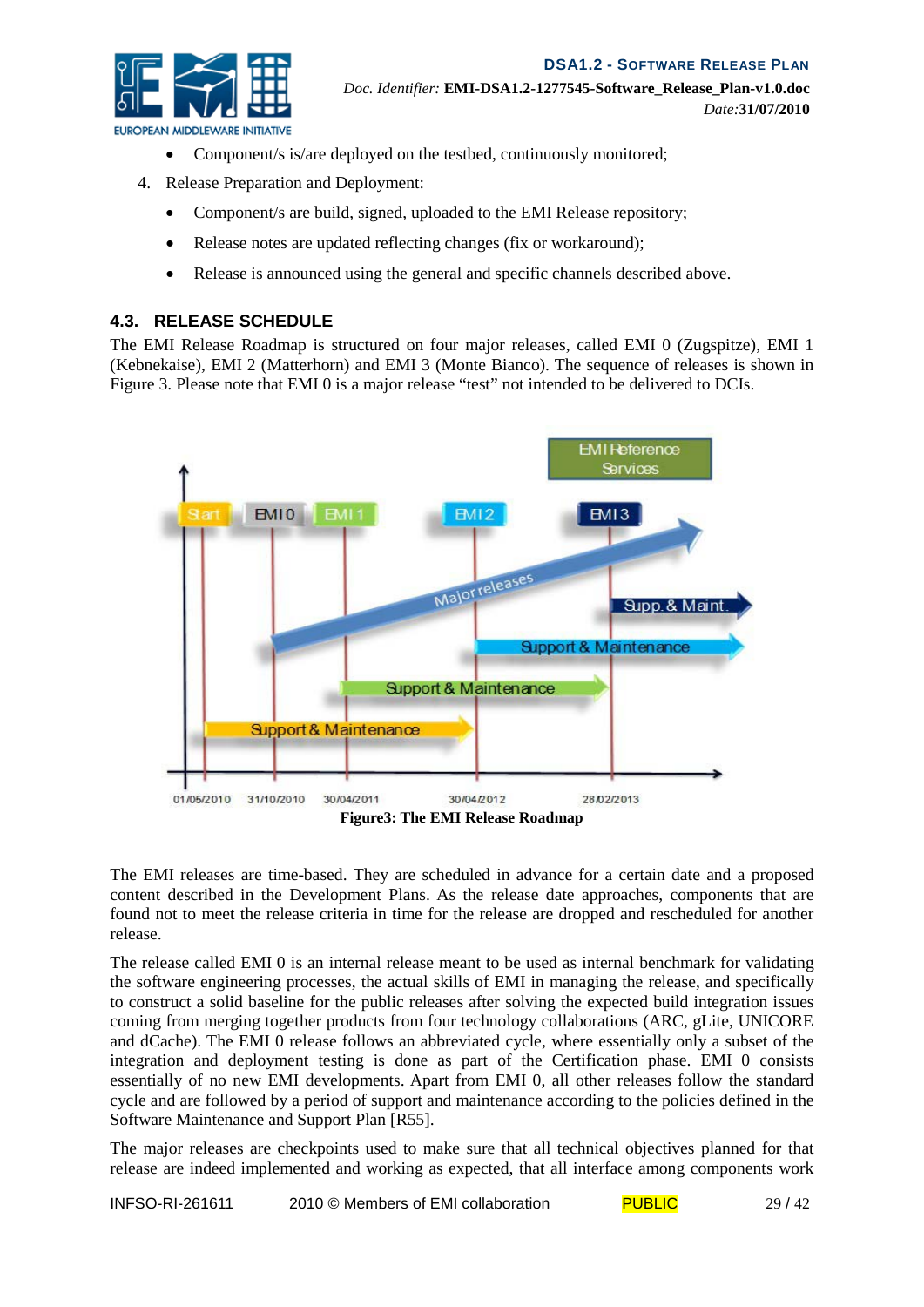

together as expected and that the acceptance criteria defined by the customers are all satisfied for all released components.

Between any two releases, each EMI product can follow an internal release cycle similar to the overall release cycle, but with shorter timelines. The only constraint that each product has to respect, apart from the overall acceptance criteria, is that its interfaces have to be backward-compatible with the release currently in production. Any non backward-compatible change must be released only as part of a major EMI Release at the end of the main release cycle. Using this release cycle, specific products versions can be released at any time during the year as minor releases or bug fix releases, following the plan defined in the development and release plans at the very beginning of the overall release cycle.

The foundation of the technical objectives scheduled below can be found in the EMI Technical Objectives [R49].

#### **4.3.1 3-years Release Schedule**

EMI-Releases are time-based, tentatively delivered once per year, offering good balance between the conflicting requirements of stability and innovation, allowing in this way customers to plan in advance organize their updates, to have a preview of what will be available.

| <b>Release</b>   | <b>Code Name</b> | <b>Release Date</b> | <b>End Of Support</b> |
|------------------|------------------|---------------------|-----------------------|
| EMI 1            | Kebnekaise       | April 30, 2011      | April 30, 2013        |
| EMI <sub>2</sub> | Matterhorn       | April 30, 2012      | April 30, 2014        |
| EMI <sub>3</sub> | MonteBianco      | February 28, 2013   | ToBeDefined           |

**Table 1: EMI 3-year Major Release Schedule**

#### **4.3.2 Schedule Methodology**

EMI Release Schedules are proposed by the Release Manger to the EMT for discussion, the final version gets approved by the PEB/PTB.

| <b>Task/Milestone</b>                         | <b>Start Day</b>                                                                                                                                           | Length                 |
|-----------------------------------------------|------------------------------------------------------------------------------------------------------------------------------------------------------------|------------------------|
| Planning and Development                      | Day after the end of the Planning phase for the More than 5 months<br>previous GA Release                                                                  |                        |
| <b>Feature Submission Deadline</b>            | 5-8 months before the Feature Freeze                                                                                                                       | n/a                    |
| <b>Feature Freeze</b>                         | 2 month before the RC (Dic $20xx$ )                                                                                                                        | Until GA               |
| Testing and Certification                     | 1 day after the Feature Freeze                                                                                                                             | 2 months               |
| <b>Feature Complete</b>                       | 1 month after the Testing and Certification<br>begin                                                                                                       | 1 month                |
| <b>Final Change Deadline</b><br>(code freeze) | End of Testing and Certification                                                                                                                           | Until GA               |
| Release Candidate                             | End of Testing and Certification<br><b>Start Acceptance Testing</b><br>2 months before GA-release day (Feb 20xx)<br>3 days after the Final Change Deadline | Until GA               |
| Compose Final RC                              | Same as Release Candidate                                                                                                                                  | 1 week                 |
| <b>Technical-Previews</b>                     | 1 month before the GA                                                                                                                                      | Should last 2 weeks    |
| <b>INFSO-RI-261611</b>                        | 2010 © Members of EMI collaboration                                                                                                                        | <b>PUBLIC</b><br>30/42 |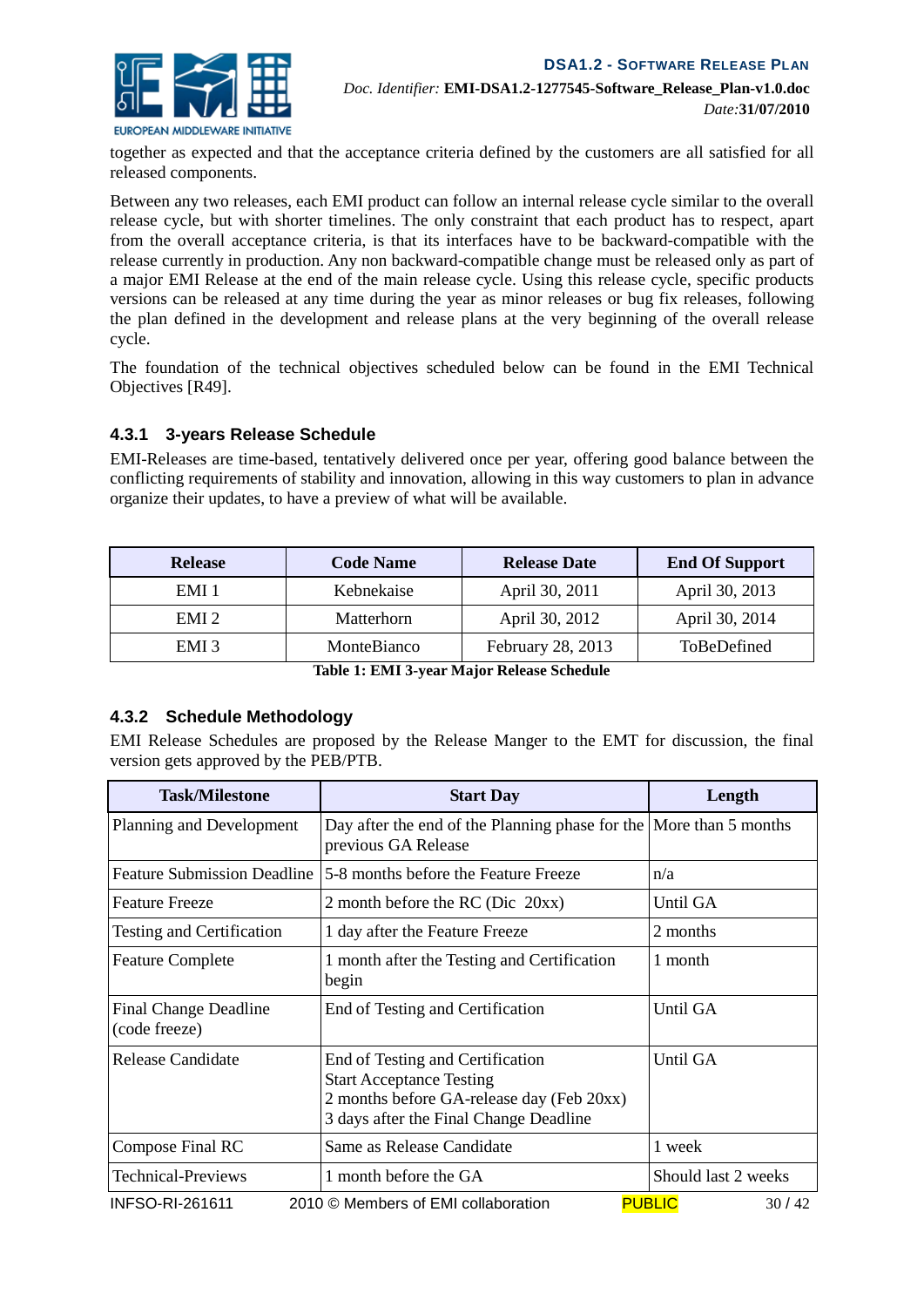



| Test Final RC                                                 | 2 weeks before GA | 6 days         |
|---------------------------------------------------------------|-------------------|----------------|
| <b>GA Release</b>                                             | April 30, 20xx    | n/a            |
| Maintenance                                                   | GA release day    | $\sim$ 2 years |
| End of Life<br>2 years after the GA of current release<br>n/a |                   |                |

**Table 2: Methodology List**

where:

Feature Submission Deadline:

- final date that new features can be submitted to the release:
- new features must be submitted to next release.

Feature Freeze:

- feature development is complete or in a significantly complete state so that the feature can be adequately tested;
- after the Feature Freeze: new enhancements should not be added; changes to components that require other (dependent) software components to make changes as well, should be avoided;
- for introducing exceptions an exception process and evaluation will be defined.

Feature Complete:

- software components contain all intended functionality of the final version;
- still have to undergo testing and bug fixing, performance or stability enhancement before they can become Release Candidates.

Final Change Deadline:

- code freeze date meaning that no changes whatsoever are permitted to components source code. Critical components, components on which others depend, will have a different code freeze calendar;
- no more updates are made to the emi-dev repository; packages are moved to the emi-test repository.

GA Release – General Availability Release:

• software components are delivered to Customers

#### **4.3.2.1 Maintenance Schedule and End-of-Life**

EMI major releases will be maintained for approximately 2 years, after the corresponding release date, as mentioned in the Table 1: EMI 3-year Major Release Schedule. When a release reaches the point where it is no longer supported, updates are no longer created for it and it is considered *End of Life* (EOL). A specific procedure will be created, containing the tasks to be followed in case of EOL.

#### **4.3.3 EMI 1 (Kebnekaise) Schedule**

#### **4.3.3.1 Key New Component Features**

| <b>Component</b> | <b>Feature Summary</b>                  |
|------------------|-----------------------------------------|
| $A-REX$          | support of GLUE2 information providers. |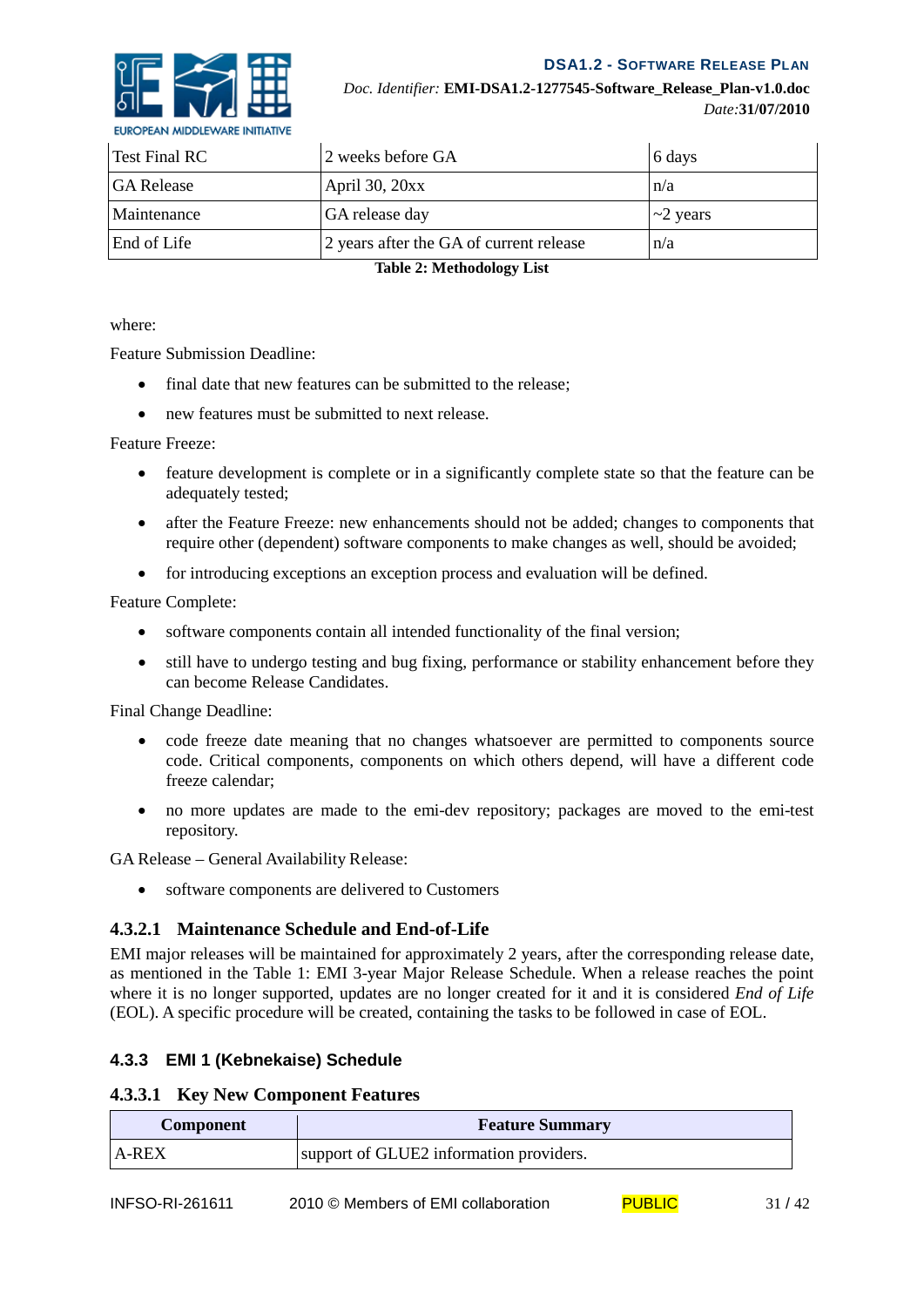

| <b>CREAM</b>                                   | support of GLUE2 information providers.                                                                                                                          |
|------------------------------------------------|------------------------------------------------------------------------------------------------------------------------------------------------------------------|
| U.TSI,<br>U.XNJS,<br>U.UAS,<br><b>WSRFLite</b> | support of GLUE2 information providers.                                                                                                                          |
| <b>WMS</b>                                     | matchmaking module of the WMS will be enhanced to be compliant<br>with GLUE2.                                                                                    |
| Libarcclient/ arc*                             | enhanced to work with GLUE2-compliant information.                                                                                                               |
| <b>UCC</b>                                     | enhanced to work with GLUE2-compliant information.                                                                                                               |
| <b>HILA</b>                                    | enhanced to work with GLUE2-compliant information.                                                                                                               |
| <b>DPM</b>                                     | enable GLUE2.0 support<br>support of the HTTP(S) protocol<br>support NFS4.1 (experimental version)<br>prototype-level support for the "file://" access protocol. |
| dCache                                         | enable GLUE2.0 support<br>enable the use of HTTP(S) protocol<br>prototype-level support for the "file://" access protocol.                                       |
| <b>UAS-D</b>                                   | expose GLUE2.0 compliant information about storages.                                                                                                             |
| <b>StoRM</b>                                   | enable GLUE2.0 support<br>support of the HTTP(S) protocol<br>prototype-level support for the "file://" access protocol.                                          |

**Table 3: EMI 1 Key New Component Features**

Detailed Feature List is contained in the Development and Test Plans [R44] and tracked in the Release Schedule tracker [R33].

All software components to be part of EMI 1 will go through the Testing and Certification process, even if no developments are planned with respect to the production versions, to ensure that acceptance and release criteria are met.

#### **4.3.3.2 Key Milestones**

| <b>Start Date</b> | <b>Task/Milestone</b>                                        |
|-------------------|--------------------------------------------------------------|
| May 1, 2010       | <b>EMI</b> project starts<br>Planning and Development Begins |
| October 1, 2010   | <b>Feature Submission Deadline</b>                           |
| December 31, 2010 | Feature freeze (Development ends)                            |
| January 1, 2011   | Testing and Certification                                    |
| February 1, 2011  | <b>Feature Complete</b>                                      |
| February 28, 2011 | Final Change Deadline (code freeze)                          |
| March 1, 2011     | <b>RC/Compose Final RC</b>                                   |
|                   |                                                              |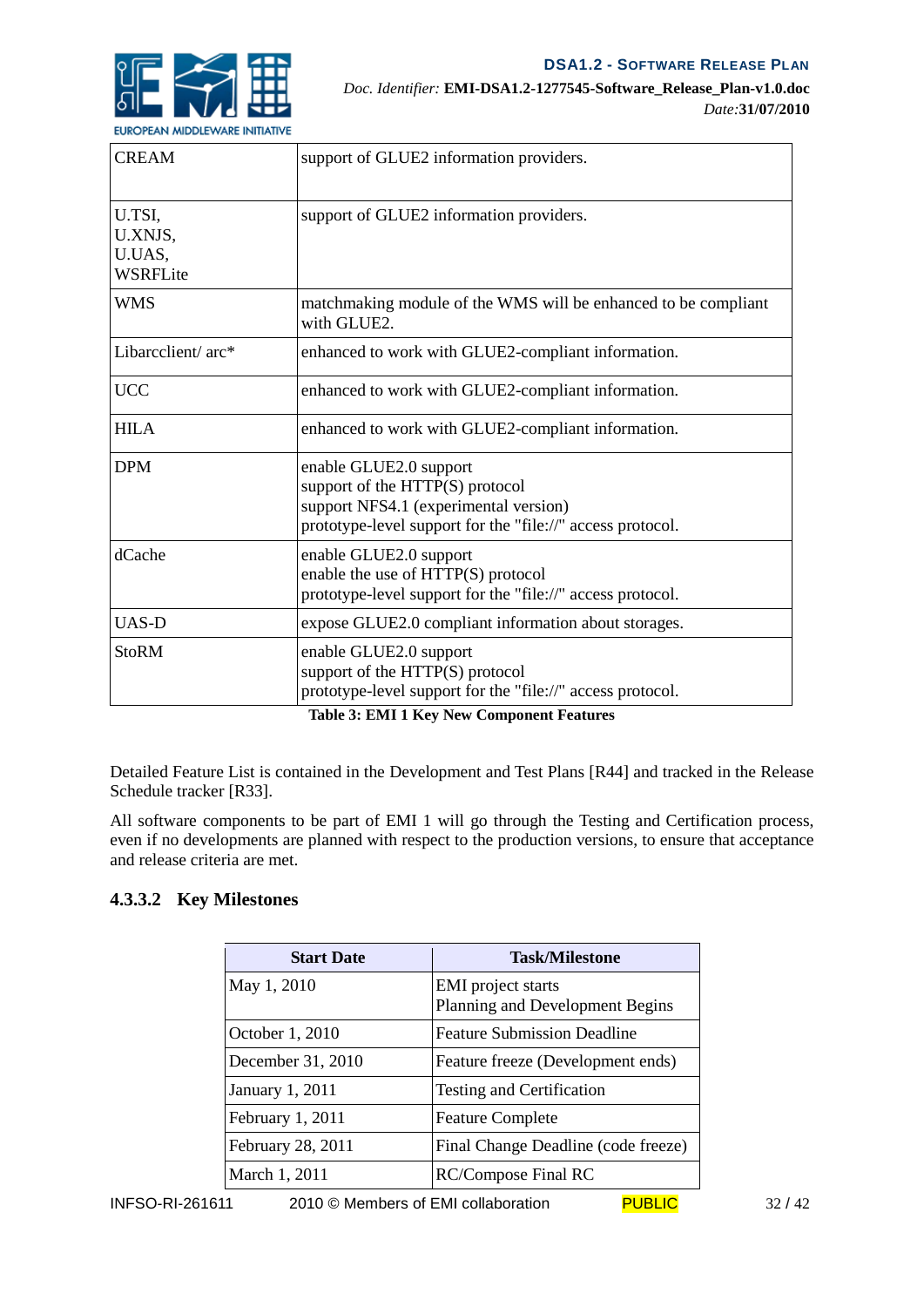

| April 1, 2011               | <b>Technical -Preview</b> |
|-----------------------------|---------------------------|
| April 15, 2011              | Test Final RC             |
| April 30, 2011              | <b>GA Release</b>         |
| Table 4. Key Milestone list |                           |

**Table 4: Key Milestone list**

# **4.3.4 EMI 2 (Matterhorn) Schedule**

Year-2 of the project development activity will be mostly focused on integration and deployment of messaging services, integration of virtualization technology and standardization of interfaces. Details will be contained in the Development And Test Plans document to be prepared by the JRA1.

| <b>Technical Area/Components</b>                                                                                                       | <b>Feature Summary</b>                                                                            |
|----------------------------------------------------------------------------------------------------------------------------------------|---------------------------------------------------------------------------------------------------|
| Compute Area (2):<br>$*$ A-REX<br>* CREAM<br>* UNICORE - EMS<br>* libarcclient<br>$*$ arc $*$<br>* CREAM Client<br>$*$ UCC<br>$*$ HILA | Implementation of the agreed common job submission and<br>management methods                      |
| Compute Area (3):<br>$*$ A-REX<br>* CREAM                                                                                              | Provide limited interactive access for at least one EMI<br>Computing element                      |
| Compute Area (4):<br>$*$ A-REX<br>* CREAM<br>* UNICORE XNJS<br>* UAS-Compute<br>* UNICORE TSI                                          | Support for the agreed compute accounting record (UR)                                             |
| Compute Area (5):<br>* libarcclient<br>$*$ arc $*$<br>* CREAM client<br>* WMS client<br>$*$ UCC<br>$*$ HILA                            | Consolidation and harmonization of compute area<br>clients/APIs                                   |
| Compute Area (6):<br>$*$ A-REX<br>* Janitor<br>* WMS<br>* CREAM<br>* UNICORE EMI-XS<br>* EMI Compute Clients                           | EMI compute clients are able to request access to virtualized<br>resource managers and appliances |
| Data Area (5):<br>* dCache                                                                                                             | All storage elements publishing full set of GLUE 2.0 storage<br>information                       |

#### **4.3.4.1 Key New Component Features**

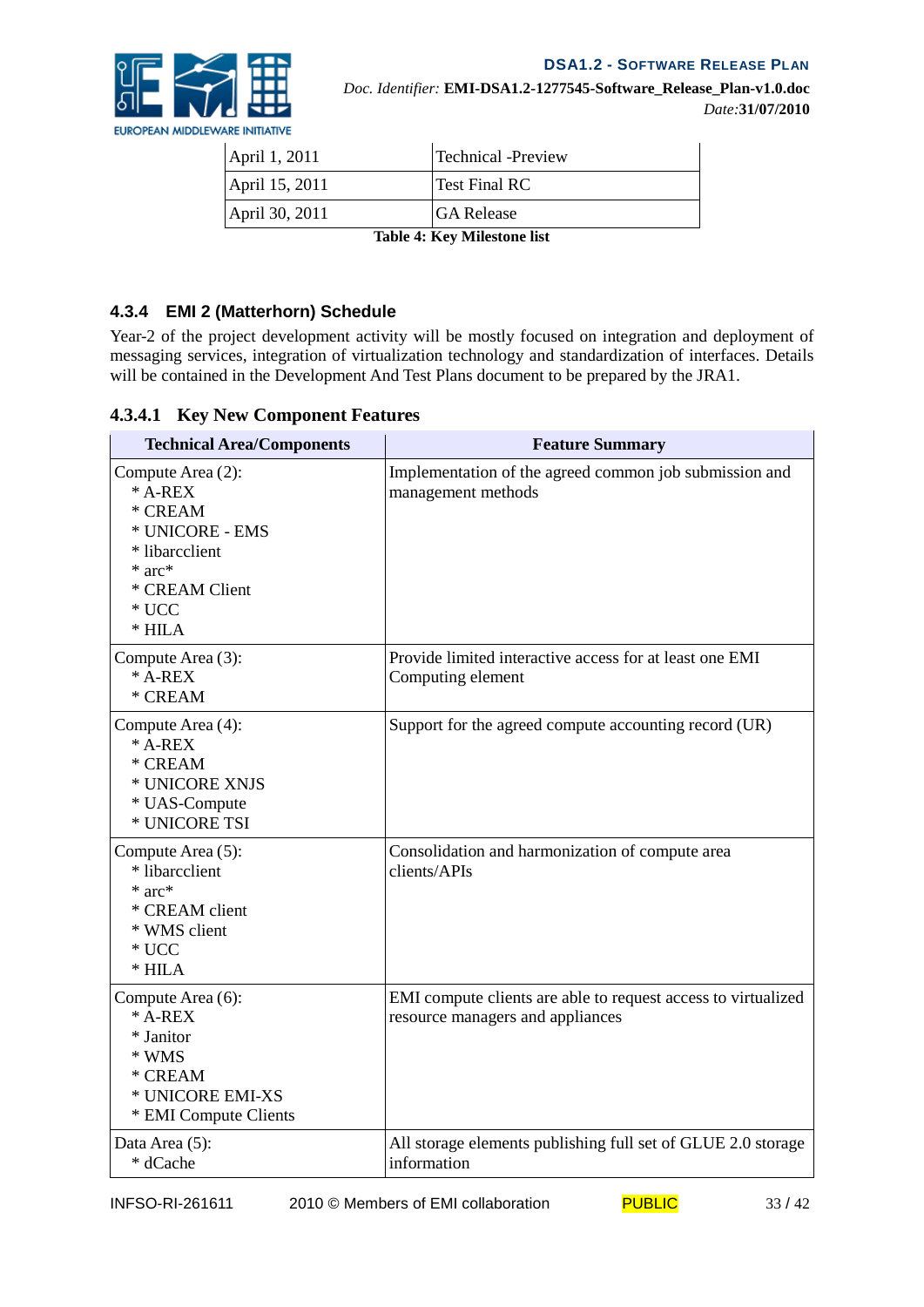

#### *Doc. Identifier:* **EMI-DSA1.2-1277545-Software\_Release\_Plan-v1.0.doc** *Date:***31/07/2010**

| * StoRM<br>$*$ DPM<br>* UAS-Data<br>* GFAL<br>* libarcdata2                                                                      |                                                                                                                                |
|----------------------------------------------------------------------------------------------------------------------------------|--------------------------------------------------------------------------------------------------------------------------------|
| Data Area (6):<br>* dCache<br>* StoRM<br>* DPM                                                                                   | All storage elements offering support for the WebDav<br>protocol                                                               |
| Data Area (7):<br>* dCache<br>* StoRM<br>$*$ DPM<br>* All data clients                                                           | Using https instead of httpg for the SRM protocol as a<br>production implementation in all the storage elements and<br>clients |
| Data Area (8):<br>* dCache<br>* StoRM<br>* DPM<br>$*$ FTS<br>$*$ GFAL<br>* libarcdata2                                           | Overall consolidation of data area by adopting a consistent<br>interpretation of SRM                                           |
| Data Area (9):<br>* GFAL<br>* libarcdata2<br>* emi_datalib (new)                                                                 | Providing a common set of data access libraries at least<br>between gLite and ARC                                              |
| Data Area (10):<br>$*$ LFC<br>* dCache<br>* StoRM<br>* DPM                                                                       | Solve the synchronization problem of the storage elements<br>and the file catalogue                                            |
| Infrastructure Area (6):<br>* EMI Registry (new)                                                                                 | Implement the common EMI Registry                                                                                              |
| Infrastructure Area (7):<br>* All EMI services<br>(WMS<br>∗<br>all<br>infosys<br>clients<br>included)                            | Fully utilize and support the GLUE2 information model                                                                          |
| Infrastructure Area (10):<br>* DGAS HLR sensors<br>* APEL-publisher<br>* JURA<br>new-publisher for data<br>∗<br>area<br>services | Implement or adapt the accounting record publishers of<br>compute and data area services to use the common<br>messaging system |
| Security Area (2):<br>* STS<br>* SLCS<br>* VOMS                                                                                  | Simplified management of security credentials by reducing<br>the complexities of handling certificates                         |
| Security Area (3):<br>* Emi_authNlib (new component)                                                                             | Provide common authentication libraries supporting X.509<br>and optionally SAML                                                |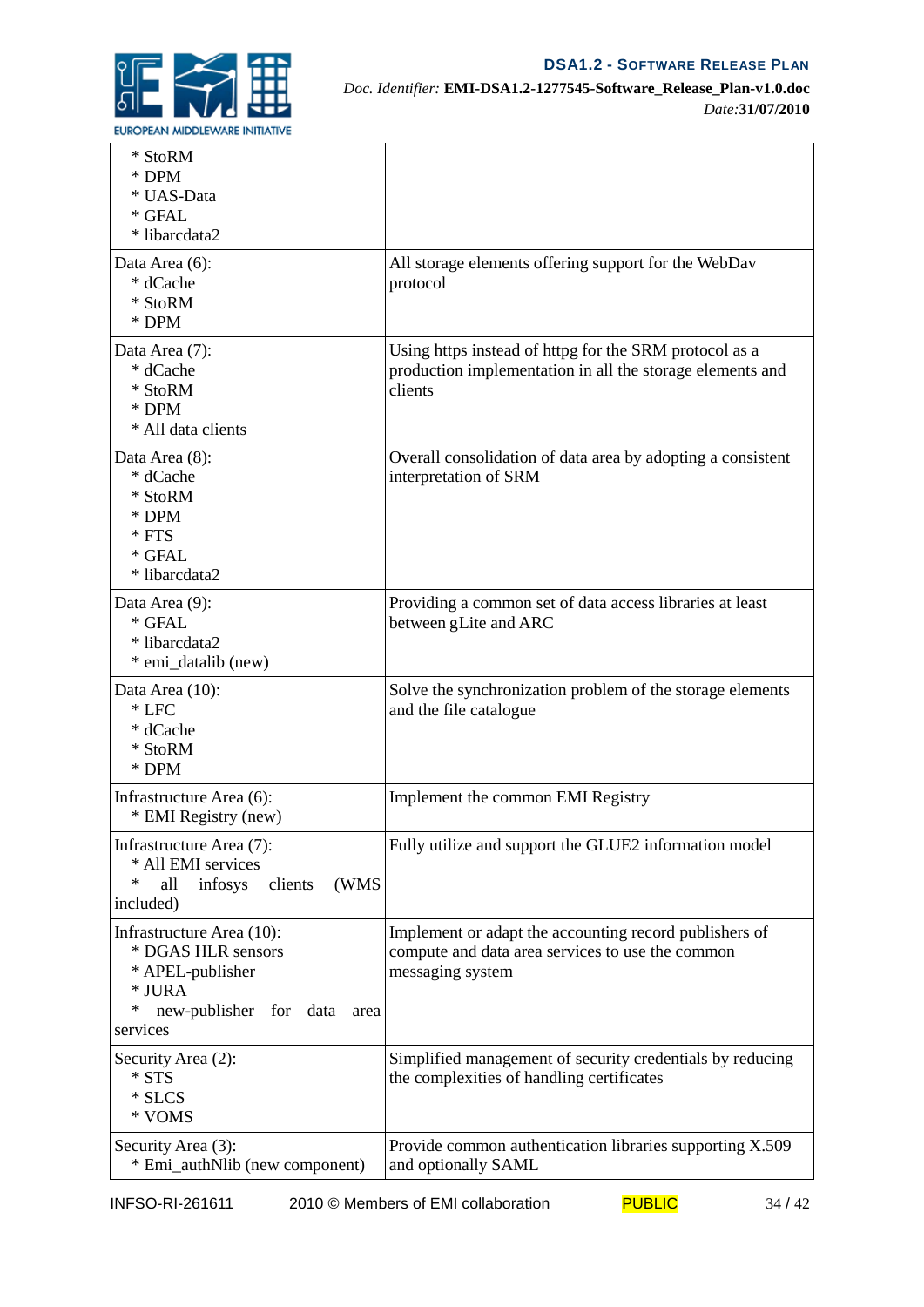

#### *Doc. Identifier:* **EMI-DSA1.2-1277545-Software\_Release\_Plan-v1.0.doc** *Date:***31/07/2010**

| Security Area (4):<br>* EMI security clients and utilities                                                                                         | Consolidation and reduction in the number of security CLIs                                                              |
|----------------------------------------------------------------------------------------------------------------------------------------------------|-------------------------------------------------------------------------------------------------------------------------|
| Security Area (5):<br>* VOMS<br>* UVOS                                                                                                             | Agreement and full support for a common single X.509 and<br><b>SAML</b> based Attribute Authority Service               |
| Cross Area (5):<br>* A-REX<br>* CREAM<br>* U.EMIEX (new)                                                                                           | An EMI-blessed delegation solution for at least the<br>computing area                                                   |
| Cross Area (6):<br>$*$ A-REX<br>* CREAM<br>* CEMON<br>* UNICORE Compute and Data<br>* UNICORE/X<br>* ARGUS<br>* VOMS<br>* STS<br>* SLCS<br>* Hydra | Definition and implementation of initial support for the<br>common SAML profile all over the middleware stacks          |
| Cross Area (7):<br>* CREAM<br>* CEMON<br>* WMS<br>$*$ A-REX<br>$*$ HED<br>* UNICORE/X<br>* UAS-Compute<br>* ARGUS                                  | Integration of the compute area services with the ARGUS<br>authorization framework                                      |
| Cross Area $(8)$ :<br>* DPM<br>* dCache<br>* StoRM<br>$*$ FTS<br>* ARGUS                                                                           | Initial integration of the storage elements with the ARGUS<br>authorization framework                                   |
| Cross Area (9):<br>* DPM<br>* dCache<br>* StoRM<br>* gfal<br>* WMS<br>* CREAM<br>$*$ A-REX<br>$*$ HED<br>* libarcclient<br>* libarcdata2<br>* VOMS | The legacy Globus security infrastructure (GSI) will be<br>replaced with a common security solution                     |
| Cross Area (10):<br>* all EMI services                                                                                                             | Adapt or implement monitoring interfaces, sensors, providers<br>for compute, data, security and infrastructure services |

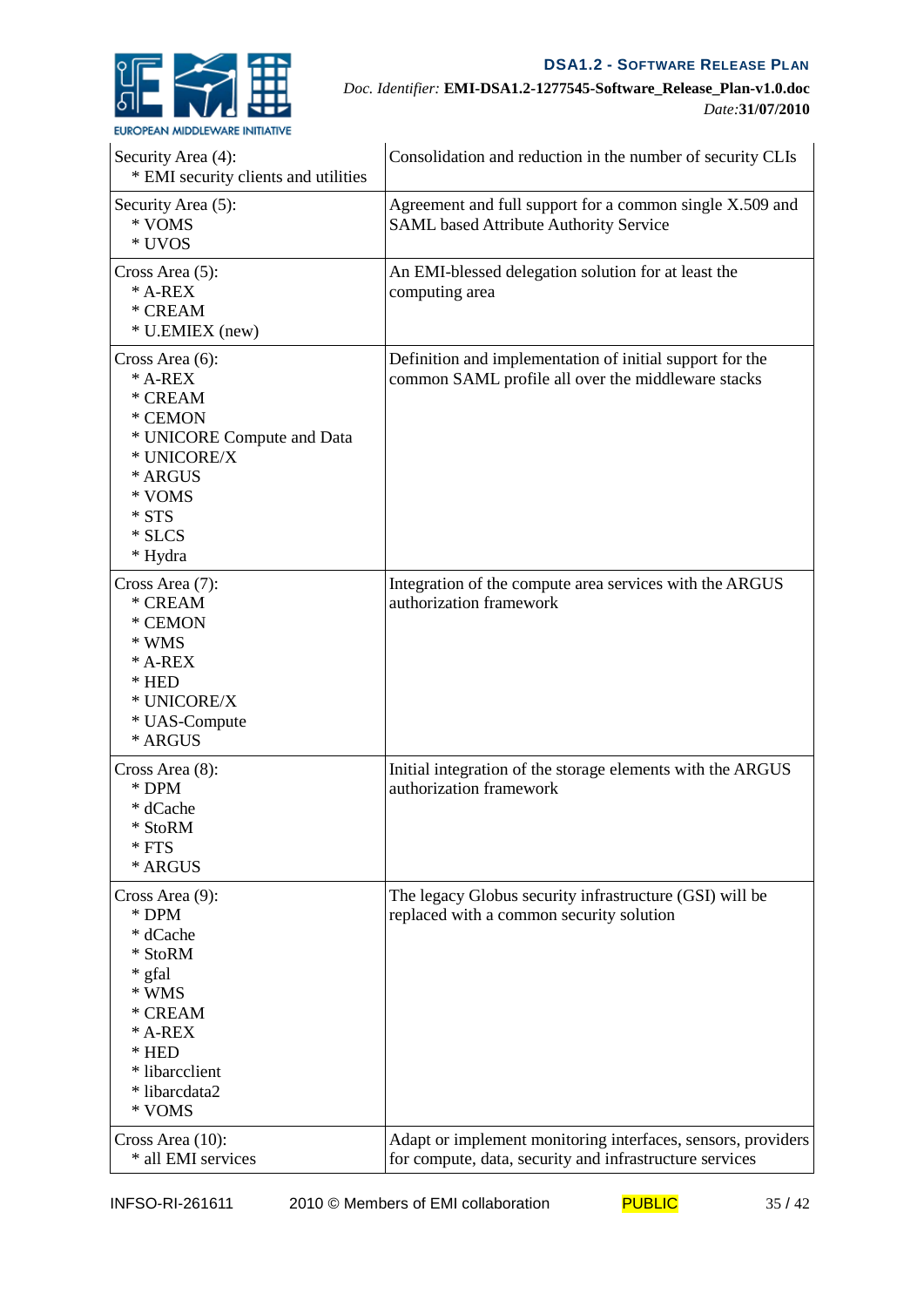

**DSA1.2 - SOFTWARE RELEASE PLAN** *Doc. Identifier:* **EMI-DSA1.2-1277545-Software\_Release\_Plan-v1.0.doc** *Date:***31/07/2010**

| <b>Table 5: EMI 2 Key New Component Features</b> |                                                            |  |
|--------------------------------------------------|------------------------------------------------------------|--|
| * all EMI services                               | data, security and infrastructure services                 |  |
| Cross Area (11):                                 | Investigate service instrumentation interface for compute, |  |
|                                                  |                                                            |  |

Component Releases will be created in the Release Scheduler tracker for all software components mentioned in the table above. The final list will be available once the Feature Submission Deadline (see section "4.4.2 Schedule Methodology") for EMI 2 will be reached.

#### **4.3.4.2 Key Milestones**

The tentative Year-2 Schedule is presented in the table bellow. Definitive schedule will be adjusted after the EMI 1 release

| <b>Start Date</b>  | Task/Milestone                      |
|--------------------|-------------------------------------|
| October 2, 2010    | Planning                            |
| March 1, 2011      | New Developments start              |
| May 1, 2011        | Maintenance of EMI 1 start          |
| May 1, 2011        | <b>Feature Submission Deadline</b>  |
| December 31, 2011  | Feature freeze (Development ends)   |
| January 1, 2011    | <b>Testing and Certification</b>    |
| February $1, 2012$ | <b>Feature Complete</b>             |
| February 28, 2012  | Final Change Deadline (code freeze) |
| March 1, 2012      | RC/Compose Final RC                 |
| April 1, 2012      | Technical -Preview                  |
| April 15, 2012     | Test Final RC                       |
| April 30, 2012     | <b>GA Release</b>                   |

**Table 6: EMI 2 Key Milestones**

#### **4.3.5 EMI 3 (MonteBianco) Schedule**

Year-3 workplan will consist on addressing new requirements, revision of business and exploitation plans.

|  |  |  | <b>4.3.5.1 Tentative Key New Component Features</b> |  |
|--|--|--|-----------------------------------------------------|--|
|--|--|--|-----------------------------------------------------|--|

| <b>Technical Area/Components</b>                                                                  |                                                                                                                           | <b>Summary</b> |       |
|---------------------------------------------------------------------------------------------------|---------------------------------------------------------------------------------------------------------------------------|----------------|-------|
| Compute Area (7):<br>$*$ A-REX<br>$*$ CREAM<br>* UNICORE TSI<br>* UNICORE XNJS<br>* UNCORE EMI-XS | Successful computational usage of emerging computing<br>models i.e. clouds with EMI components (scaling out to<br>clouds) |                |       |
| <b>INFSO-RI-261611</b>                                                                            | 2010 © Members of EMI collaboration                                                                                       | <b>PUBLIC</b>  | 36/42 |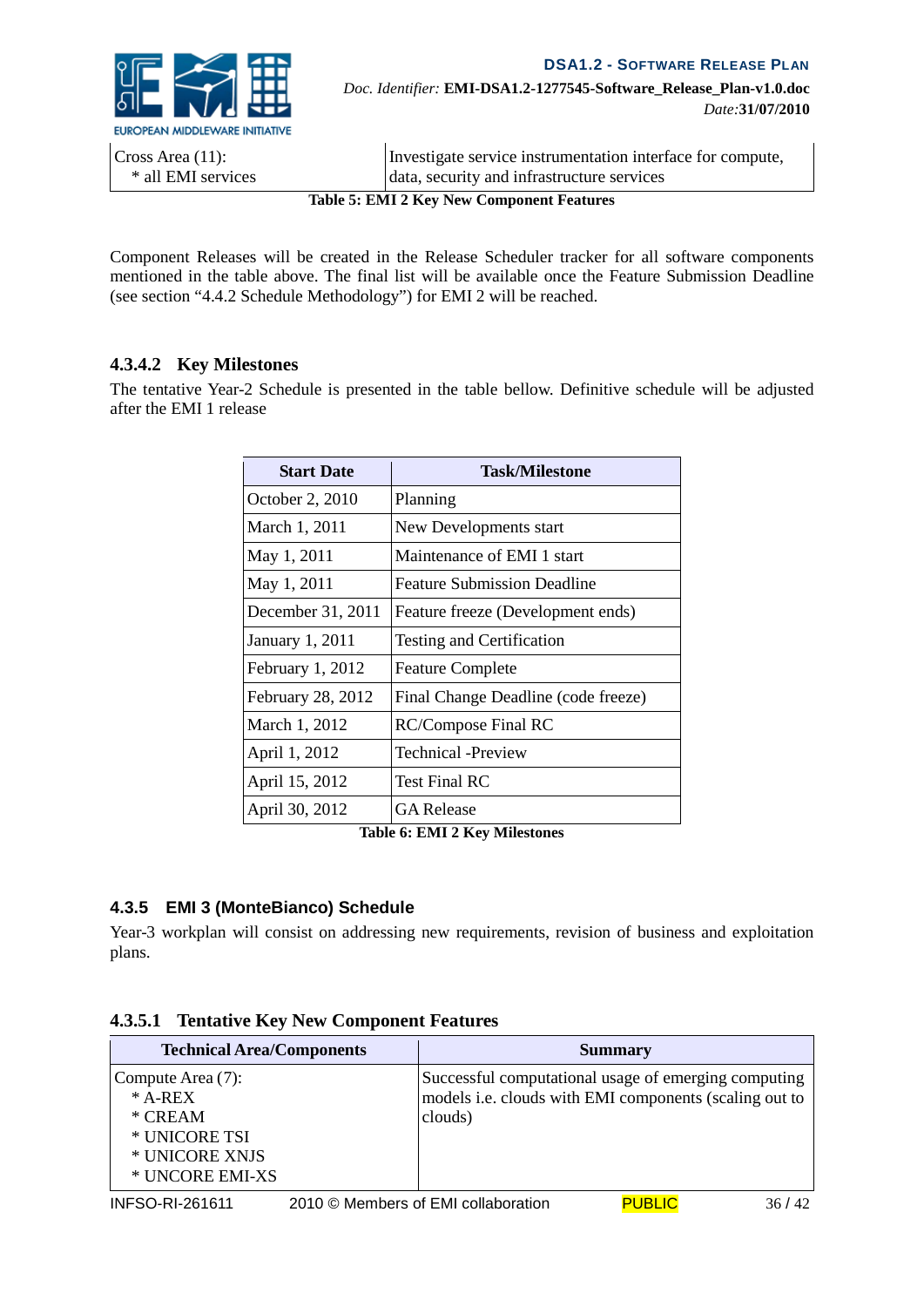

*Doc. Identifier:* **EMI-DSA1.2-1277545-Software\_Release\_Plan-v1.0.doc** *Date:***31/07/2010**

| Compute Area (8):<br>* MPI-Start<br>* MPI-Utils<br>* BLAH<br>* CREAM<br>* WMS<br>$*$ A-REX<br>* UNICORE TSI<br>* UNICORE XNJS<br>* UAS - Compute                       | Provision of a common MPI execution framework, a<br>"backend" across the different computing services                      |
|------------------------------------------------------------------------------------------------------------------------------------------------------------------------|----------------------------------------------------------------------------------------------------------------------------|
| Compute Area (9):<br>* MPI-Start<br>* MPI-Utils<br>* BLAH<br>* CREAM<br>* WMS<br>$*$ A-REX<br>* UNICORE TSI<br>* UNICORE XNJS<br>* UAS - Compute                       | Extend the parallel computing capabilities to better<br>address multi-core jobs on all emerging architectures<br>resources |
| Data Area (11):<br>* EMI data access clients                                                                                                                           | Completed migration to the common set of data access<br>libraries                                                          |
| Data Area (12):<br>* dCache<br>* StoRM<br>* DPM<br>* UAS-Data<br>$*$ FTS                                                                                               | Add support for storage space usage accounting on the<br>SE/FTS side                                                       |
| Infrastructure Area (11):<br>* lcg-info<br>* lcg-infosite<br>* gstat-validation<br>* GFAL<br>* libarcclient<br>$*$ HILA<br>* U. client libs<br>* SAGA-SD<br>* SAGA-ISN | Consolidation and reduction in the number of<br>information system discovery APIs and CLIs                                 |
| Security Area (6):<br>* all security area components                                                                                                                   | Substantial simplification and reduction in the number<br>of security area libraries, internal components and<br>services  |
| Security Area (7):<br>* Pseudonymity<br>* Hydra                                                                                                                        | Provide a transparent solution for encrypted storage<br>utilizing ordinary EMI SEs                                         |
| Cross Area (12):<br>* all EMI services                                                                                                                                 | Complete migration to the new AuthN libraries                                                                              |

| <b>Table 7: EMI 3 Key New Component Features</b> |  |
|--------------------------------------------------|--|
|--------------------------------------------------|--|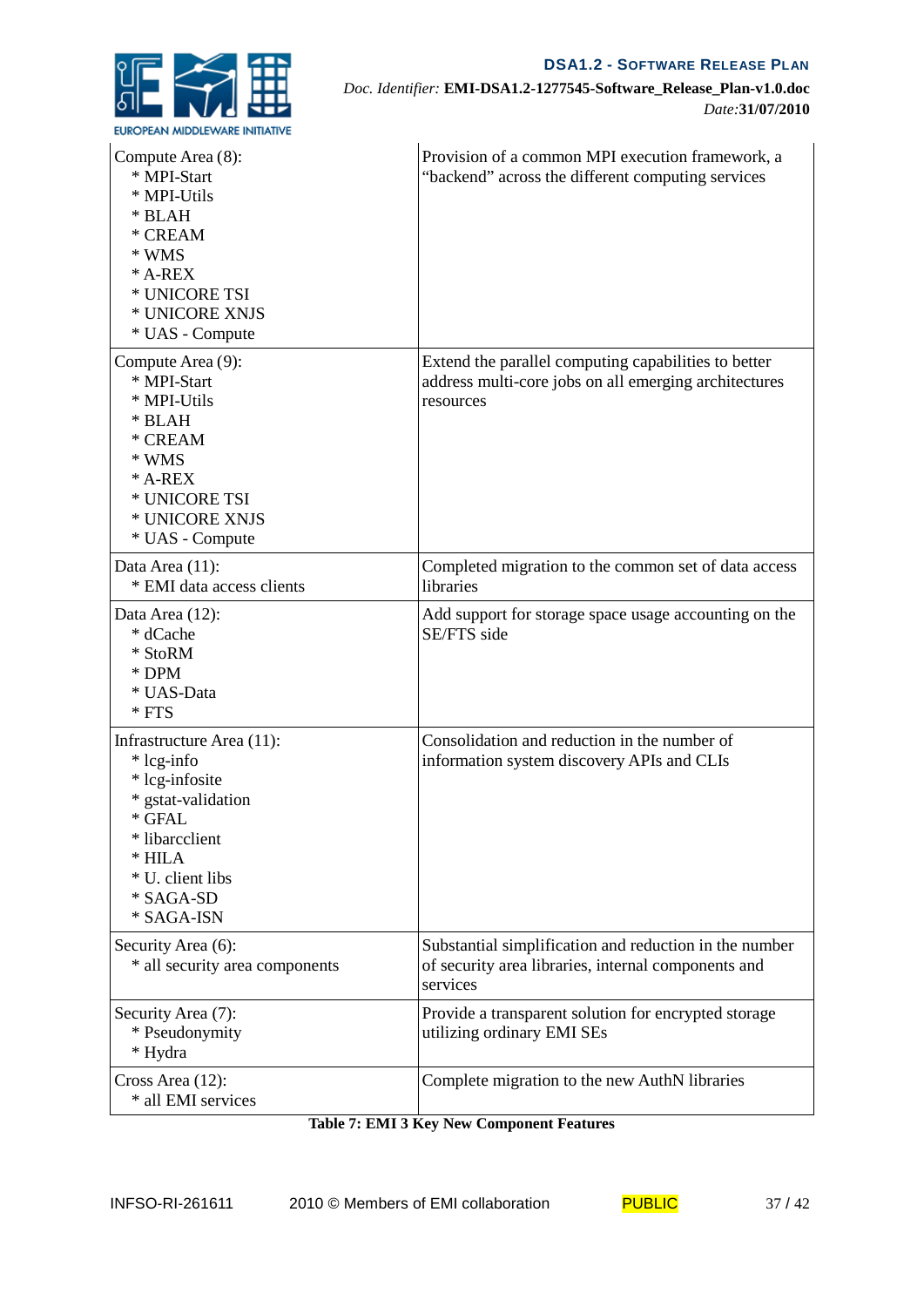



# **4.3.5.2 Tentative Key Milestones**

| Planning                                                                                  |  |
|-------------------------------------------------------------------------------------------|--|
| New Developments start                                                                    |  |
| Maintenance of EMI 2 starts<br>Maintenance of EMI 1 continues                             |  |
| <b>Feature Submission Deadline</b>                                                        |  |
| Feature freeze (Development ends)                                                         |  |
| Testing and Certification                                                                 |  |
| <b>Feature Complete</b>                                                                   |  |
| Final Change Deadline (code freeze)                                                       |  |
| RC/Compose Final RC                                                                       |  |
| Technical -Preview                                                                        |  |
| <b>Test Final RC</b>                                                                      |  |
| GA release<br><b>EOL EMI 1</b><br>Maintenance EMI 2 continues<br>Maintenance EMI 3 starts |  |
| т. І. І. О. ТА <i>і</i> т <i>а іг.</i> — А <i>і</i> !І. …                                 |  |

**Table 8: EMI 3 Key Milestones**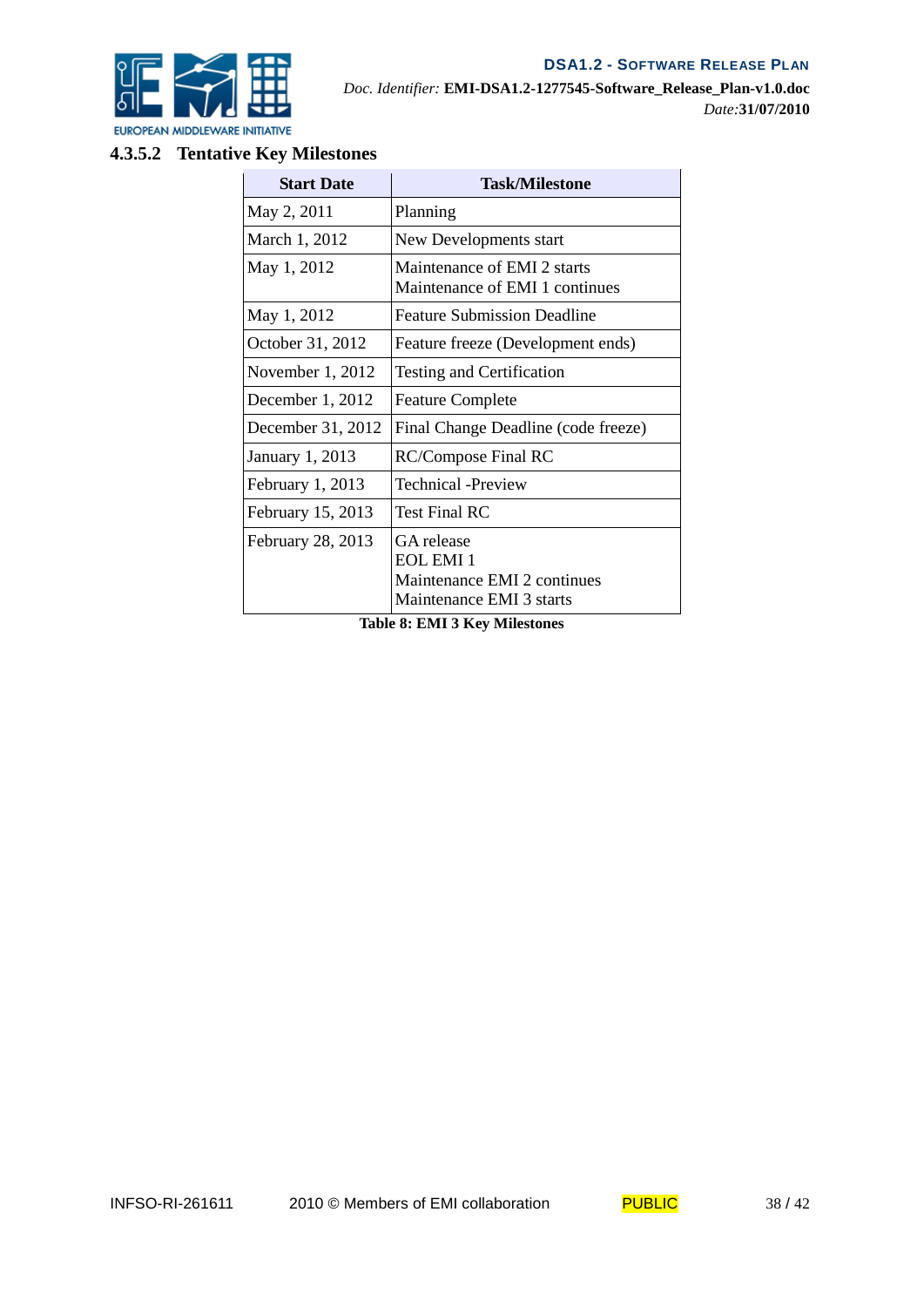

# **5. INTERNAL RELEASE EMI 0 (ZUGSPITZE)**

EMI 0 is an 'exercise' release designed to understand how to apply the agreed procedures, find any problem about tools and processes and in general fine tune the EMI software engineering process before the EMI 1 release. The outcome of EMI 0 is not expected to be released to external users. The goal of EMI 0 is to prepare a consistent, coherent repository of non-conflicting packages by the end of October 2010 without any specific commitment on functionality.

In more detail, EMI 0 should become a solid baseline for the public releases after solving the expected integration issues coming from merging together products from four technology collaborations (ARC, gLite, UNICORE and dCache). In order to achieve its goals, general, to be applied to all EMI releases, and specific procedures were agreed and implemented and followed through a schedule consisting mainly in build configuration and integration steps, presented in the MSA1.2.1 - EMI Reference Releases and summarized below.

#### **5.1. GENERAL PROCEDURES,**

- A single tool will be used to perform integration builds from source (nightly builds). All build tools will be supported and integrated via this unified build integration system. Even though ETICS cannot be considered the optimal tool for each environment, it is the only one able to handle integration builds from source of all the four technology distributions. Therefore it will be used to produce a first unified integrated release;
- EMI will use a common build, test and QA system as much as practically possible. Currently the system of choice is ETICS. All components to be released as part of EMI must have configurations in ETICS;
- EMI is released on two sets of platforms, mandatory and optional. Mandatory platforms must be supported by all components in EMI, optional platforms can be supported by individual PTs depending on needs of technical capabilities;
- All components in EMI must be provided in the standard packaging formats typical of the supported mandatory platforms. Currently this means rpms for RHEL5 and compatible platforms and debs for Debian 5 and compatible platforms;
- The EMI Repository must contain always non conflicting packages and only packages that are not commonly available on standard OS repositories or other mainstream repositories such as Fedora or EPEL.

#### **5.2. EMI 0 SPECIFIC PROCEDURES**

- The starting platform will be Scientific Linux 5 x86 64 with the following enabled YUM repositories: SL5 X86\_64, EPEL 5 x86\_64;
- A specific ETICS platform and Worker Node is available: "sl5 x86 64 gcc412EPEL" which will have all the RPMs required to build the whole EMI distribution already installed in the VM image. Full RPM list: EMI\_SL5\_x86\_64\_EPEL\_rpmlist.txt [R54];
- A specific ETICS-project, *"emi"* is available where all the EMI software will be built. All the EMI etics-configurations required to build will be part of this project;
- ETICS configurations already existing in other parts of ETICS-system are cloned and moved in the "emi" project, upon request;
- ETICS dependencies are currently not explicitly required for EMI 0 because all the dependencies are already installed in the VM. They will be needed for EMI 1. It is not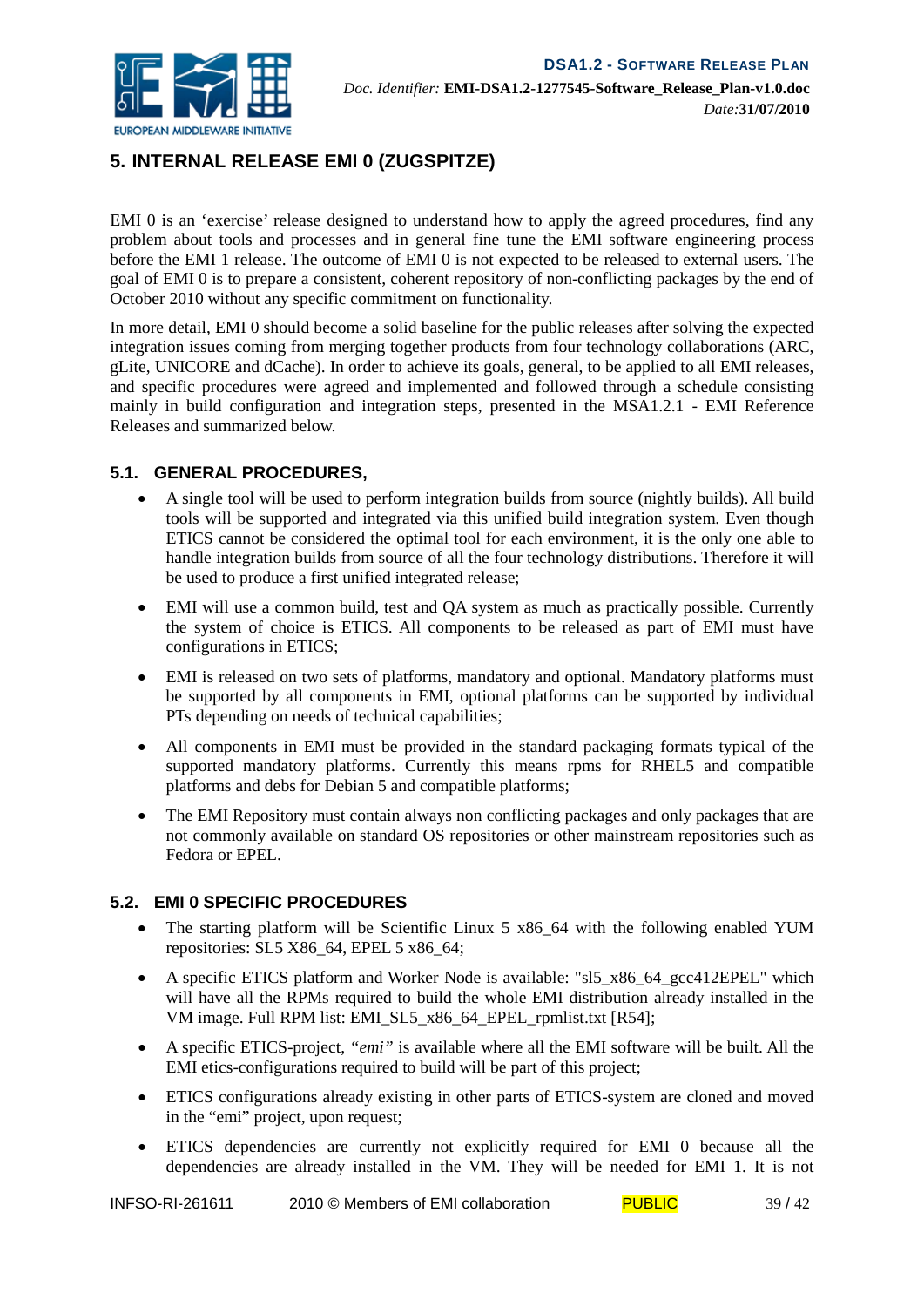

necessary to remove dependencies if a configuration already has them since they will be soon required again;

- No .DEFAULT properties are allowed in component or subsystem configurations. .DEFAULT properties are only present in the project configuration;
- No STATIC dependencies allowed unless requested to the EMT upon emergency and approved.
- The process of continuous integration of the software components part of EMI 0 is monitored by analyzing the results ETICS nightly-builds [R51].

Details and definitions are present in the Build Configuration and Integration Guidelines [R20].

#### **5.3. ETICS-CONFIGURATION SCHEDULE**

Taking in account mutual dependencies between different software components, in order to ensure successful builds, the following schedule of PTs and their components was created:

- 1. VOMS:
	- glite-security-voms-[api|api-c|api-cpp|api-clients]
- 2. CESNETSecurity:
	- gridsite-[shared|apache], glite-security-gsoap-plugin, glite-security-gss.
- 3. gLiteSecurity:
	- glite-security-[lcas|lcmaps] glite-security-[trustmanager|util-java]
- 4. gLiteInformationSystem:
	- bdii, glue-schema, glite-info-[templates,generic], glite-info-provider-[release|service|ldap]
- 5. DataManagement:
	- lfc, lfc-devel
- 6. gLiteL&B, DGAS, APEL, ARGUS
- 7. gLiteJobManagement (CREAM+WMS), StoRM

The complete list of PT and their components is available in the EMI Technical Development Plan [R40]. The schedule mentions only the components important from the point of view of the interdependencies.

A dedicated EMT meeting was held (27.09.2010) for discussing the timeline of the schedule:

| <b>Task</b>     | <b>Sumamry</b>                                                  | <b>Due Date</b> |
|-----------------|-----------------------------------------------------------------|-----------------|
| (1), 2), 3), 4) | in parallel + UNICORE                                           | Sept 28, 2010   |
| dCache          | start as soon as 4) is ready                                    | October 1, 2010 |
| (5), (6)        | in parallel, start as soon as $(1),2$ ),<br>$(3), 4)$ are ready | Sept 30, 2010   |
| <b>ARC</b>      | Start as soon as 1) and 5) are ready                            | October 1, 2010 |
| 7)              | start as soon as $(5)$ , 6) are ready                           | October 1, 2010 |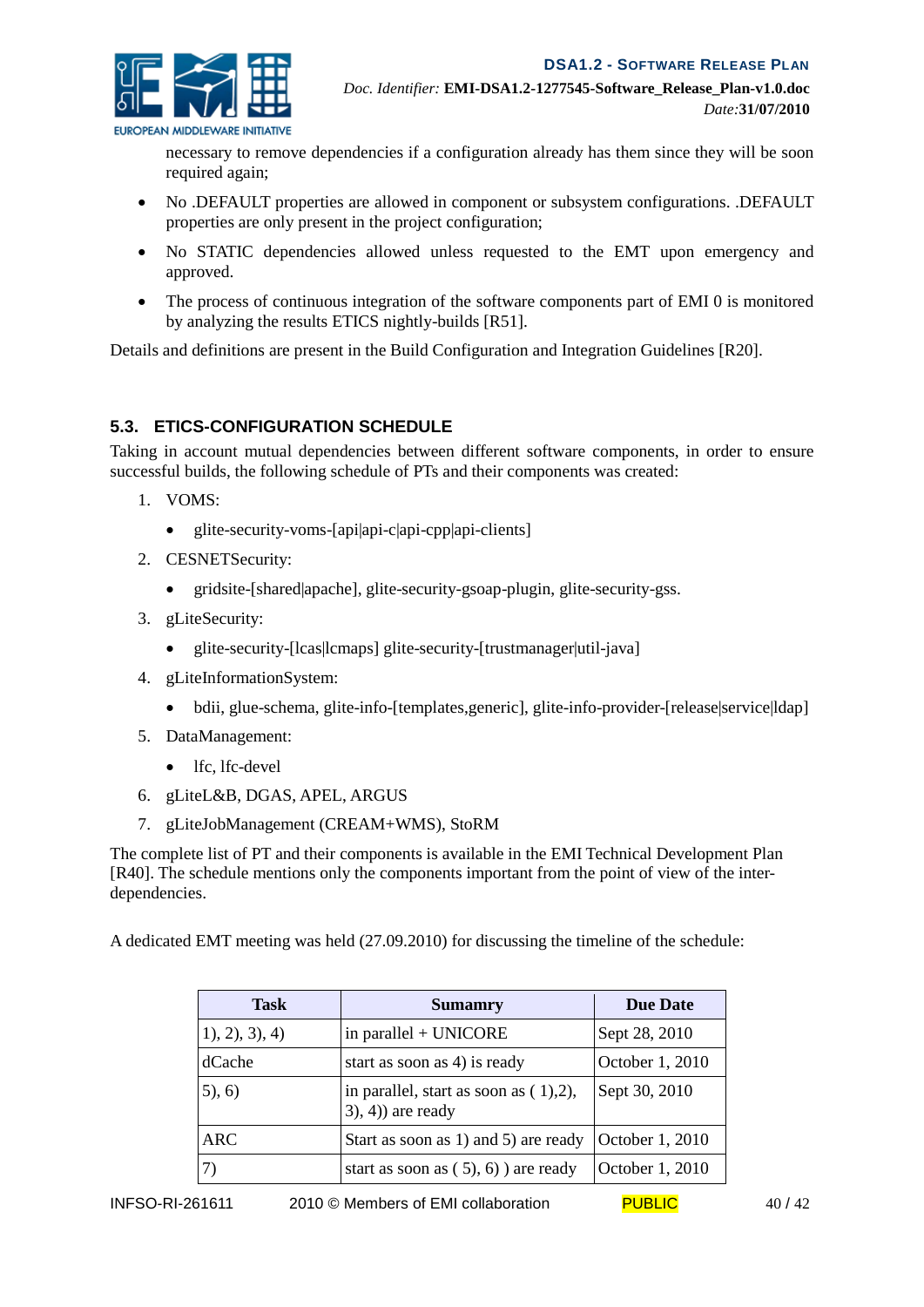

During the course of the project, weekly EMT phone-conferences are organized, where issues regarding EMI releases are discussed, currently with an emphasis on the EMI 0 release preparation. The Savannah project management tool [R52] is used for tracking EMT actions in general and specific EMI 0 tasks in particular.

The process of continuous build integration of the software components part of EMI 0 is monitored by the Release Manager by analyzing the results of ETICS nightly-builds [R48].

EMI 0 milestone was declared achieved at the end of December, 2010, with a delay caused mainly by the new way of managing the external dependencies, the need to adapt certain components to use packages with the versions available from the OS/EPEL repositories, like globus and gsoap, to improve conformance with EMI (Fedora/Debian) packaging guidelines.